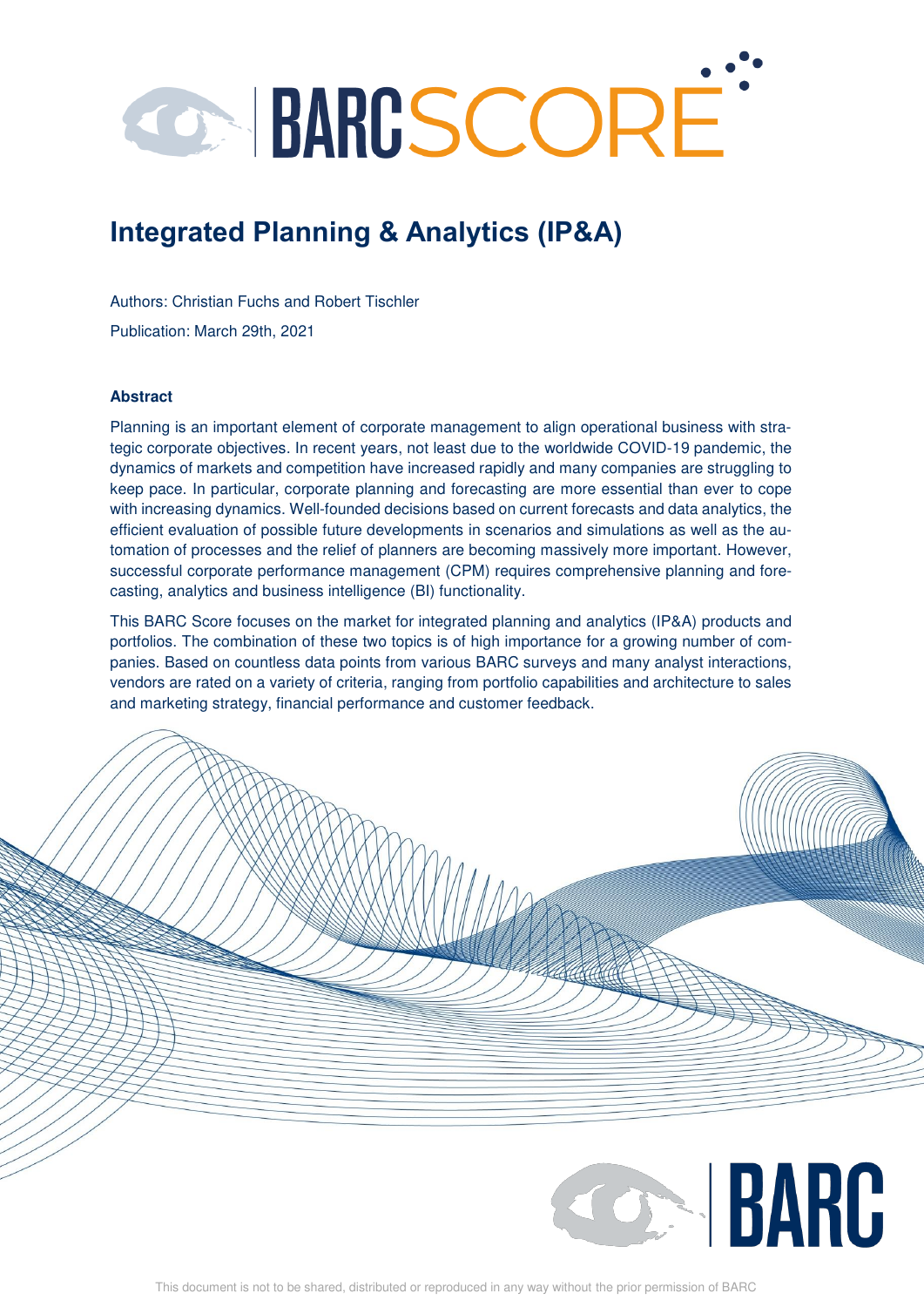

# **Table of Contents**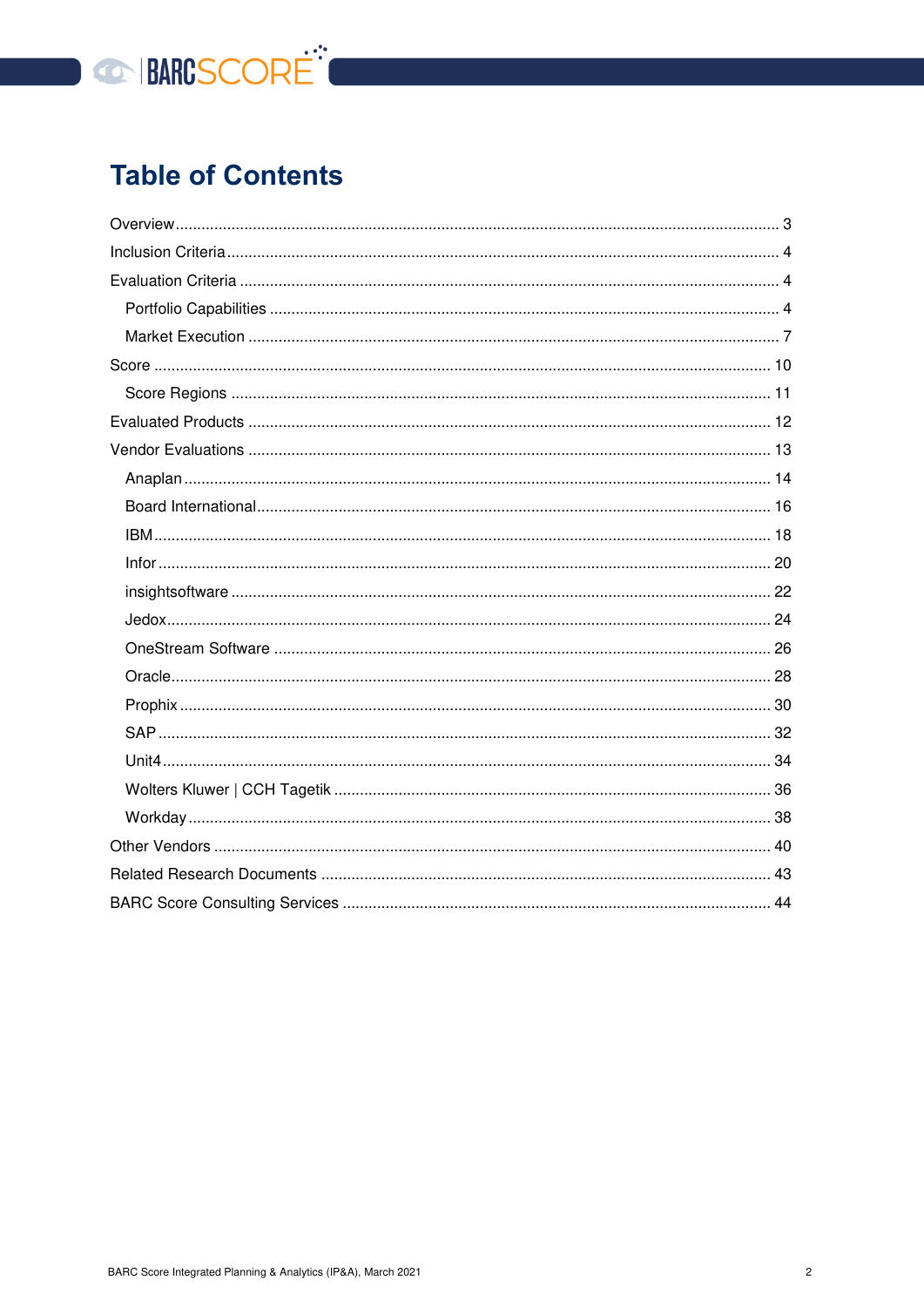# **GO BARCSCORE**

## <span id="page-2-0"></span>**Overview**

Markets and competition today are highly dynamic and complex, and the future is characterized by uncertainty. Satisfying customer needs and securing solvency in volatile markets both require quick decisions and decisive action.

Increasing dynamics demand adjustments to corporate management – as well as planning and forecasting – to meet growing requirements. A dynamic environment requires flexible decision support and short-term updates of targets and forecasts. In order to meet these challenges, corporate planning and forecasting need to be carried out efficiently, in shorter cycles and must be updated quickly for wellfounded decision-making. This cannot be achieved without sound software support.

Decision-makers need up-to-date and high-quality information to cope with increasing dynamics. The efficient provision of information as well as a high degree of adaptability to changing conditions and requirements are essential goals that companies are currently pursuing. In order to remain capable of making good decisions quickly, organizations must update their plans and forecasts frequently and integrate tightly.

In particular, the integration of CPM (above all planning) and CPM with analytics is becoming a decisive competitive factor for sound decision-making. The integration of corporate planning and its integration with analytics (IP&A) in common platforms is essential to optimally support modern and integrated corporate management. To avoid time-consuming and error-prone data transfer processes between software systems, an integrated database for actuals and plan data represented in a consistent data model forms the basis for integrated software solutions. The centrally harmonized master data provides a single, common data basis for planning and analytics as well as other CPM processes such as risk management and financial consolidation.

Today, the reality in many companies is that IP&A is an often proclaimed but seldom achieved goal. Reasons such as internal policies or difficulties with historically grown system landscapes could account for this. So Excel, as the lowest common denominator, is often the default first choice for integrating planning with analytics. However, the lack of coherence of data and functionality resulting from using multiple tools for planning and analytics, and using Excel instead of specialized software tools, are frequently cited reasons for user dissatisfaction, inconsistencies and error susceptibility with planning and analytics in companies today. For good reason, the current BARC research study 'Sound Decisions in Dynamic Times – Forecasts and Simulations Support Modern Corporate Management' reveals that companies consider the improvement of the software they use to be the most important investment for optimizing planning and forecasting.

The software market for IP&A products is highly competitive. Besides a few international software generalists offering their planning and analytics portfolios worldwide, there are many local specialists challenging the big vendors. This report focuses on the IP&A software market and analyzes the strengths and challenges of all the leading vendors as well as many smaller vendors that often have less visibility, but equally offer outstanding value to their customers.

IP&A initiatives always include more than just the front-end products. The technical architecture also includes data warehouses and data marts (e.g., for planning), data integration and data quality components, dictionaries, repositories and many other technologies. Organizations should have a proper CPM and analytics strategy that goes well beyond an architecture blueprint to include non-technical requirements, alignment with corporate strategy, organizational models, outcome-based priority settings and a proper roadmap.

Still, when it comes to kicking off or expanding an IP&A program, the initial focus almost always lies on the required toolsets. While this may not be the ideal starting point, at some stage a platform, portfolio or product decision has to be made. This document will help with the selection process by evaluating the market leaders and most commonly used product sets for IP&A.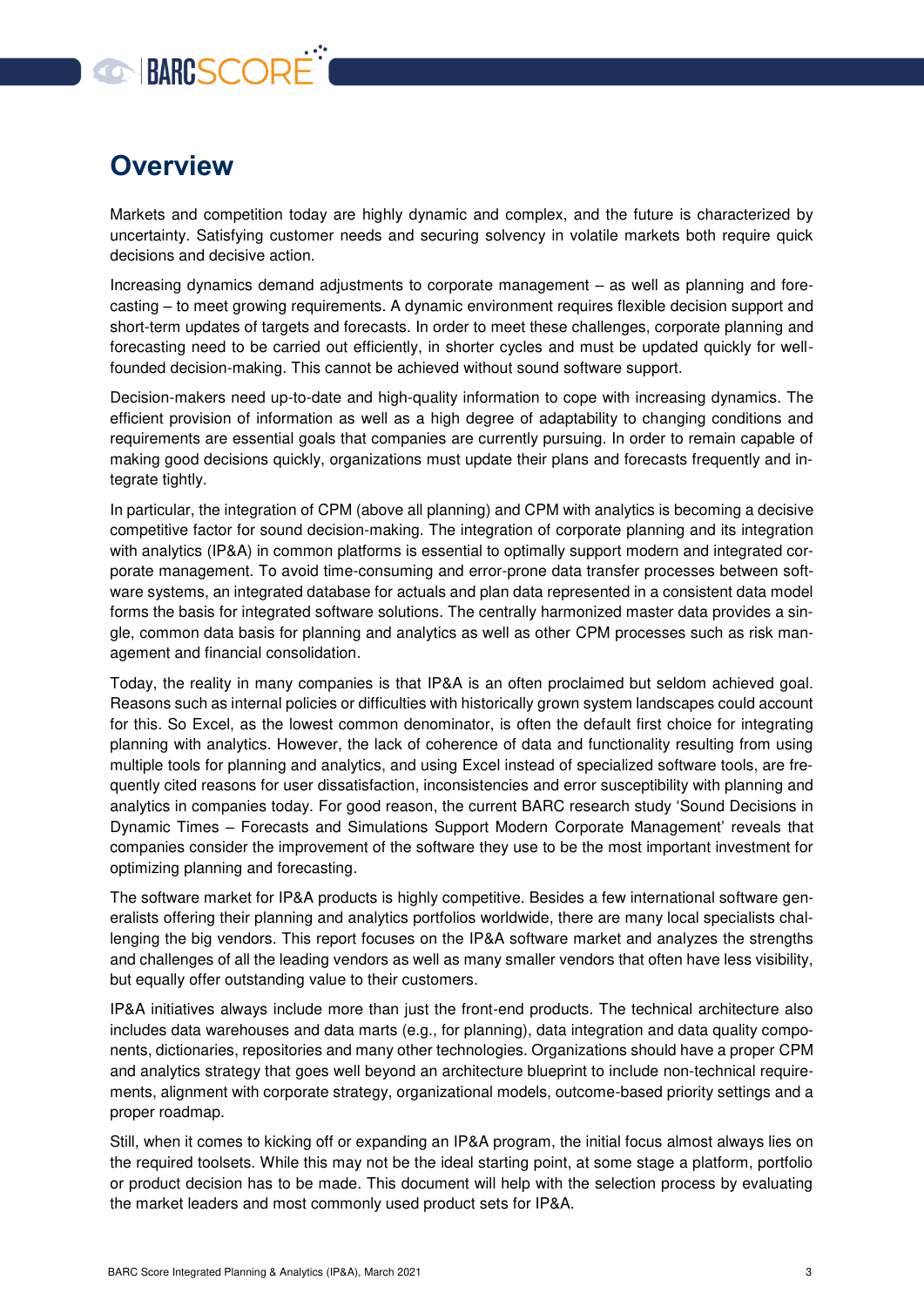

## <span id="page-3-0"></span>**Inclusion Criteria**

There are two separate categories of inclusion criteria for this BARC Score: the first is associated with a vendor's products and portfolios and the other is linked to the financial results relating to those products.

Functionality for planning (including write-back of planning data to a central database and other advanced planning features such as workflows, forecasting and simulation) is the "entrance ticket" to be evaluated in this BARC Score. Moreover, a vendor has to supply additional functionality for all four of the following analytics technologies in a solution not merely focused on one industry or use case:

- Formatted reporting
- Ad hoc query and reporting
- Analysis
- Dashboards

All steps of planning, budgeting and forecasting processes, such as the creation of a planning model and model provision, creation of planning masks and definition of planning processes (workflows) as well as user functionality for planning (e.g., plan data entry, comments, forecasting and simulation), reporting, analysis and dashboarding must be accessible and usable by business users. Seamless integration between all components is required.

In addition, a vendor has to generate a minimum of 20 million EUR in revenue per year (software revenue) with the evaluated product set in this BARC Score, spread across Europe and at least two additional geographies. Furthermore, the product set must have a significant number of implementations and license or subscription revenues worldwide across different geographies to be considered as global. We consider the following regions as individual geographies:

- Europe, Middle East and Africa
- North America
- Latin America
- Asia-Pacific

There is no differentiation between on-premises offerings and cloud-based product sets.

## <span id="page-3-1"></span>**Evaluation Criteria**

Every vendor is evaluated on two dimensions: Portfolio Capabilities and Market Execution. Each represents one axis on the Score. These two dimensions include the following sub-criteria.

#### <span id="page-3-2"></span>**Portfolio Capabilities**

In general, Portfolio Capabilities reflect functional and architectural criteria. A special emphasis is placed on the integration of planning and analytics functionality within the vendors' product portfolios. An additional and important evaluation criterion is ease of use for business users.

The Portfolio Capabilities criteria selected to rank the vendors in this Score include the following technologies and their corresponding weightings (see [Table 1\)](#page-6-1).

**Please note: Only vendor-distinct functionality is rated in our vendor portfolio ratings, not that of integrated OEM products or partner solutions.**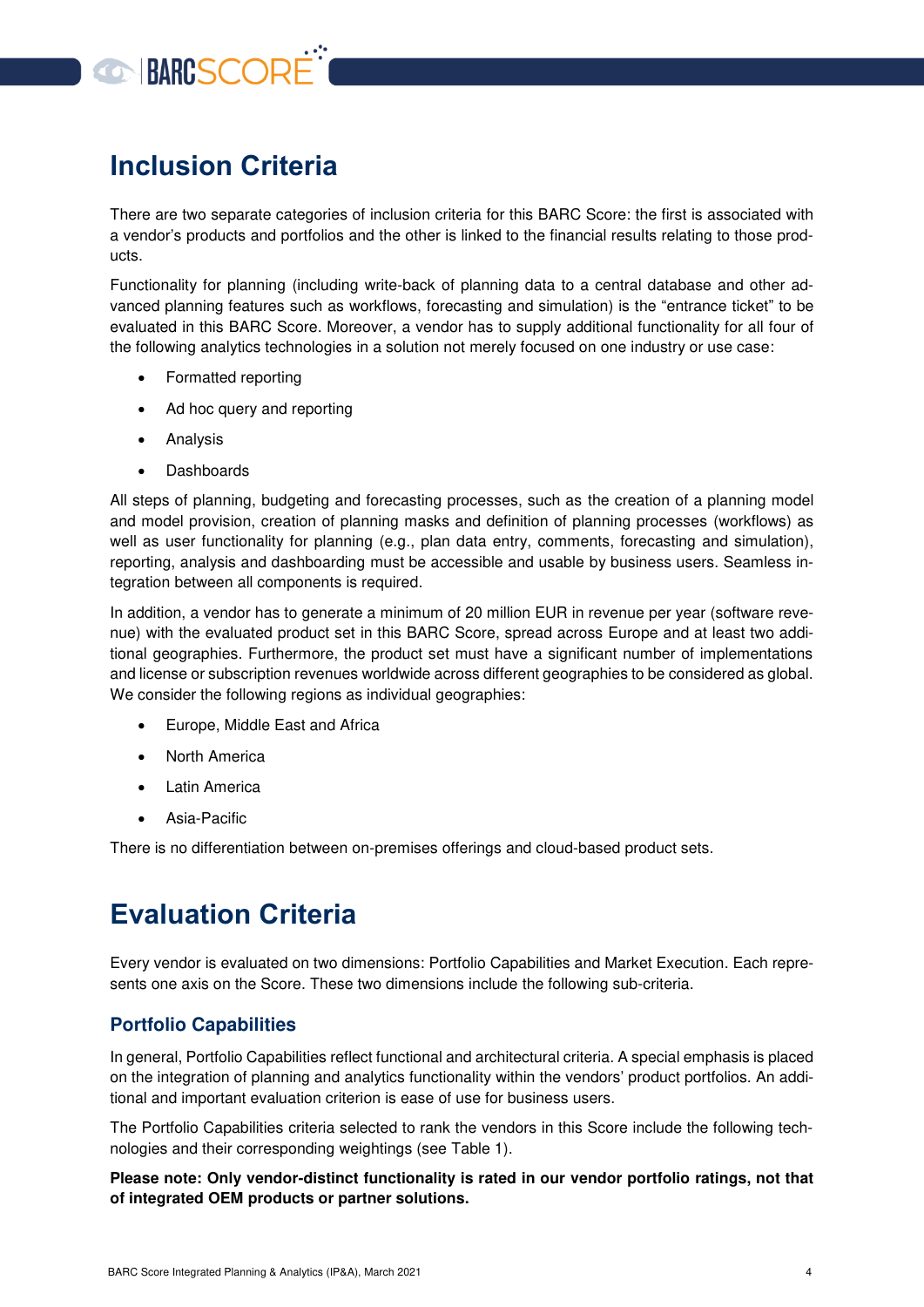# **CONNECORE**

#### **Planning and forecasting**

Planning and forecasting are indispensable for managing business in general and corporate performance in particular. By directly comparing actual and planned figures, companies can effectively monitor the progress and impact of their planned actions and adjust their goals accordingly.

An essential software requirement for planning is to write back planning data from planning masks in the front end to a planning data model in a central database. The planning model consists of planning structures (master data), key figures and planning logic, and combines different operational and financial plans. Both the planning masks and planning model are created using a planning solution. The coordination of the various planning activities and planners involved is handled by process control functionality (workflow). For plan data entry, specific planning functionality (e.g., data allocation, comments, forecasting and simulation) is provided. Increasing dynamics and complexity demand adjustments to corporate planning to meet growing requirements. Dynamic markets require flexible decision support, short-term updates of targets and forecasts and sophisticated scenario-based analyses. That is why advanced planning topics such as comprehensive integration, the automation of forecasts leveraging predictive algorithms and machine learning (ML) models and driver-based simulations are of such huge importance to many companies.

#### **Ease of use for business users**

Ease of use considers the general user-friendliness of an IP&A product for business users in areas such as model design, screen generation, content development and administration in business departments. Unified interfaces with a clear and modern design are required to attract business users. Good integration between all components and reliable performance are vital for productivity in content creation – from plans to reports and dashboards and beyond. In business-user-oriented tools, coding must be optional and navigation must be made easier through the use of wizards. This criterion is included because ease of use for business users is often a very important consideration in software selection processes.

#### **Portfolio evaluation**

Portfolio evaluation includes assessing each vendor's overall portfolio from a customer perspective. A state-of-the-art IP&A platform must have consistent user interfaces and provide integrated functionality for planning, budgeting and forecasting as well as reporting, analysis and dashboards. Consistency and seamless integration are important criteria for the optimal support of planning and analytics processes and corporate management. Planning is generally not possible without reporting (e.g., results reports or reports on intermediate results) or analysis functionality (e.g., analyses of planned and actual values). Having all planning and analytics functionality in one integrated product on one database is certainly preferable to an integration, for example, at database level between different products with the need for ETL processes to transfer data.

Moreover, the product's lifecycle and maturity are assessed. Customers often complain about reliability and stability in early product releases. Early versions are rarely as functionally rich as mature products so they usually do not meet all their customers' functional requirements. And sometimes vendors offer mature products that are no longer being enhanced with innovative, new features. As a consequence they may not fulfill new and emerging requirements.

#### **Ad hoc query and reporting**

In many cases, business users require greater interactivity than they can get from predefined (standard) reports and dashboards. Ad hoc query and reporting is geared to non-technical report developers from business departments and provides basic filtering and navigation features (e.g., drill down, ranking and conditional formatting). In the future, non-technical users will be increasingly supported with modern functions such as natural language query (NLQ) so they can type their questions into a search bar or even speak to the software in a more natural way instead of using query languages such as SQL or creating wizard-based data queries via drag-and-drop.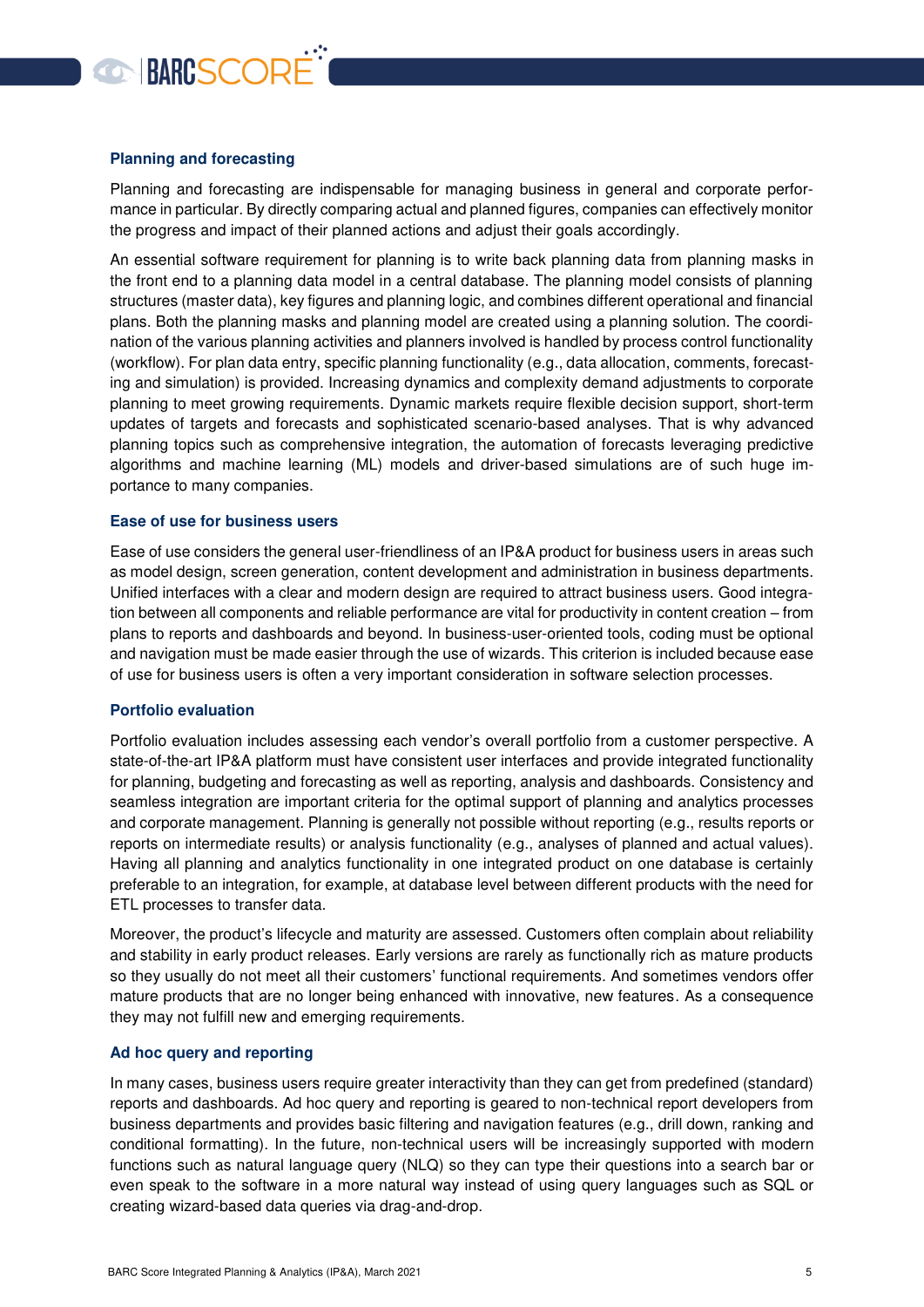# **CONNECTED**

#### **Analysis**

Data analysis products differ from basic reporting tools in that they are able to probe much more deeply into operational data and generate new information that can be understood and actioned upon by the business. Further analyses can be carried out using mathematical methods. Traditional online analytical processing (OLAP) provides dimensional data views, which make it easy for users to drill down, drill across and pivot dimensions as well as apply sophisticated calculations without scripting. Certain analysis products also offer methods to support set-based, visual or discovery-oriented data analysis.

Data analysis and data discovery are major trends right now, bringing analytics and BI to a greater number of users, particularly power users from business departments. Furthermore, augmentation and guidance are gaining in importance to support non-technical users from business departments in report creation and analysis tasks. Therefore, most of the vendors in this area are currently working to provide users with more guidance.

#### **Dashboards**

Dashboards are also referred to as cockpits, scorecards or analytic applications. They provide graphical views of key performance indicators combined with the ability to drill down to details. Some dashboards offer self-service functions so that end users can create their own layouts without any help from IT. More sophisticated BI and analytics applications with guided navigation typically require support from techsavvy business users or IT staff. Scorecards often incorporate strategy maps and applications to manage improvement initiatives.

More and more vendors are now offering additional presentation formats for data such as stories and representations of the most important key performance indicators (KPIs) without the need to build a specific dashboard. With the increased use of mobile devices, modern IP&A platforms also offer better support for consuming mobile content and displaying information by, for example, supporting responsive design layouts.

#### **Infrastructure evaluation**

Infrastructure evaluation focuses on the overall architecture of each vendor's product portfolio and includes a broad range of technical criteria. Of particular interest here are the integration of the various components from the perspective of front end users as well as at infrastructure levels, including data access, models and metadata. Furthermore, a modern IP&A platform has to be open in the back end to integrate data from different data sources but also in the front end to integrate with widely used BI and analytics solutions such as Microsoft Power BI, Qlik and Tableau. Integration with the latter seems to be increasingly in demand in our experience. In addition, support for different platforms, scalability, performance optimization techniques and security settings are considered in this evaluation.

#### **Formatted reporting**

Formatted standard reports are usually page-oriented reports run on regular schedules or triggered by alerts or user requests. These include static reports – which normally appeal to the widest audience in a company – and dynamic reports, which enable users to filter reports based on predefined parameters. Aside from pixel-perfect displays, which provide developers with precise control over how they place report objects and images on a screen, formatted reports also support rich printing options, dynamic page sizing (responsive design) and a WYSIWYG ("what you see is what you get") development interface.

Virtually every analytics and BI product is able to provide some type of reports. The importance of page orientation, scheduling and other advanced reporting features, however, varies depending on the customer's requirements. Modern functions such as natural language generation (NLG) may help users with suggested narratives for report data.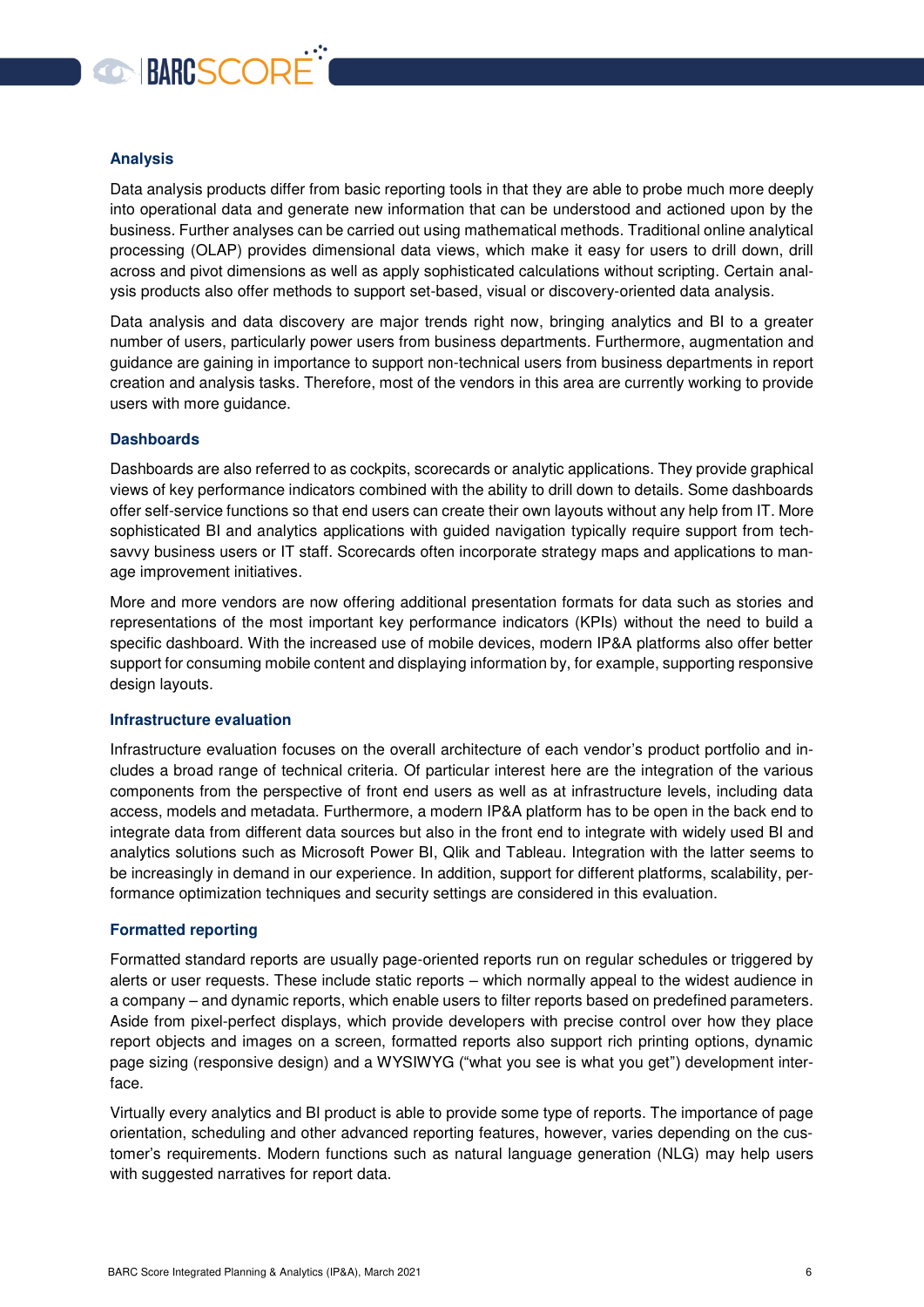

#### **Advanced and predictive analytics**

Advanced and predictive analytics represents a non-directed, hypothesis-free form of data analysis. Various algorithms scan the database searching for patterns used for a segmentation, classification or association of data. Methods cover machine learning (ML), statistical data analysis, neural networks, decision trees, time series and many other algorithms. Users must be well trained in order to use these methods and to gain the expected insights. Advanced analytics often contains data integration and analysis process support functionality.

Besides data scientists and statisticians, power users from business departments are also demanding more statistical algorithms for data analysis. In contrast to data scientists, these users do not typically design/code algorithms but use predefined algorithms instead. In the context of planning and forecasting, advanced and predictive analytics methods support forecasting processes by calculating suggestions for future planning data which can be used or overwritten by planners.

<span id="page-6-1"></span>

| <b>Criteria</b>                          | Weighting |
|------------------------------------------|-----------|
| <b>Planning and forecasting</b>          | High      |
| Ease of use for business users           | High      |
| <b>Portfolio evaluation</b>              | High      |
| Ad hoc query and reporting               | Medium    |
| <b>Analysis</b>                          | Medium    |
| Dashboarding                             | Medium    |
| Infrastructure evaluation                | Medium    |
| <b>Formatted reporting</b>               | Low       |
| <b>Advanced and predictive analytics</b> | Low       |

#### **Table 1: Portfolio Capabilities – Weighting of Criteria**

#### <span id="page-6-0"></span>**Market Execution**

On the Market Execution axis, we rate the IP&A vendors in this Score using the following criteria and corresponding weightings (see [Table 2\)](#page-7-0).

#### **Product strategy**

This is the most important of all the criteria. Vendors are rated on their product development track record, product roadmap and innovation, as well as the company portfolio's alignment with current market trends and demands.

#### **Customer satisfaction**

Here, we include the 'Customer satisfaction' KPIs from BARC's 'The Planning Survey' and 'The BI & Analytics Survey'. These take into account product satisfaction, vendor support, implementer support, recommendation and price-to-value ratings reported by customers. The ratings of vendors that provide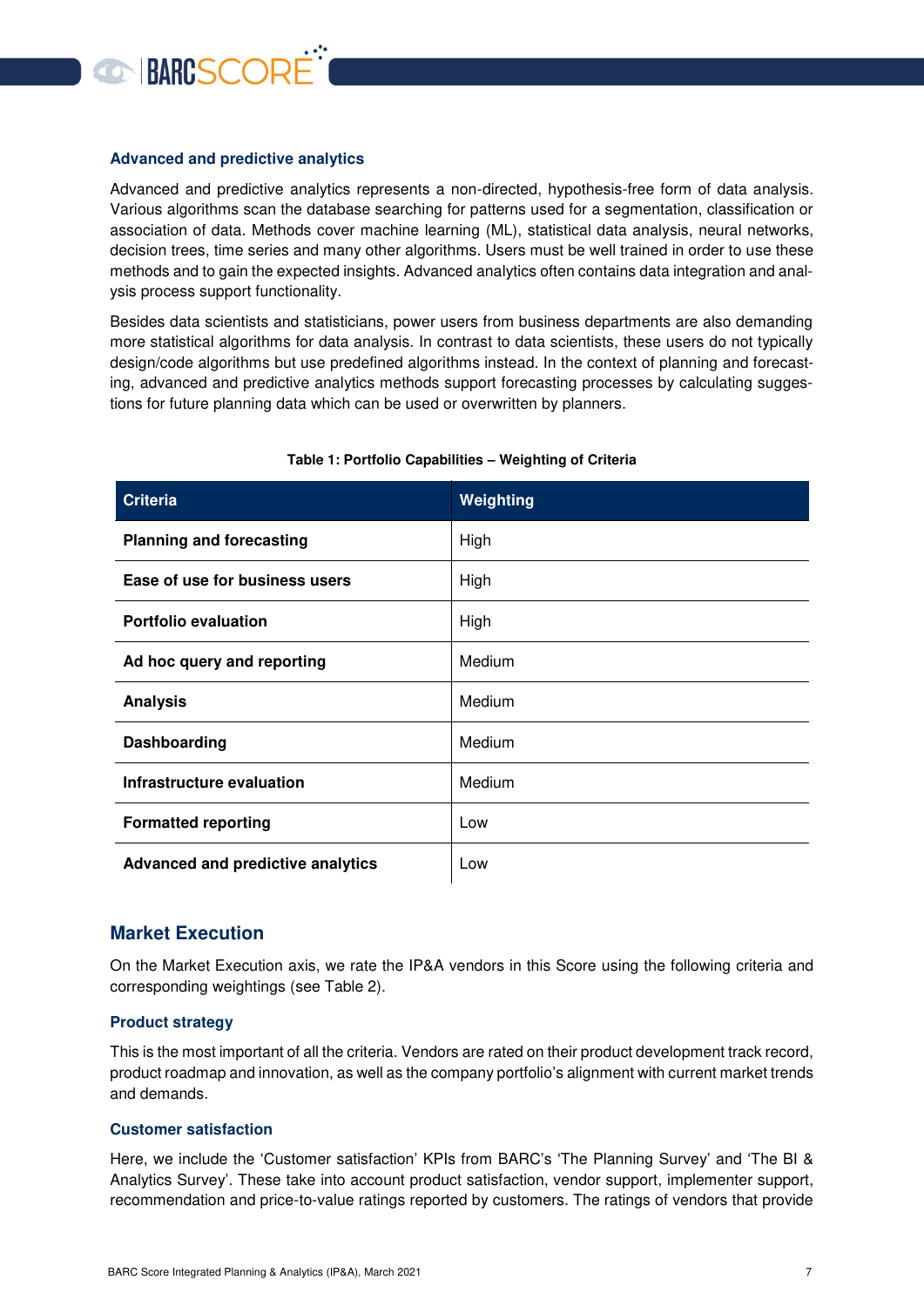more than a single product are combined into a single rating. Vendors not included in 'The Planning Survey' or 'The BI & Analytics Survey' (e.g., due to a limited number of survey responses from their customers) receive an average rating. This average rating stands for "satisfied" and does not negatively affect the score.

#### **Financials**

This criterion covers the financial position of a vendor, from market capitalization, cash position and EBITDA to profitability, burn rate and investment rounds. For private companies or vendors that don't break out the numbers for individual product lines, estimated figures are used.

#### **Geographical coverage**

**BARCSCORE** 

Vendors are evaluated on their global presence. We look at the various geographic regions and major countries in which the company conducts business with both a sales and marketing presence as well as development and support functions.

#### **Ecosystem**

In this category, we evaluate the extended ecosystem in which the vendor participates. This includes business partner networks, hardware or cloud infrastructure providers, consulting firms and systems integrators, and other technology alliances.

#### **Sales strategy**

To rate a vendor's sales strategy, we look at the various channels through which the company goes to market: with both direct and indirect sales teams, through distributors, value-added resellers (VARs), online channels and OEM relationships. We also evaluate the vendor's product pricing and sales models, such as perpetual licensing, support subscription, open source and freemium.

#### **Organizational strength**

Vendors are rated on their organizational stability, which is influenced by consistency of corporate strategy, continuity of executive leadership, but also staff turnover, reorganization and layoffs.

#### **Marketing strategy**

A vendor's marketing strategy is evaluated by rating its corporate and product messaging, the company's presence in printed media, advertising and social networks, as well as its ability to run events, such as conferences, seminars, roadshows and webinars.

<span id="page-7-0"></span>

| <b>Criteria</b>              | Weighting |
|------------------------------|-----------|
| <b>Product strategy</b>      | High      |
| <b>Customer satisfaction</b> | High      |
| <b>Financials</b>            | Medium    |
| <b>Geographical coverage</b> | Medium    |
| <b>Ecosystem</b>             | Medium    |

#### **Table 2: Market Execution – Weighting of Criteria**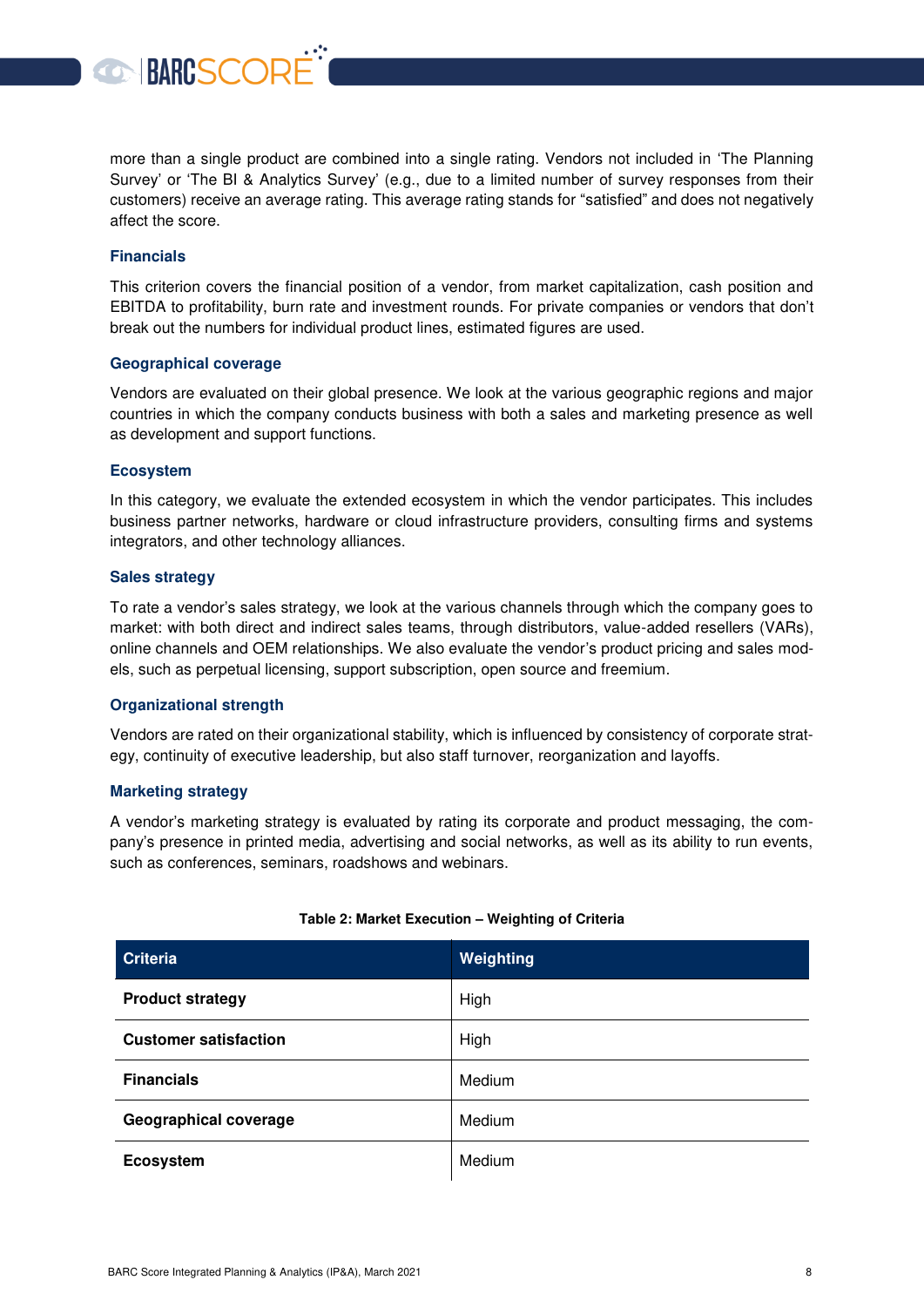

| <b>Sales strategy</b>          | Medium |
|--------------------------------|--------|
| <b>Organizational strength</b> | Medium |
| <b>Marketing strategy</b>      | Low    |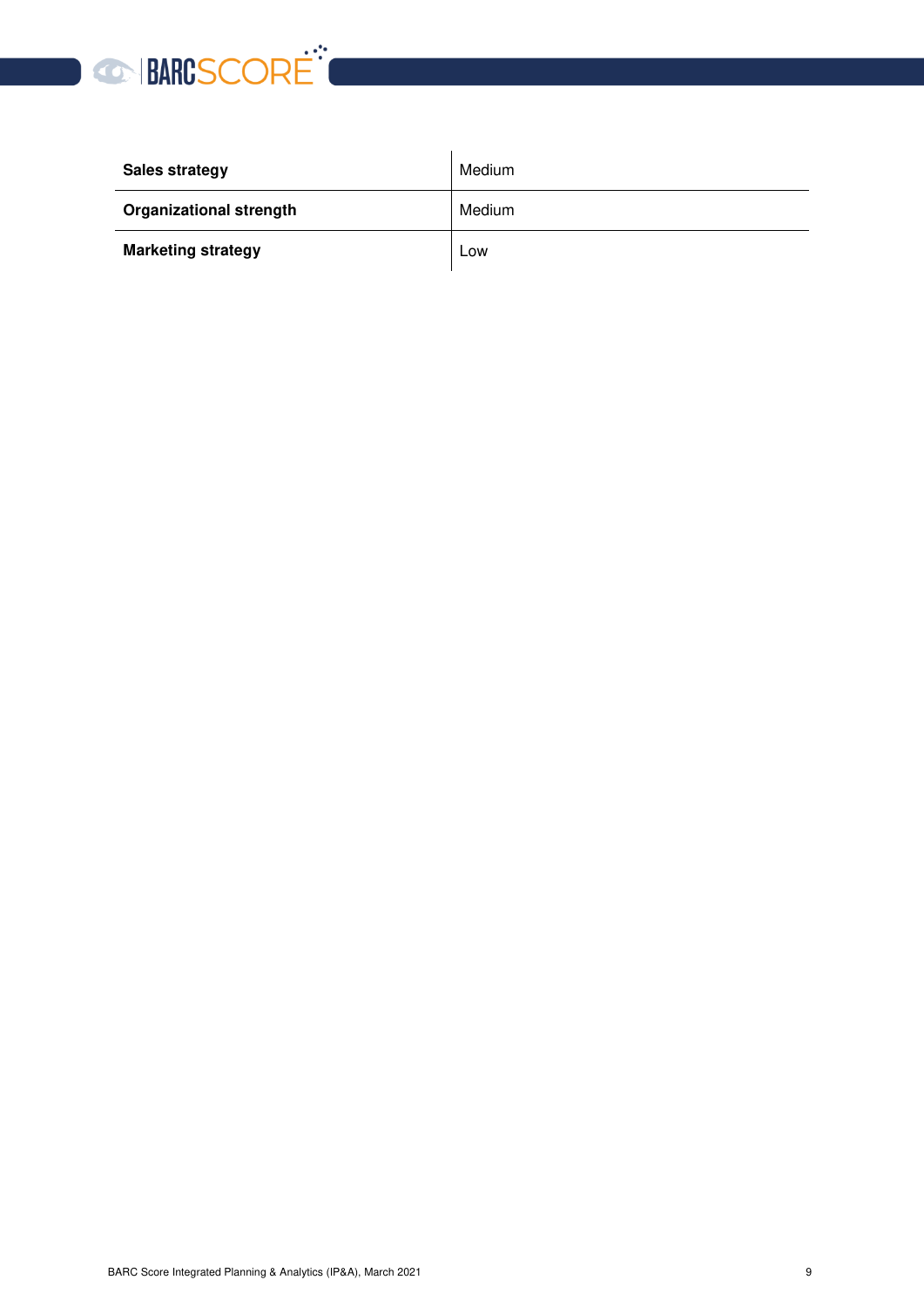

## <span id="page-9-0"></span>**Score**

Calculating the individual ratings for all criteria and all vendors produces two scores per company: the Portfolio Capabilities score and the Market Execution score, each being plotted on the corresponding axis and thus resulting in the vendor's dot on the following BARC Score graphic (see [Figure 1\)](#page-9-1).

**Please note: Only vendor-distinct functionality is rated in our vendor portfolio ratings, not that of integrated OEM products or partner solutions.**



<span id="page-9-1"></span>Disclaimer: BARC Score is published by BARC GmbH (BARC). This chart is part of a larger research document, which contains explanations of the methodology and criteria behind the chart, and should be viewed in the context of the full document. BARC does not endorse any of<br>the vendors featured in its research documents, and does not advise readers to select The venture in this research operation. And were not above readers to select only does venture suppresent and provide the bottom left corner of this chart are market entrants or specialists and should not be interpreted as

**Figure 1: BARC Score Integrated Planning & Analytics (IP&A)**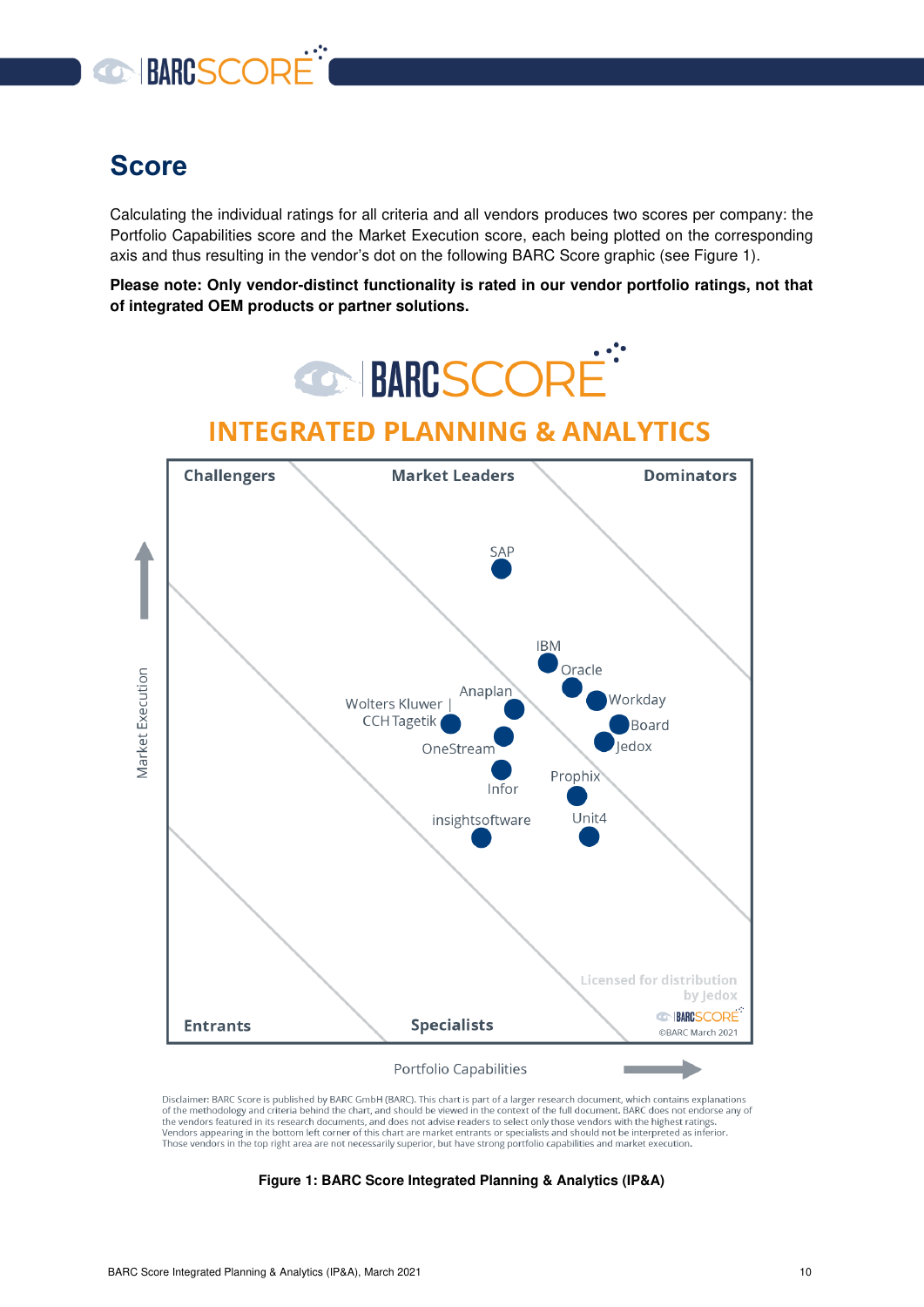

#### <span id="page-10-0"></span>**Score Regions**

Vendors can be positioned in one of five regions, depending on their total score on each of the two axes.

#### **Dominators**

Dominators are vendors that drive both technology and market adoption in a highly influential manner. They possess both a broad portfolio of market-leading and dominating products with a strong brand as well as a robust commercial prowess through best-in-class sales and marketing programs, an extensive ecosystem of business partners and alliances, and a rock-solid financial position. Dominators are considered a contender in virtually every planned implementation.

#### **Market Leaders**

Market Leaders are well established vendors that drive strong market adoption, supported by technology innovation and strategic acquisitions and by leveraging robust account management and a solid track record. Their portfolio enjoys high brand awareness in the market and covers an extensive range of technologies and services with only few gaps. Market Leaders typically have a large market share, making them a viable contender in almost all implementation scenarios.

#### **Challengers**

Challengers come in various shapes and sizes. They can be large vendors tapping into a new market by acquisition and pushing their way in with force, small innovative companies with a promising portfolio but limited sales and marketing resources, or vendors that attempt to disrupt a market with a new technology approach or different business model.

#### **Specialists**

Specialists are usually smaller vendors with a portfolio focused on a specific market segment. They can be either limited in their technical capabilities by concentrating on certain features and functions, or they may only focus on select geographic regions rather than the global marketplace.

#### **Entrants**

Entrants are usually startups with limited reach and visibility in the market. Their product capabilities are incomplete when compared to competitors, and their long-term market potential is still unproven.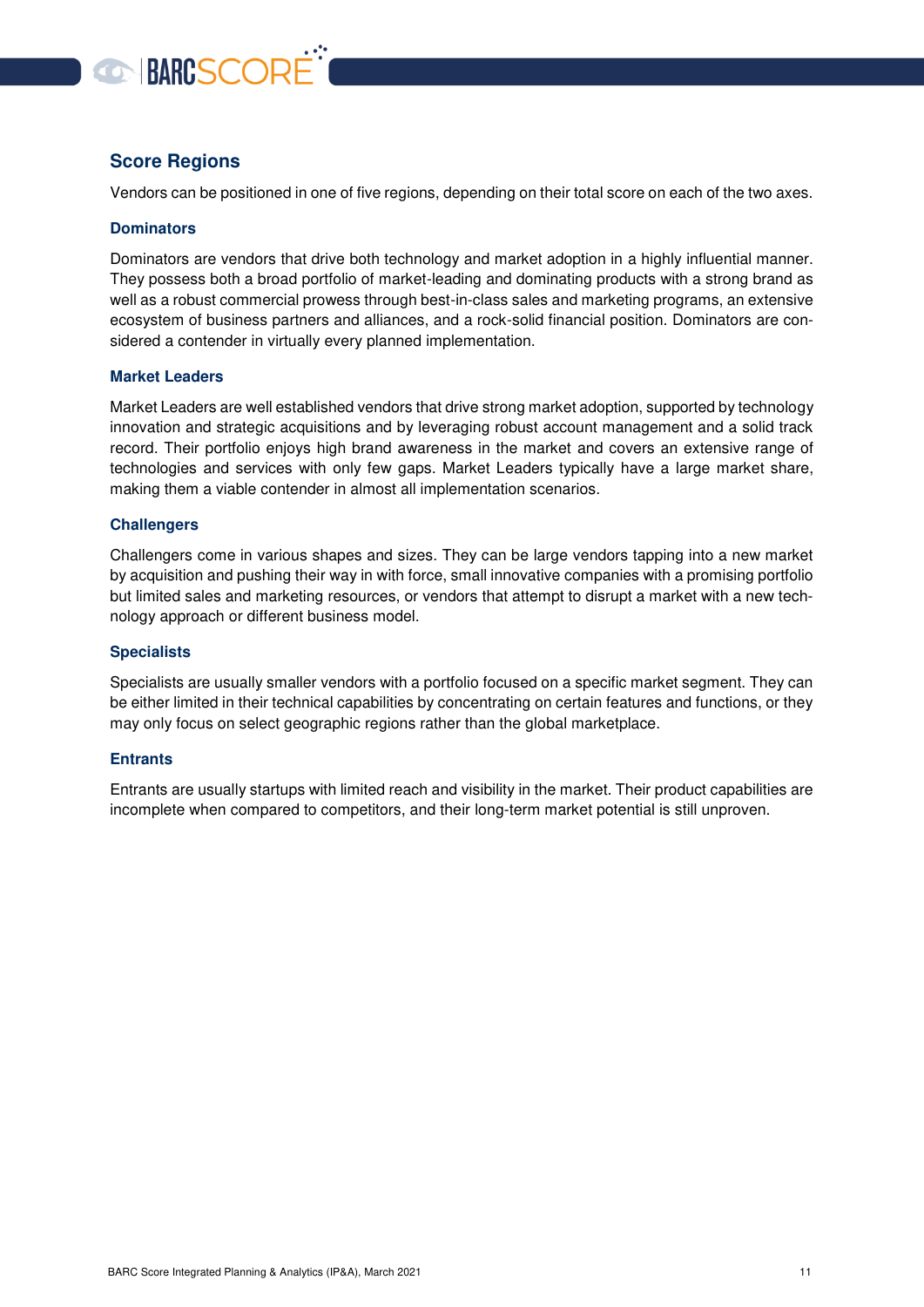

# <span id="page-11-0"></span>**Evaluated Products**

The latest versions of the following products are evaluated in this BARC Score:

| <b>Vendor</b>                       | <b>Product(s)</b>                                                                                                   |  |  |  |
|-------------------------------------|---------------------------------------------------------------------------------------------------------------------|--|--|--|
| Anaplan                             | Anaplan                                                                                                             |  |  |  |
| <b>Board International</b>          | Board                                                                                                               |  |  |  |
| <b>IBM</b>                          | IBM Planning Analytics powered by TM1<br><b>IBM Cognos Analytics</b><br><b>IBM Watson Studio</b><br><b>IBM SPSS</b> |  |  |  |
| <b>Infor</b>                        | Infor d/EPM<br><b>Birst</b>                                                                                         |  |  |  |
| insightsoftware                     | <b>Bizview</b><br>Certent<br>Jet Reports<br>Longview<br>Spreadsheet Server<br><b>Tidemark</b>                       |  |  |  |
| <b>Jedox</b>                        | Jedox                                                                                                               |  |  |  |
| <b>OneStream Software</b>           | OneStream                                                                                                           |  |  |  |
| Oracle                              | Oracle Cloud EPM<br>Oracle Hyperion EPM<br><b>Oracle Analytics Cloud</b><br><b>Oracle Analytics Server</b>          |  |  |  |
| <b>Prophix</b>                      | Prophix                                                                                                             |  |  |  |
| <b>SAP</b>                          | <b>SAP Analytics Cloud</b><br>SAP Business Planning and Consolidation<br>SAP BusinessObjects BI                     |  |  |  |
| Unit <sub>4</sub>                   | Unit4 FP&A                                                                                                          |  |  |  |
| <b>Wolters Kluwer   CCH Tagetik</b> | <b>CCH Tagetik</b>                                                                                                  |  |  |  |
| Workday                             | <b>Workday Adaptive Planning</b>                                                                                    |  |  |  |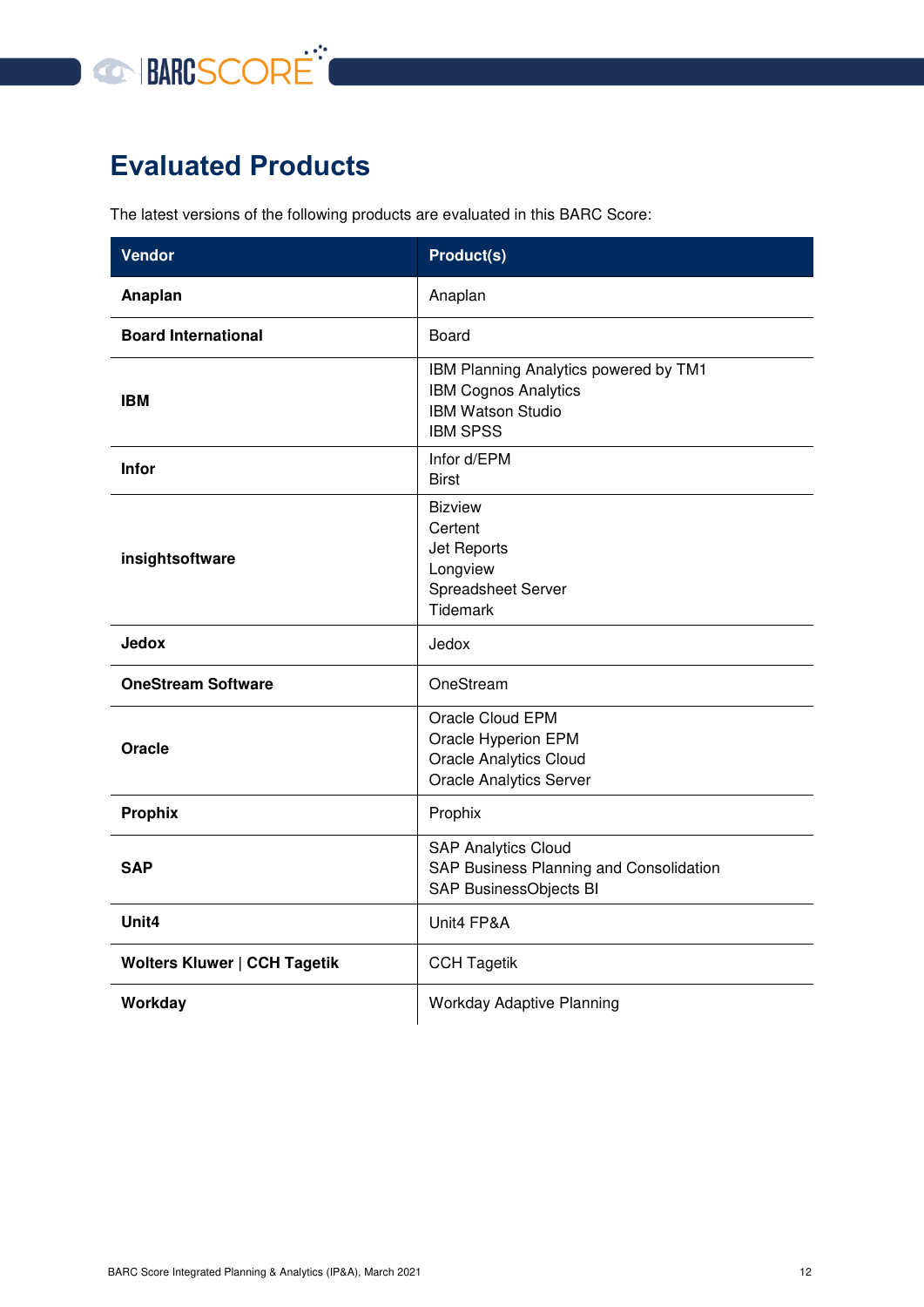

# <span id="page-12-0"></span>**Vendor Evaluations**

In the following section, we discuss each vendor and highlight their strengths and challenges based on customer surveys and market research by the authors.

Each vendor description includes vendor-related information, products covered in the BARC Score, and strengths and challenges.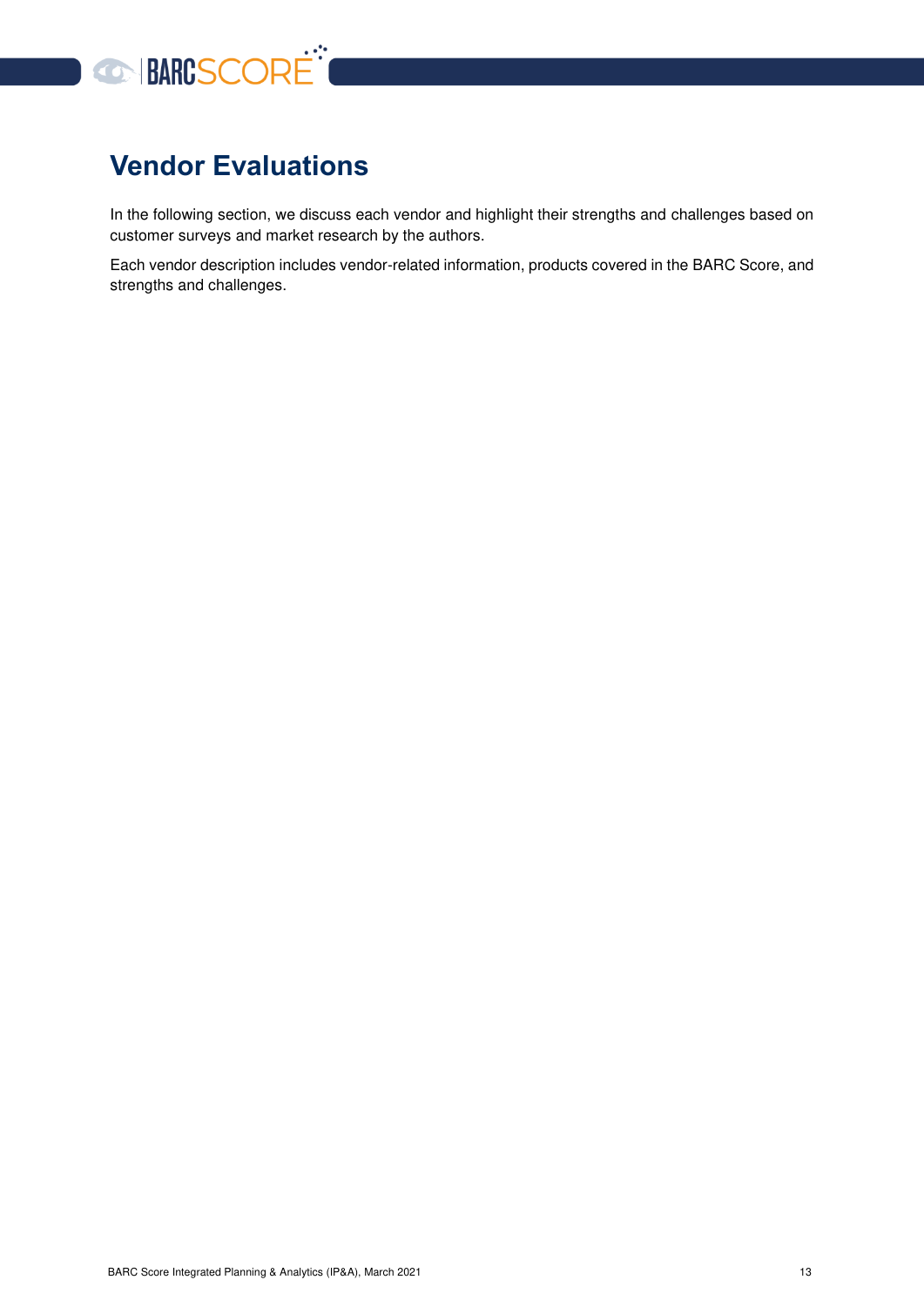

#### <span id="page-13-0"></span>**Anaplan**

San Francisco, CA, USA

www.anaplan.com

[Anaplan, Inc.](https://www.anaplan.com/?_ga=2.42810213.1536316850.1613495388-538460473.1597777144) (NYSE:PLAN) is a cloud-native enterprise software-as-a-service (SaaS) vendor headquartered in San Francisco, USA. The company was founded by the people behind Adaytum (ex-IBM Cognos Planning) and currently employs more than 1,600 people worldwide. Several major investors have financed Anaplan's growth and global expansion.

The Anaplan platform began its development in 2006 and was officially released in 2008. The company's name is a combination of analytics and planning. The product represents a new generation of planning products developed with state-of-the-art technologies on a modern software architecture. Anaplan is a purely cloud-based platform using an in-memory database to store data (with patented Hyperblock technology). The goal behind Anaplan's development was to create a new planning platform with the ease of use and flexibility of a spreadsheet and the scalability of an enterprise planning product in the cloud.

Anaplan targets corporate finance and operational business departments to connect financial and operational plans to support multiple use cases across finance, sales and marketing, workforce and supply chain in large enterprises and groups worldwide. The goal is to support customers with a modern, integrated platform by joining people together with plans and data. In addition to horizontal use cases, the platform offers industry-specific solutions across a number of verticals such as consumer goods & retail, banking & insurance, telecoms and life sciences. Anaplan's partner ecosystem, which includes consulting and systems integration organizations, offers a number of such solutions built on the platform. Anaplan features a 'Partner Solutions Showcase' where customers and prospects can explore these solutions.

Anaplan has more than 1,500 customers in over 50 countries worldwide. Implementations range from double-digit to several thousand users per installation. To sell and particularly to implement Anaplan, the vendor has an expansive global partner ecosystem of more than 175 partners including technology partners with supplementary technical capabilities.

Anaplan provides flexible functionality for centralized top-down as well as decentralized bottom-up planning approaches. With its 'connected planning' platform approach, customers can create various planning models on different aggregation levels (strategic and operational planning) for an integrated enterprise planning approach (including financial planning). The vendor's in-memory database supports detailed planning models with data up to transactional level (articles, stores, employees, etc.). In addition to the 'Partner Solutions Showcase', Anaplan offers hundreds of prebuilt apps, solutions, templates and accelerators via the vendor's App Hub site (e.g., for financial planning, sales performance management and demand management).

- Anaplan is technologically a modern cloud-based planning platform for use across financial and various operational business departments, with complementary analytics functionality, which is highly recommended by customers.
- Flexibility for a wide variety of planning approaches (centralized top-down, decentralized bottom-up) and planning topics (operational planning, financial planning, workforce planning, sales planning, etc.) and is industry agnostic.
- Integrated advanced analytics functions and predictive algorithms leveraging machine learning (ML), artificial intelligence (AI) and optimization techniques. Moreover, Anaplan has announced PlanIQ, a new open box intelligence framework to make AI and ML-based forecasting more accessible to business users. With PlanIQ, customers can leverage multiple intelligence techniques such as native predictive capabilities based on internal and external data as well as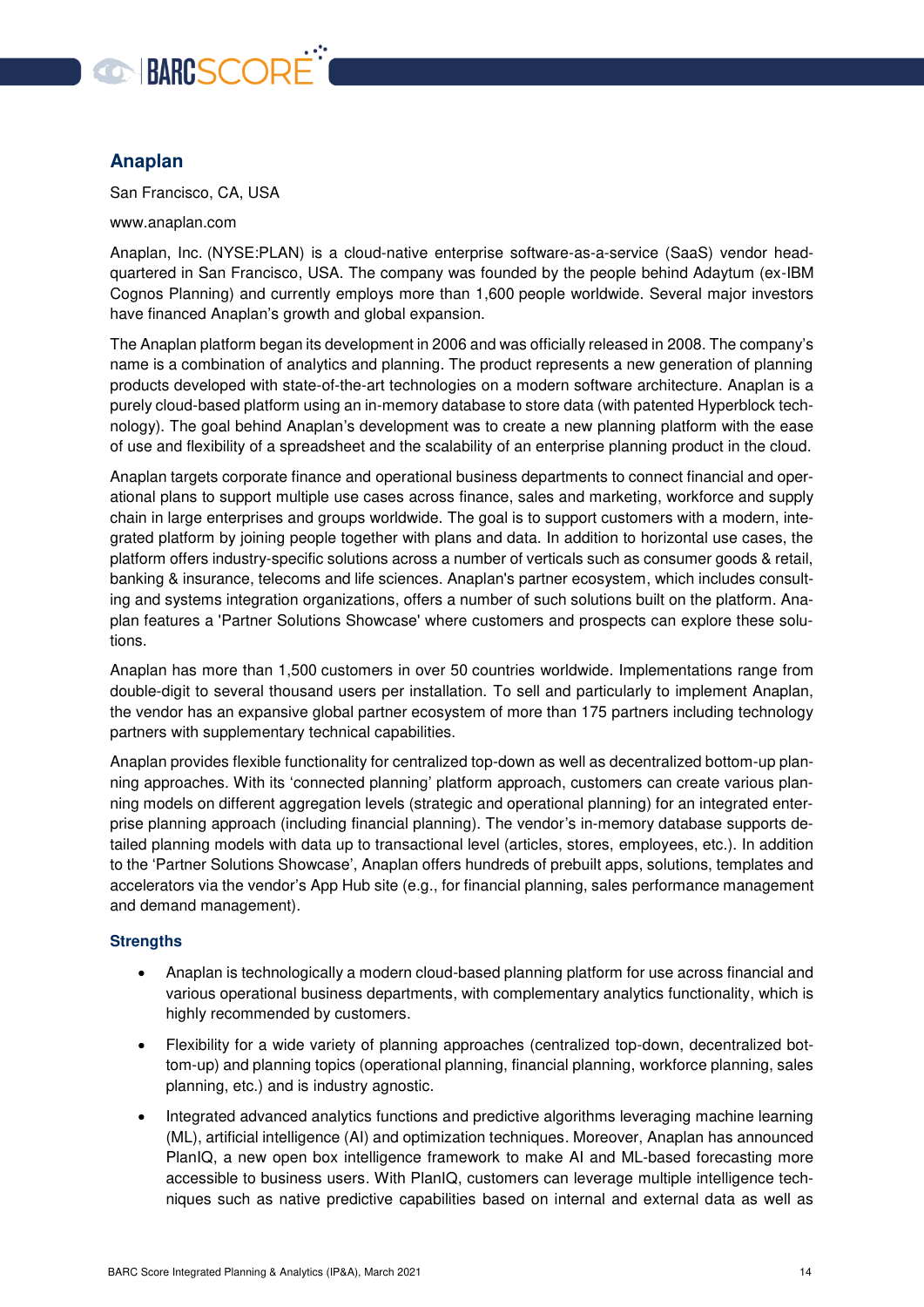integrations with third-party ML engines of choice (e.g., Amazon Forecast) to derive new insights and recommendations.

 Lots of predefined planning models and applications on Anaplan's App Hub site (e.g., for financial planning, sales performance management and demand management).

#### **Challenges**

BARCSCORI

- Cloud-only the product is purely cloud-based and not available on-premises. Web access is essential to use the product (except for offline planning in the Excel add-in).
- Anaplan provides its own data integration options at multiple levels, while third-party ETL tools are also used to connect to source systems (particularly when predefined data connections are required). Anaplan does offer connectors for industry-leading ETL/ESB tools, such as Informatica, Dell Boomi, SnapLogic and MuleSoft, as well as Informatica Cloud as HyperConnect. However, customer feedback in BARC's 'The Planning Survey' shows that neither Anaplan's predefined data connectivity nor its data integration capabilities entirely satisfy customers. With Anaplan CloudWorks, the vendor has recently launched a new integration framework that facilitates and automates integration with internal and external (cloud-based) data sources (e.g., AWS S3) and services (e.g., PlanIQ). In addition, new transactional APIs provide customers with faster access to granular data.
- Anaplan is essentially a comprehensive planning platform rather than a BI and analytics tool, which is confirmed by BARC's 'The Planning Survey'. However, it does support functionality for OLAP analysis and screen-based, self-service dashboarding. Its native mobile app enables access to insights on the go. Furthermore, this is supplemented by prebuilt third-party analytics integrations with, for example, Tableau, Microsoft Power BI and Workiva to connect Anaplan data and models with specialist BI and analytics tools.
- According to customer feedback in BARC's 'The Planning Survey', Anaplan is relatively expensive compared to its mid-market focused competitors.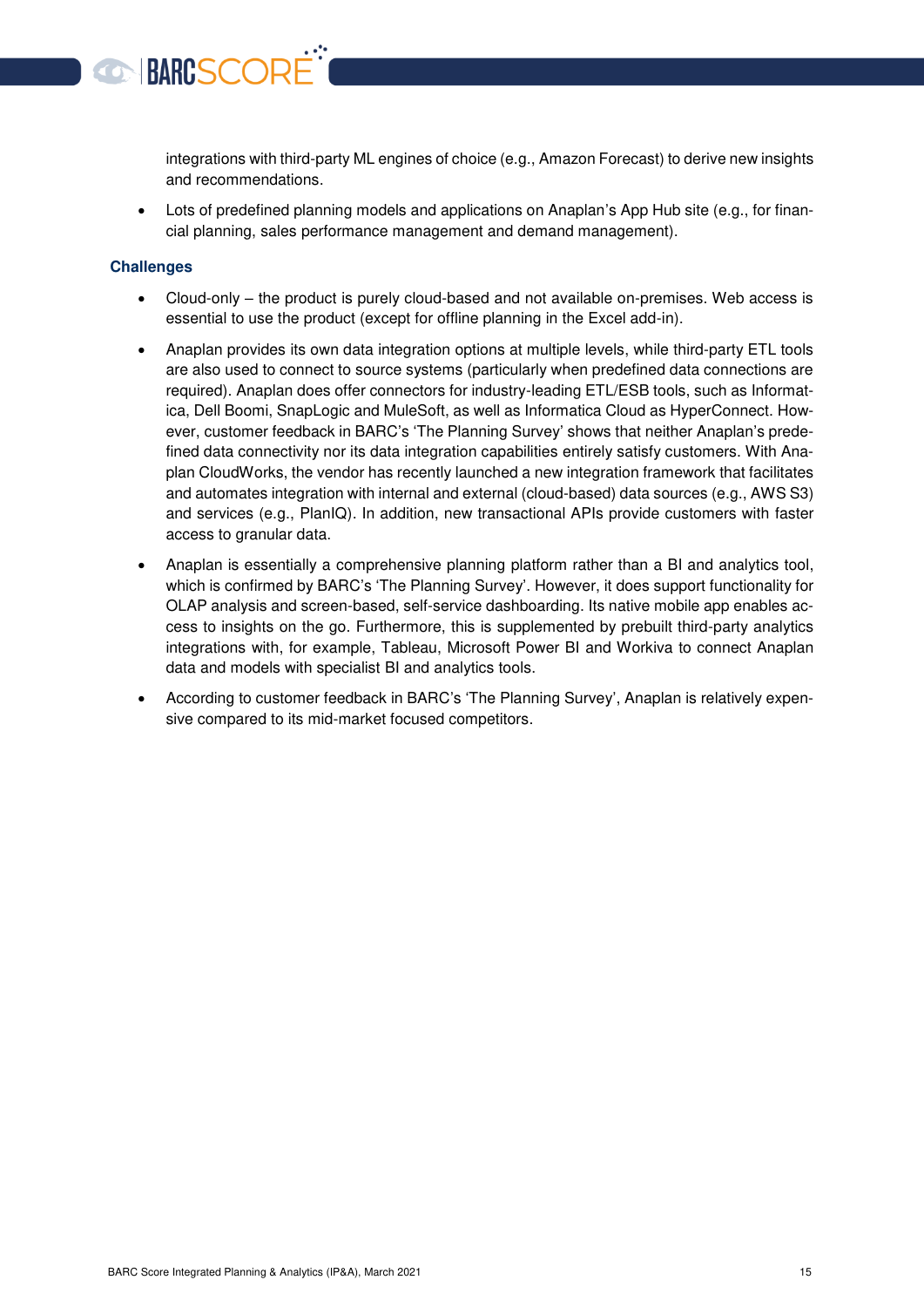

#### <span id="page-15-0"></span>**Board International**

Chiasso, Switzerland

#### www.board.com

Board was founded in 1994 and employs more than 500 people worldwide. Both its European head office and software development headquarters are located in Chiasso, Switzerland. A second regional US headquarters is located in Boston, Massachusetts. Board has 25 offices worldwide and a global partner network. More than 3,000 customers worldwide use Board to implement CPM and analytics projects. The company currently has a strong focus on internationalization, particularly by building up its presence in the United States. The ownership of the company changed in 2019, when Nordic Capital acquired a majority share in Board International to support the vendor's continued international expansion.

Board aims to provide an all-in-one decision-making platform which unifies BI and analytics with CPM and advanced analytics capabilities. The vendor focuses on providing end-to-end support to key decision-making processes in companies by combining self-service capabilities with enterprise scalability and governance. The goal is to deliver an easy-to-use and coding-free toolkit for business power users to build tailored CPM and analytics applications in a technically homogeneous environment.

Board provides a combined product consisting of a front end and a proprietary multidimensional inmemory data processing technology, which also allows for business-user-friendly data modeling. The product provides a consistent environment for administration, development and utilization. Due to its tightly integrated front and back ends, the proprietary Board data model allows only limited access for third-party front ends. Board is available in the cloud (leveraging Microsoft Azure) and on-premises.

At its core, Board is a flexible web-based development environment for creating dashboarding, reporting, analysis, planning and predictive and advanced analytics applications that can also be used for financial consolidation and strategy management. Particularly for planning, forecasting and simulation use cases, Board offers strong and comprehensive functionality. Users can create and tailor a broad range of applications specifically to their own needs bringing together financial and operational data. Moreover, Board and its partners offer prebuilt business content via the Board Marketplace. Applications such as financial consolidation and lease accounting are available from Board itself. Additionally, Board offers blueprint models for specific topics and industries such as integrated business planning and sales analytics and planning, or for the fashion retail and automotive industries. These can be adapted to customers' individual needs.

#### **Strengths**

- Flexible, fully web-based CPM and analytics product with tightly integrated system architecture of proprietary multidimensional in-memory database and front ends.
- Graphical and coding-free development environment for business power users to create tailored CPM and analytics applications.
- Comprehensive planning, budgeting and forecasting functionality for all kinds of planning approaches (top-down, bottom-up or combinations of both). Customers can address various workflow-based planning topics on one common platform with different aggregation levels (e.g., strategic as well as operational planning) for an integrated corporate planning approach (including financial planning).
- The company is strongly focused on growth, internationalization and innovation.

#### **Challenges**

Limited access to the proprietary Board data model for third-party front ends.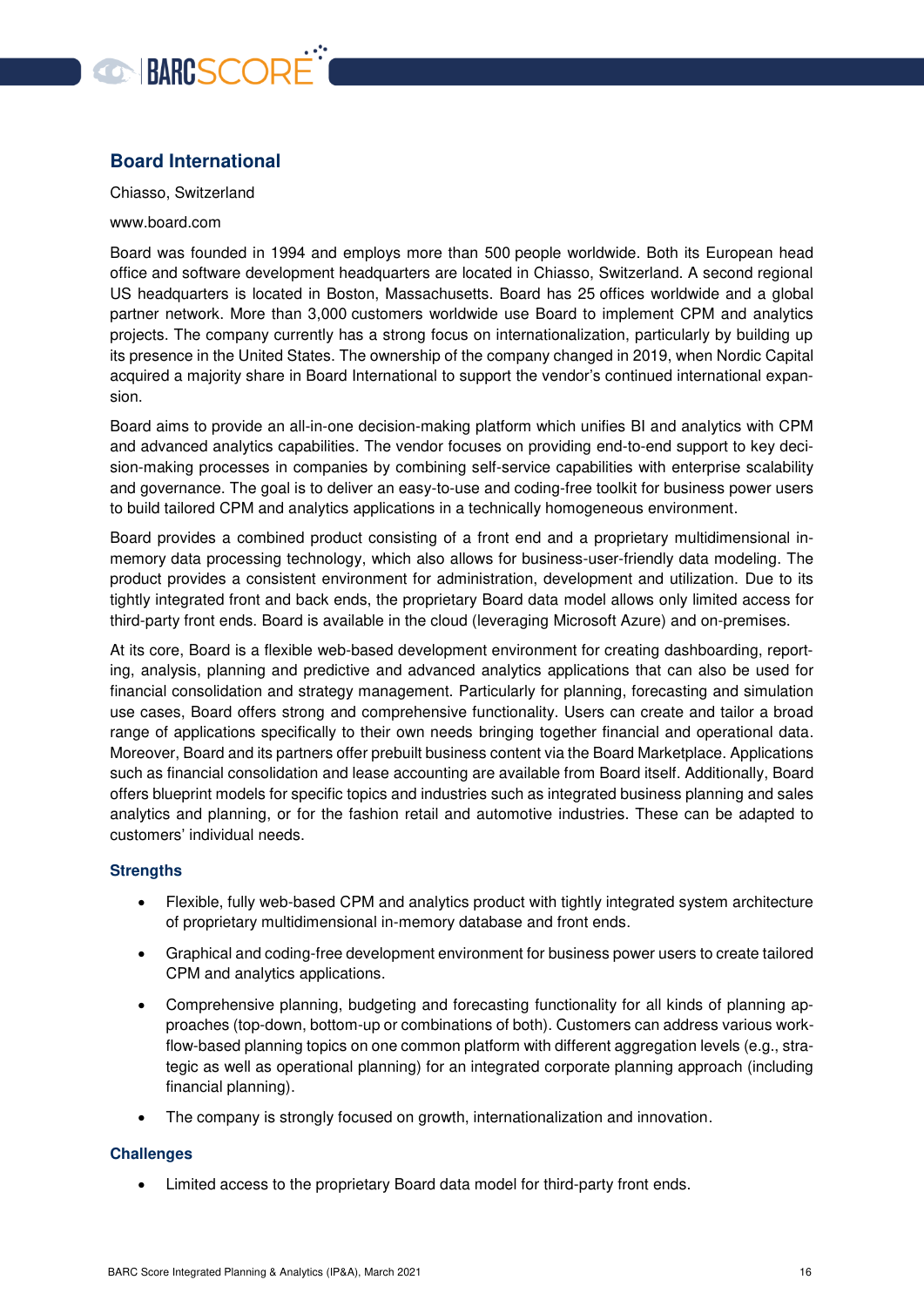- Board still focuses strongly on individually tailored solutions. Compared to the competition, limited prebuilt business content is available from Board itself. However, the vendor's strategy has changed and the first prebuilt applications are now available for financial consolidation and lease accounting with more to follow. Moreover, Board offers blueprint models for specific topics and industries such as integrated business planning and sales analytics and planning, or for the fashion retail and automotive industries. These can be adapted to customers' individual needs.
- The product's flexibility can lead to quite complex handling for inexperienced users when implementing and building intricate applications.
- Prices for Board have increased in recent years. According to customer feedback from 'The Planning Survey' and 'The BI & Analytics Survey', many now consider the product to be costly.

**CONNECTED**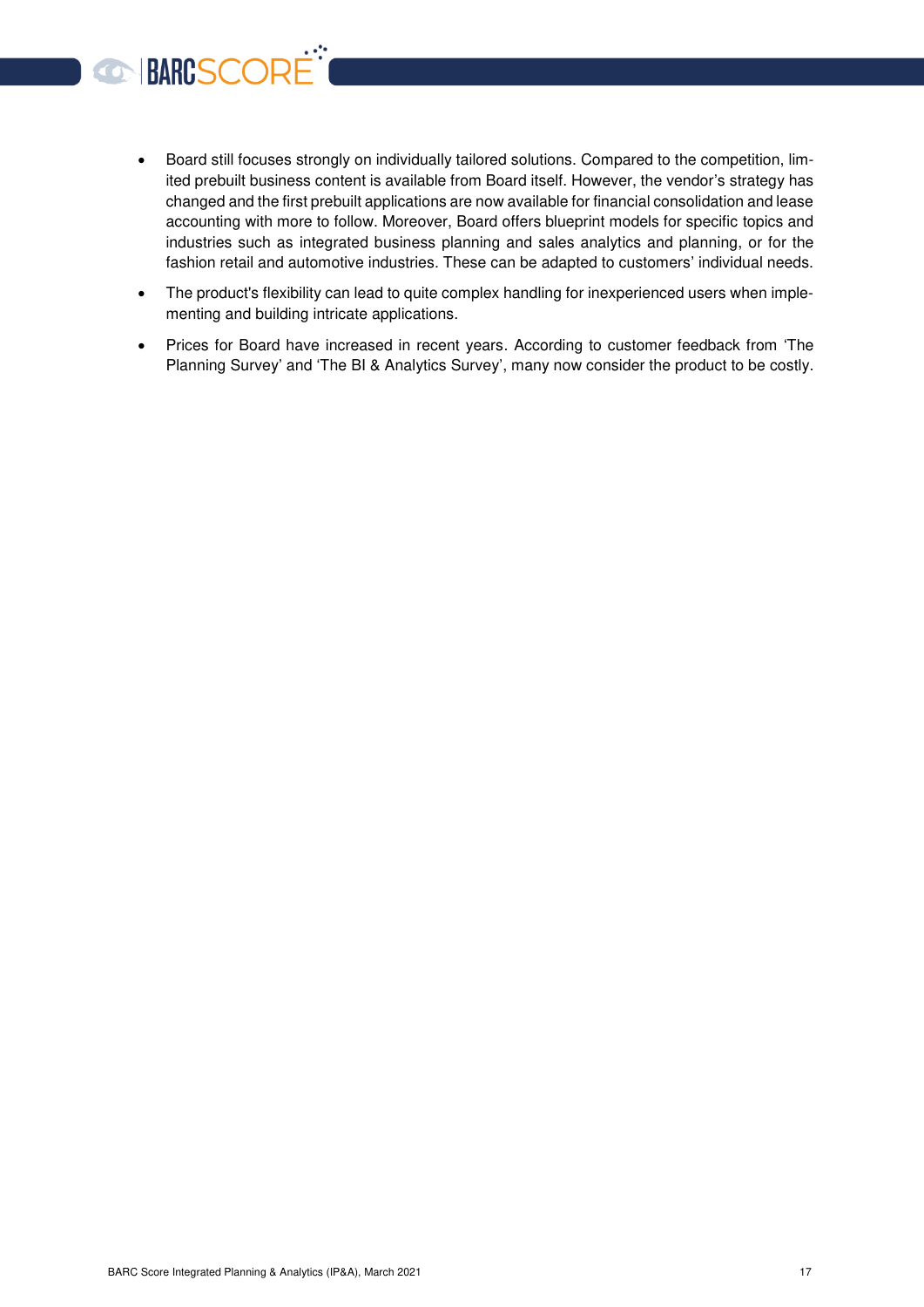

#### <span id="page-17-0"></span>**IBM**

Armonk, NY, USA

www.ibm.com

IBM is one of the world's largest vendors of IT hardware, software and services. The company has a global workforce of more than 350,000 employees and is active in over 170 countries.

IBM offers a comprehensive portfolio of on-premises and cloud analytics, performance management (in particular, planning and financial consolidation) and advanced analytics solutions. The core offerings consist of IBM Cognos Analytics for BI, IBM Planning Analytics powered by TM1 for planning, IBM Watson Studio and IBM SPSS for advanced analytics and IBM Cognos Controller for financial consolidation and regulatory reporting.

IBM Planning Analytics powered by TM1 – the vendor's strategic enterprise planning product – is a core element in IBM's performance management portfolio and has been on the market since the 1980s. Due to its rich functionality for planning and OLAP analysis, and its in-memory technology, the product plays a strategic role for IBM. Planning Analytics is available in both classical on-premises (Planning Analytics Local) and cloud (Planning Analytics on Cloud) versions. Essentially, Planning Analytics is a high-performance, multidimensional in-memory database for budgeting, planning and forecasting with Excel and web front ends. The product is targeted at business power users for building all kinds of applications (planning, analytics, strategy management). Therefore it has no dominant focus on any one particular topic (financials, sales, HR, etc.). In the latest version of Planning Analytics, the web client user experience has been improved, charting options and visualizations have been added, and workflow and predictive functions have been strengthened. The new workflow capabilities support the creation of guided planning scenarios. Planning tasks can be assigned to individual planners and their status can be tracked in a status monitoring overview. Furthermore, some AI-based predictive functions have been introduced to Planning Analytics, based on historical time-series data and a series of predefined algorithms.

IBM's enterprise BI and analytics solution – Cognos Analytics (formerly Cognos BI) – provides functionality for dashboards, reporting, analysis and data modeling in a web-based, integrated user experience. Cognos Analytics combines ease of use with elaborate governance features in an end-to-end platform. The solution offers search-oriented analysis (NLQ) with encapsulated cognitive capabilities aimed at business users. IBM is continuing to invest in AI capabilities across data modeling, dashboards, data exploration and AI-learning of user preferences. Moreover, it has extended Cognos Analytics in the area of advanced analytics. The product is typically used in larger scenarios supporting the needs of many concurrent users as well as large data volumes.

For advanced analytics and data mining, IBM positions Watson Studio as its primary platform. Besides the widely known SPSS capabilities, Watson Studio also includes new data science modules based on Jupyter Notebooks for development in R and Python, AutoAI, and embedded decision management.

- IBM Planning Analytics offers comprehensive flexibility for business power users to create budgeting, planning and forecasting as well as analytics applications based on a high-performance in-memory database.
- Comprehensive Excel-based functionality for preparing individual applications in IBM Planning Analytics (modeling, custom planning forms, etc.) and publishing them to the web.
- With Cognos Analytics, IBM offers a tightly integrated, web-based end-to-end platform for governed analytics for business users that spans data preparation and modeling to analysis, reports and dashboards.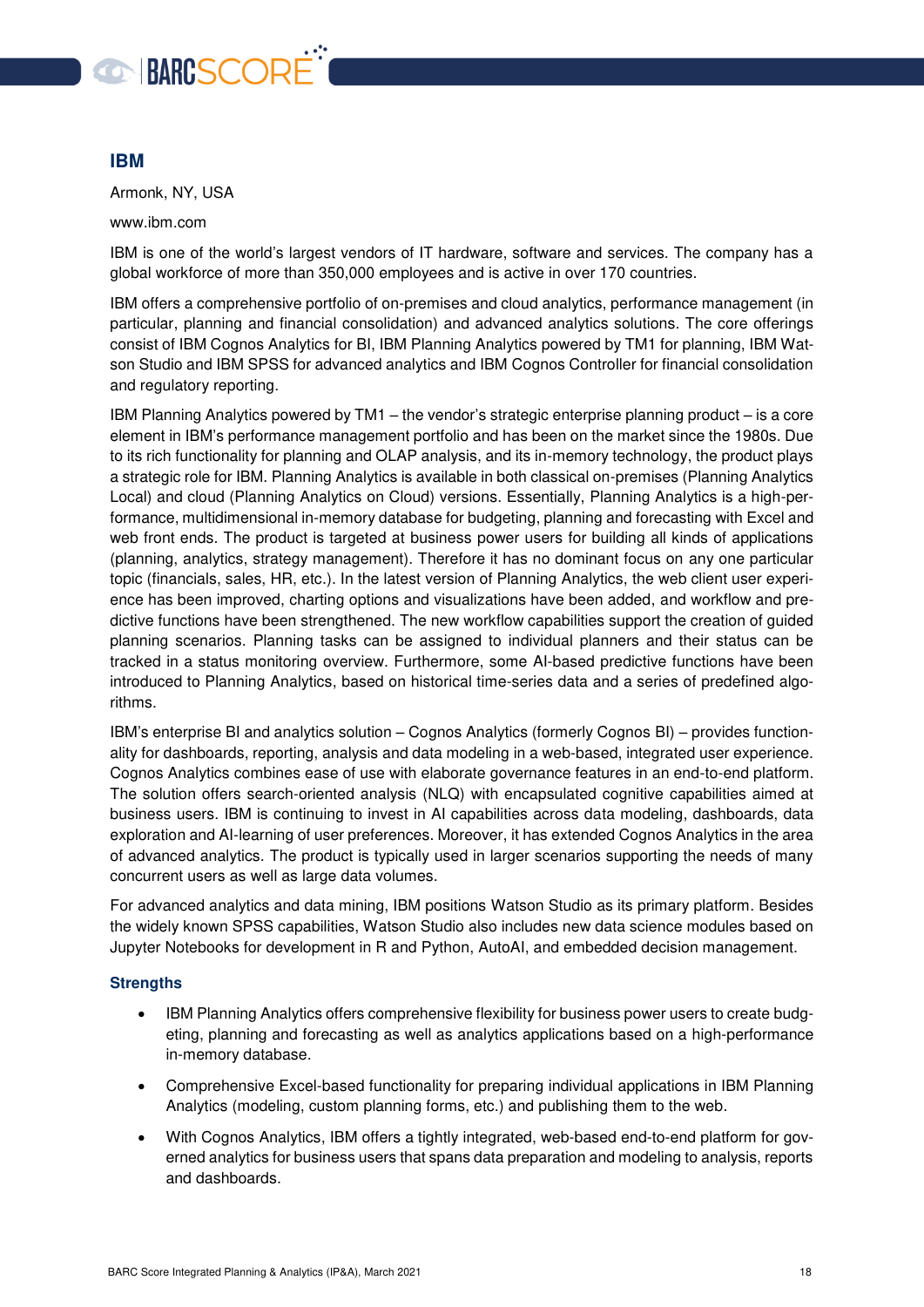- Broad capabilities for advanced analytics and data mining with IBM Watson Studio as well as visual business-user-oriented data discovery and cognitive BI with IBM Cognos Analytics.
- Well established and expansive partner community with global product support and knowledge.

#### **Challenges**

**BARCSCOR** 

- Planning Analytics is essentially a development environment for budgeting, planning and forecasting as well as analytics. Compared to competitors, only limited prebuilt business content is currently available with Planning Analytics. However, predefined business content is available from partners and IBM now offers business content with its IBM Accelerator Catalog.
- Planning Analytics itself offers limited reporting capabilities compared to market leading CPM products (e.g., formatting and layouting for page-based print reporting). However, an integration that uses IBM's enterprise BI suite for advanced reporting with Cognos Analytics is in place.
- The integration between the Planning Analytics, Cognos Controller, Cognos Analytics and Watson Studio products has improved but is incomplete. However, dashboards from Cognos Analytics can be embedded in the Planning Analytics Workspace and Watson Studio for example.
- Comparatively expensive planning and analytics products, although the cloud versions of Cognos Analytics and Planning Analytics offer alternatives for cost savings and faster time to value.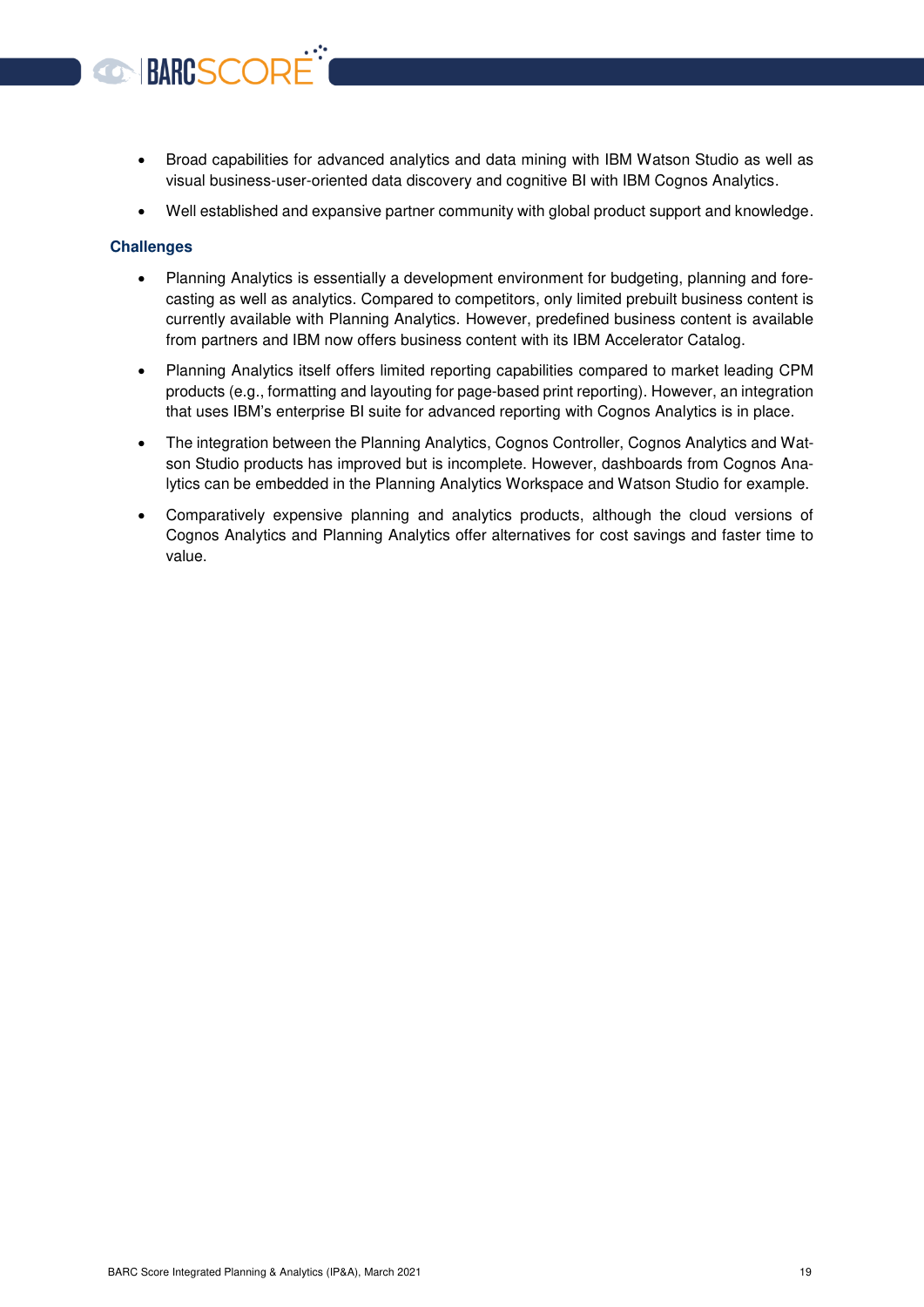

#### <span id="page-19-0"></span>**Infor**

New York, NY, USA

www.infor.com

Infor is a global US-based vendor of industry-focused business software solutions. The company was founded in 2002, has 140 locations worldwide and supports over 67,000 customers in around 180 countries. Infor is privately held by Koch Industries.

Infor's CPM, BI and analytics portfolio comprises two main solutions: Infor Dynamic Enterprise Performance Management (d/EPM) and Infor Birst. Infor d/EPM is the vendor's original analytics and CPM product and was initially developed by MIS long before 2002. Infor d/EPM includes components for dashboards, reporting, OLAP analysis, planning and financial consolidation. Since the acquisition of Birst in 2017, Infor has changed its go-to-market and product positioning strategy significantly, splitting its portfolio into CPM and analytics products, which are integrated with each other. Infor d/EPM is now positioned to serve CPM usage scenarios (including planning and financial consolidation) and Birst to serve analytics use cases. Infor d/EPM and Birst are marketed to mid-sized companies and large corporations in all industry sectors. Both products can generally be used with Infor's existing ERP, CRM and SCM applications via predefined connectors but also standalone with third-party data sources (e.g., SAP, Salesforce, etc.). However, when selling the products, Infor has a strong focus on its own customer base and upselling analytics in addition to operational applications.

Infor d/EPM is a flexible CPM product combined with prebuilt business content. The platform provides a multifaceted development environment for tech-savvy business power users to build custom CPM and analytics applications. Predefined CPM applications are available for various business functions and industries, including strategy management, budgeting, planning, financial consolidation, workforce planning and budgeting and others. Recently, the vendor introduced a new version of Infor d/EPM with a completely rebuilt architecture using a state-of-the-art services architecture across all components and modernization improvements as well as several newly developed components such as Excel integration, business modeling, relational modeling and d/EPM administration.

Birst is Infor's cloud-based flagship BI and analytics platform and plays a significant role in its unified cloud strategy. Birst connects to Infor's business applications such as ERP and CRM, to Infor d/EPM's underlying OLAP database, as well as to non-Infor systems. For selected Infor applications (e.g., Cloud-Suite Analytics, Lawson Analytics), Infor provides an analytic-ready data warehouse with semantic layer, predefined KPIs, reports and dashboards. In addition to providing formatted and ad hoc reporting, dashboarding, self-service data discovery and advanced analysis, Birst offers a full-stack solution that includes ETL and data preparation, data warehousing, mobile access and machine learning integration.

- Infor d/EPM as an integrated application suite for dashboards, reporting, analysis, planning and forecasting as well as financial consolidation with proprietary multidimensional data storage.
- Multifaceted development environment for tech-savvy business power users to build tailored CPM and analytics applications (Infor d/EPM). Predefined CPM applications for various business functions and industries are available.
- Strong functionality for ad hoc analysis and planning integrated in Infor d/EPM's Microsoft Excel add-in.
- Birst as a cloud-based enterprise analytics platform with a modern, flexible semantic layer concept to provide both governance and consistency as well as data discovery to support agile development for business users.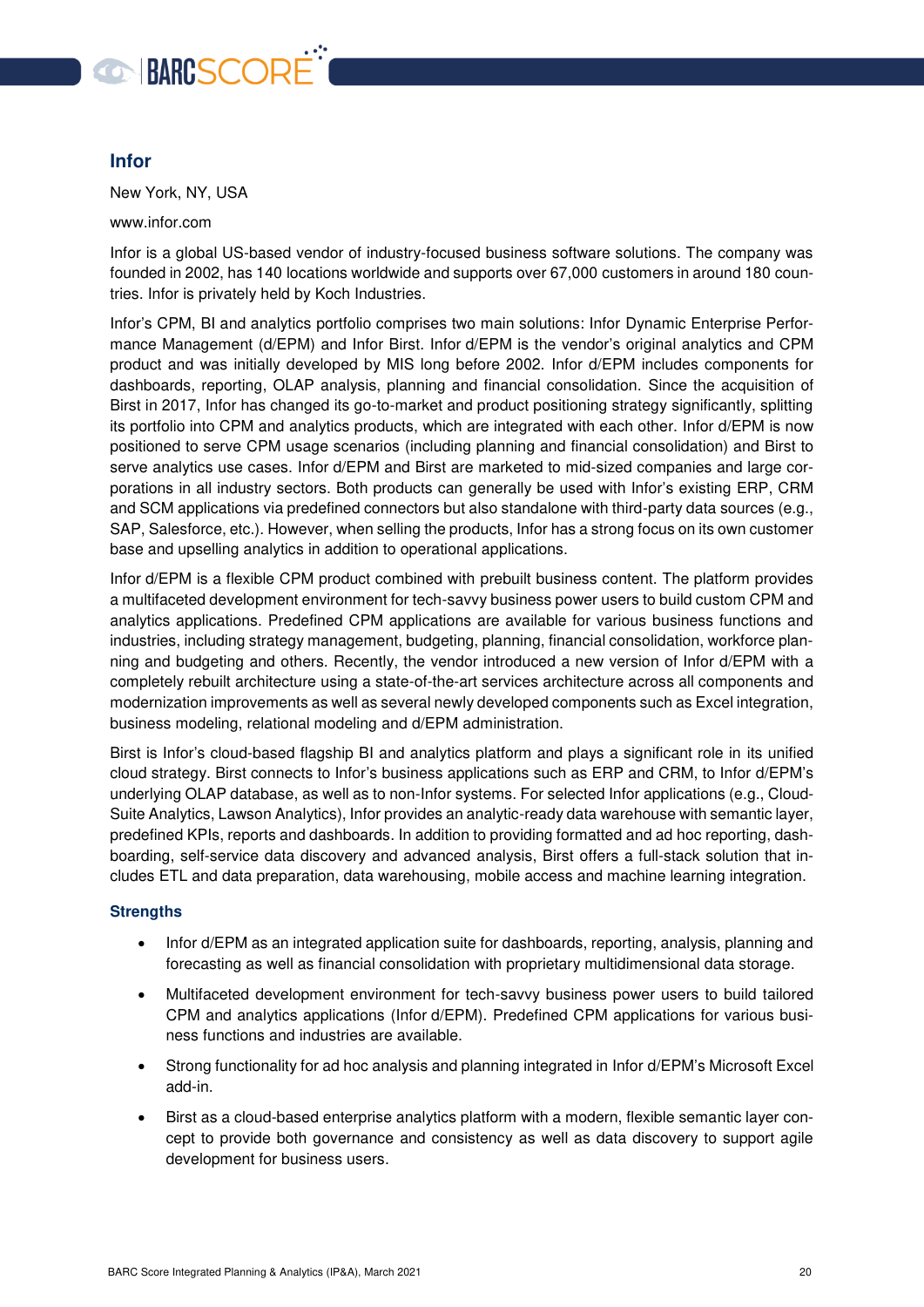

#### **Challenges**

- Unlike most of its competitors, Infor splits its portfolio into CPM (Infor d/EPM) and analytics products (Birst) – however, d/EPM also has its own analytics functionality. Integration between on-premises versions takes place at data level with the capability to display visualizations from both systems in a single view dashboard in either system or on the Infor Ming.le collaboration platform. In the cloud, d/EPM and Birst use the same data source – Data Lake, including drillthrough capabilities for both directions. There are no additional integration tasks required.
- Infor d/EPM is essentially a flexible development environment. Creating content with the product requires tech-savvy business power users and flexibility can lead to complex handling when implementing/building intricate applications. In recent years, Infor has invested in d/EPM's UI and UX and has replaced a number of the technical development modules with user-friendly features in areas such as data modeling, data integration and administration.
- Infor d/EPM is generally available on-premises and in the cloud (leveraging Amazon Web Services). However, some services such as Infor Coleman AI are available in the cloud version only as they leverage cloud-based services like Amazon building blocks for AI. However, for onpremises customers, AI and ML alternatives such as the integration of R libraries are available.
- According to BARC's 'The Planning Survey' and 'The BI & Analytics Survey', many customers express negative feedback, particularly regarding legacy versions of Infor d/EPM and especially in relation to the business value Infor d/EPM provides, customer satisfaction with vendor support, lack of functionality and poor sales experience. For new customers using Infor d/EPM's current version with its rebuilt architecture and features, the vendor expects improved customer feedback for product functionality and experience in the future.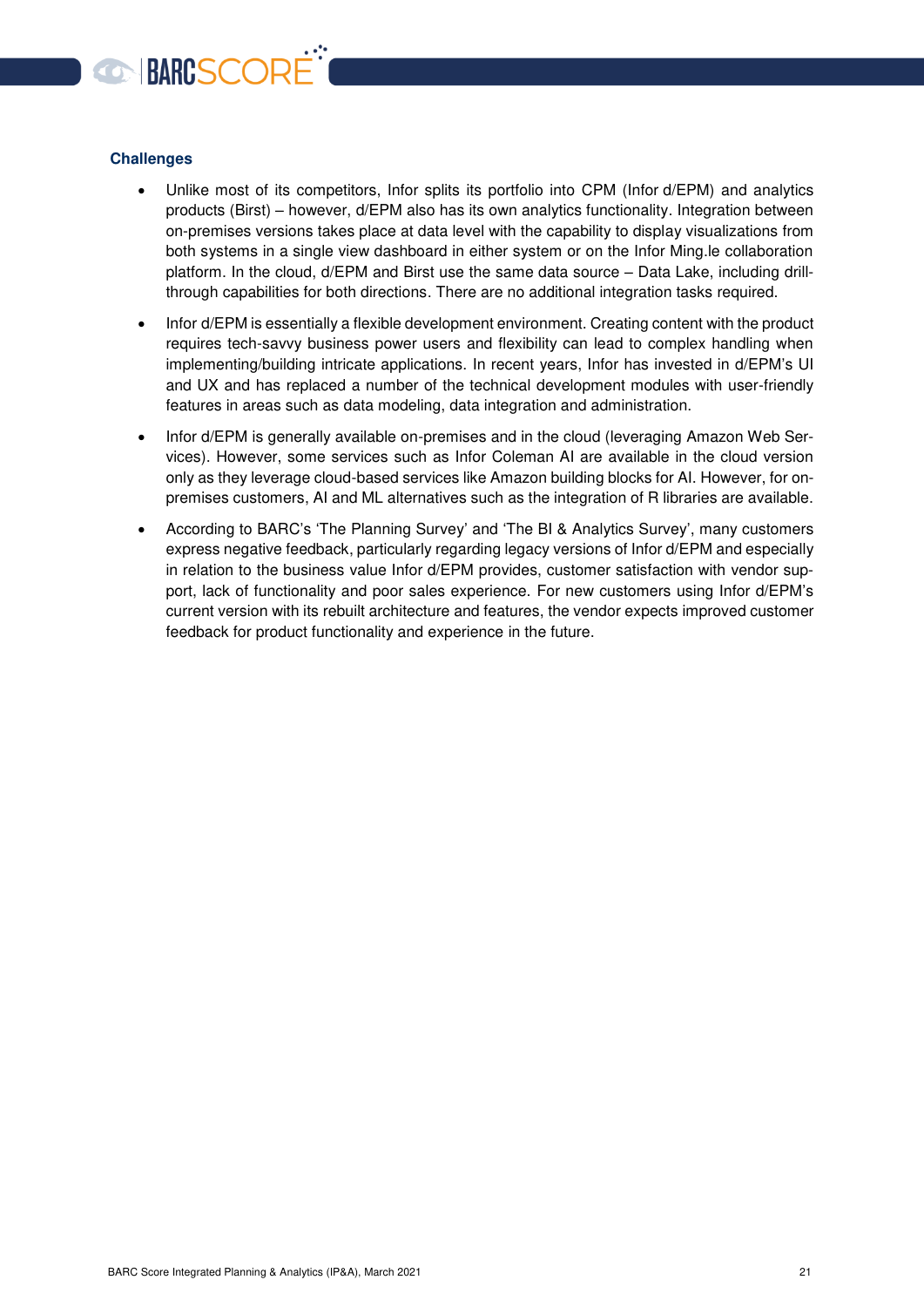

#### <span id="page-21-0"></span>**insightsoftware**

Raleigh, NC, USA

www.insightsoftware.com

insightsoftware is a US-based global provider of solutions for the office of the CFO backed by private equity investors TA Associates and Genstar Capital. The company employs more than 900 people and serves over 25,000 customers with 400,000 active users worldwide. insightsoftware was formed in 2018 out of a merger of Hubble by insightsoftware.com and Global Software, Inc. The vendor's rapid growth in recent years has been largely inorganic and driven by the acquisition of vendors such as Excel4apps, CXO Software, BizNet Software, Jet Global, Bizview Systems, Longview Solutions, Mekko Graphics, Event 1 Software, Viareport, IDL Group and Certent. This strategy has resulted in a broad portfolio of finance software solutions.

insightsoftware's product portfolio includes solutions for the key processes of today's finance organizations: financial reporting and dashboards (e.g., Spreadsheet Server, GL Wand, Jet Reports, CXO, Certent), budgeting and planning (e.g., Bizview, Tidemark), financial consolidation and close management (e.g., Longview, IDL, Viareport), tax provisioning and transfer pricing (Longview). These solutions can be used independently or in combination and are offered based on customer requirements and strategic directions (e.g., global or local orientation of an organization, company size, connectivity to source systems, etc.).

insightsoftware's goal is to connect its product portfolio to form solution stacks for capital management, controllership and financial planning and analysis (FP&A). With a common branding and UI, insightsoftware is working towards creating a comprehensive platform sharing key data and connectivity to source systems.

#### **Strengths**

- Comprehensive solution portfolio for the key processes of finance organizations including financial reporting and dashboards, budgeting and planning, financial consolidation and close management, tax provisioning and transfer pricing.
- Strong individual solutions with comprehensive functionality for supporting finance processes that can be used independently or in combination, processing data from various source systems.
- Depending on customer requirements and strategic directions of companies, insightsoftware's portfolio offers apposite solutions for individual finance use cases in different industries.

#### **Challenges**

- Significant functional overlaps in insightsoftware's product portfolio (especially for reporting, planning and budgeting, and financial consolidation) with the challenge to reasonably position these products for potential customers.
- The breadth of the product portfolio means continuous further development, integration and unification of the different portfolio components towards a comprehensive platform is a major challenge.
- While many of insightsoftware's products have a long history and existing customer base, the vendor is relatively new to the market, only launching in 2018. Today, insightsoftware and its products are a long way from achieving the same market presence and global visibility of rival finance software solutions vendors.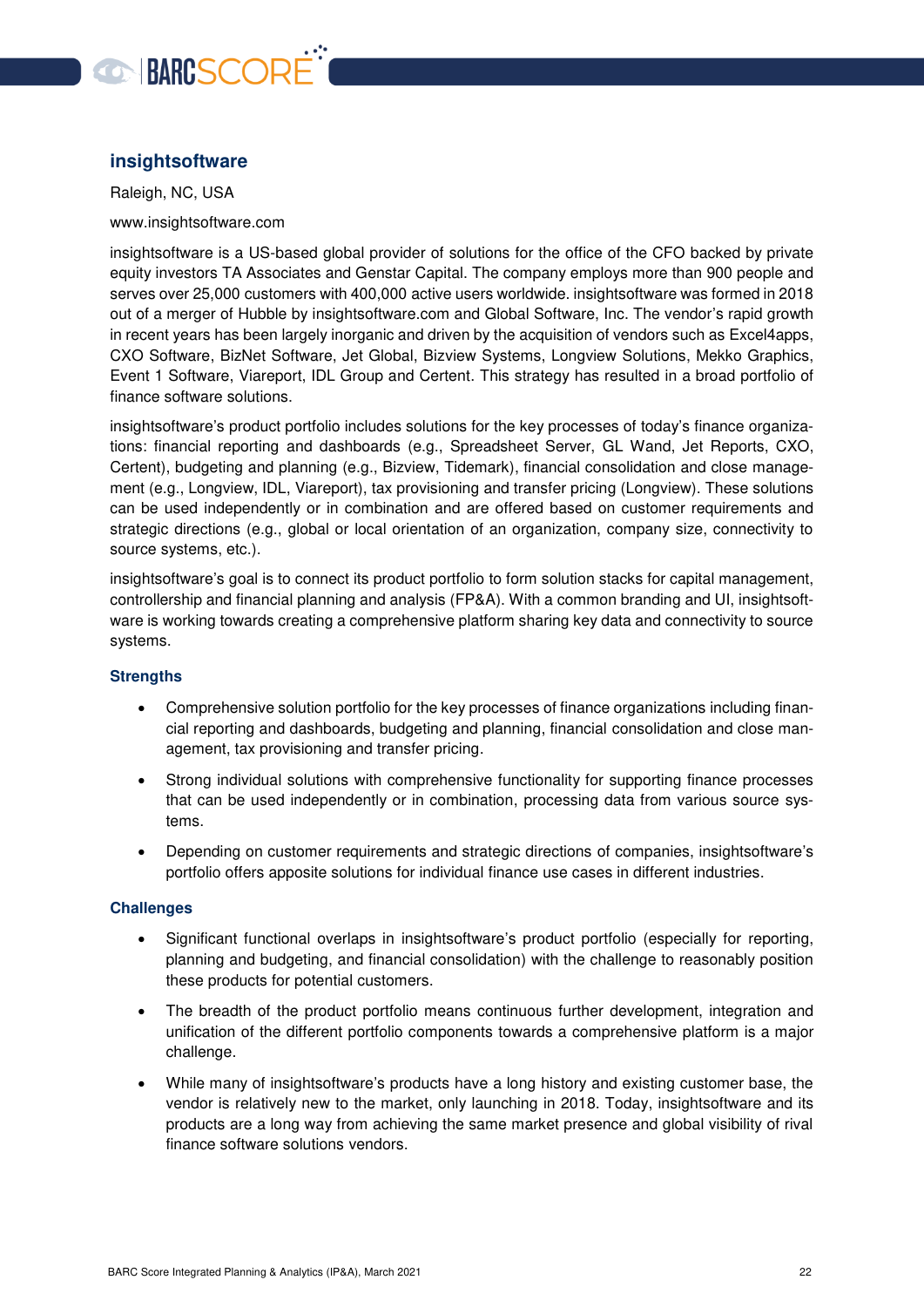

 A number of solutions in the portfolio currently have a rather local market spread and customer base. Enterprise customers with global implementation requirements should evaluate similar references for the use of insightsoftware's products.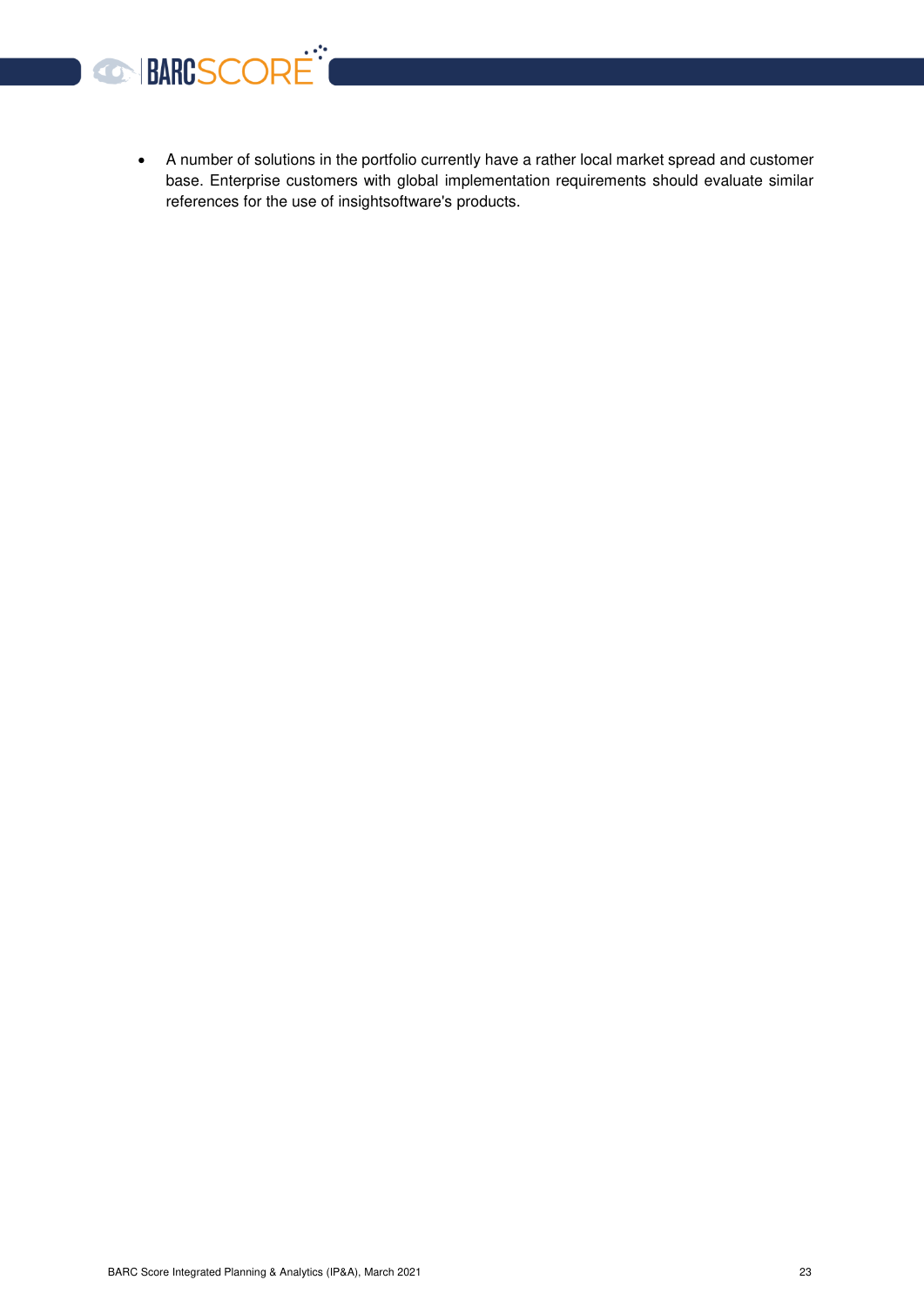

#### <span id="page-23-0"></span>**Jedox**

Freiburg, Germany

www.jedox.com

Established in 2002, Jedox has grown into a team of 250 employees. The vendor serves 2,500 clients in 140 countries worldwide through its headquarters in Freiburg, Germany, its seven international offices, and a network of 250 partners and global alliances. Besides implementers, the vendor has extended its technology partner network to include Salesforce (including Tableau), Microsoft (Azure, Office, Power BI, Dynamics) and Qlik. In January 2021, Jedox announced a \$100+ million investment from global venture capital and private equity firm Insight Partners alongside existing investors Iris Capital, eCAPITAL and Wecken & Cie, to accelerate customer growth and increase its global footprint while enhancing its CPM platform.

The company's flagship product is Jedox, a flexible CPM and analytics platform with planning, budgeting and forecasting, reporting, analysis and financial consolidation capabilities. The solution offers both an Excel client and web interface as front ends. The Excel add-in is a classic spreadsheet interface combining well-known Excel functions with additional Jedox features. The web client has a browser-based spreadsheet interface – a type of Excel on the web – with additional functions. The underlying philosophy of Jedox is to extend the familiar Excel environment with specific analytics functionality. The software is available in the cloud (leveraging Microsoft Azure or other cloud infrastructure providers), on-premises, and also in private cloud environments.

The product is aimed at business power users who create individual planning and analytics applications. With the product's own in-memory database, users have the advantage of a flexible multidimensional experience while staying in their familiar spreadsheet environment. However, tasks such as integrating data into Jedox OLAP Server using the vendor's web-based Jedox Integrator product may require IT support. Trained business users can later take on responsibility for the administration and further development of Jedox applications. These applications can be published to large groups of users through Jedox Web and Jedox Mobile. Both centralized top-down and decentralized bottom-up planning scenarios can be implemented with Jedox. Furthermore, Jedox provides prebuilt content for different topics and industries created itself or by partners (e.g., for financial planning and management, financial consolidation and close, sales, HR, predictive forecasting and workflow management). This content is built on best practices and is available in Jedox's own marketplace, which is integrated in the product.

Besides CPM functionality, Jedox offers good ad hoc reporting and OLAP analysis capabilities for business users. Reporting generally takes place in Excel using Excel's own functionality, or in Jedox Web, which offers additional options for dynamic reporting and report distribution. Users can create reports, analyses and dashboards on the web from a spreadsheet interface closely resembling the functionality, look and feel of Excel. Both clients offer standard Excel charts for visualizing information as well as IBCS-compliant charts. Since Jedox is an open CPM platform, it also integrates with existing BI and analytics infrastructures and ecosystems. BI and analytics front ends such as Microsoft Power BI, Tableau, Qlik Sense and QlikView can connect to Jedox, leveraging prebuilt connectors, or can be extended with the planning, budgeting and forecasting capabilities of Jedox.

Artificial intelligence (AI) and predictive analytics are strategic initiatives for Jedox. With its recent releases, the vendor has introduced further automated AI features for data preparation, time series and driver-based predictions and scenarios (AIsissted™ Planning). AIsissted™ Planning is a web service that is integrated in Jedox to support planners with tasks such as predictive forecasting and pattern recognition (e.g., for clustering, classification). Jedox's strategy is to create wizards and predefined models around the aforementioned technology stack to support business users with AI-enabled and ML features for increased agility and augmented planning and forecasting.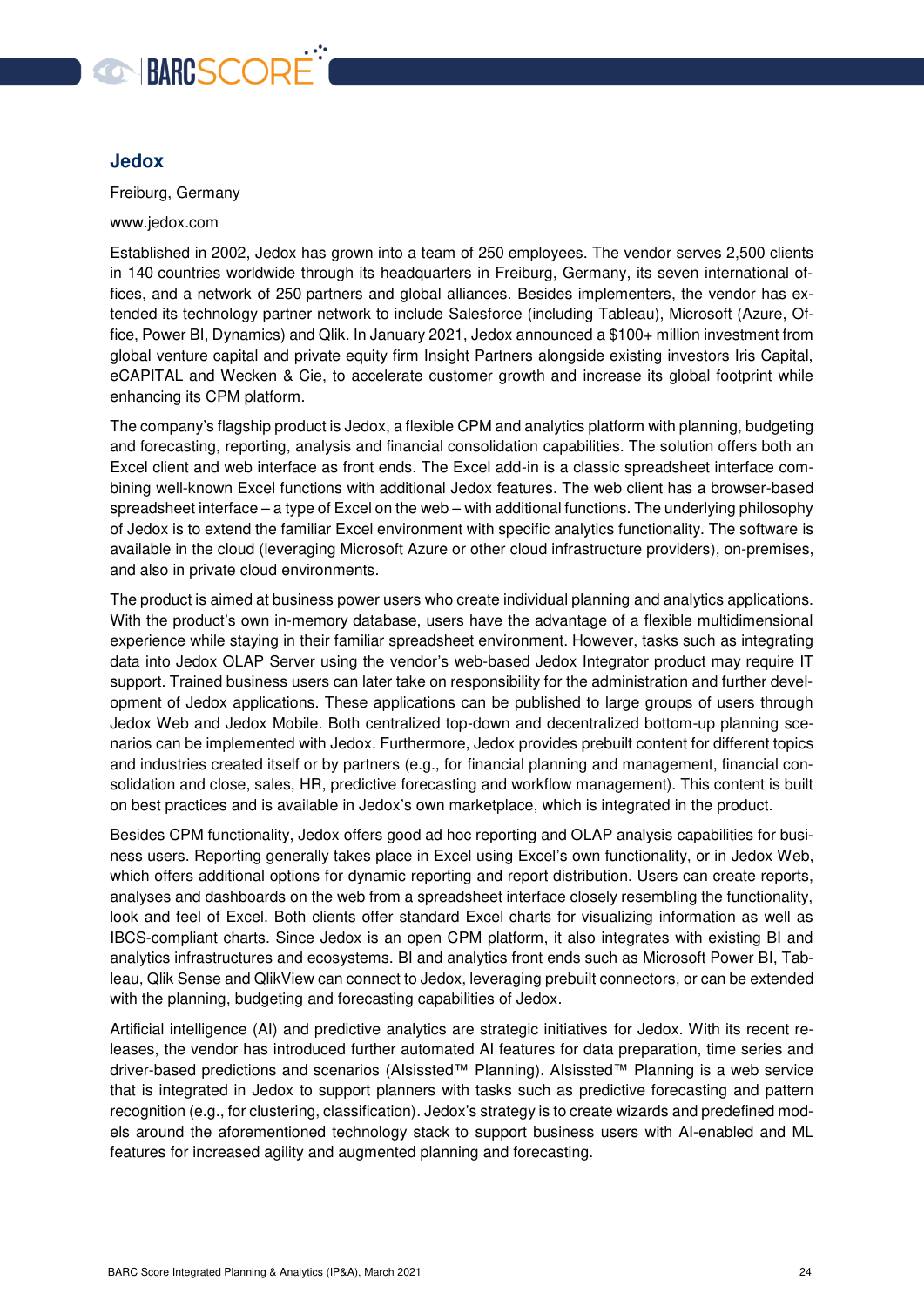

#### **Strengths**

- Flexible and user-friendly CPM and analytics platform for planning, budgeting and forecasting, reporting, analysis and financial consolidation designed for business users, available in the cloud (public and private) and on-premises.
- Uses native Excel interface and spreadsheet-like web client as user interfaces with good integration between Excel, web clients and mobile access to Jedox content.
- Development environment for creating custom planning and analytics models, primarily via Excel formulas, with supplementary marketplace for predefined but flexibly adaptable solutions.
- Web-based modeling of Jedox's in-memory OLAP database and data integration processes.
- BARC's 'The Planning Survey' revealed a high level of customer satisfaction with the business value Jedox provides as well as its data integration, planning and reporting/analysis functionality, flexibility and ease of use.

#### **Challenges**

- Jedox's flexibility as a development environment for CPM and analytics can lead to complex handling when implementing/building intricate applications.
- Flexibly applicable functional building blocks can be combined to create workflows in Jedox. Custom workflows can either be built using the freely available wizard-based building blocks in Jedox's marketplace or as a consulting service and part of the implementation project. Besides, many Jedox marketplace models already include predefined "end-to-end" workflow processes (leveraging predefined building blocks such as approval processes and status monitoring).
- Limited functionality for formatted print-oriented reporting within the Excel client and web client.
- Targets departmental or small and midsize scenarios. However, implementation projects have been growing in terms of numbers of users and data volumes in recent years. Enterprise customers should evaluate similar references.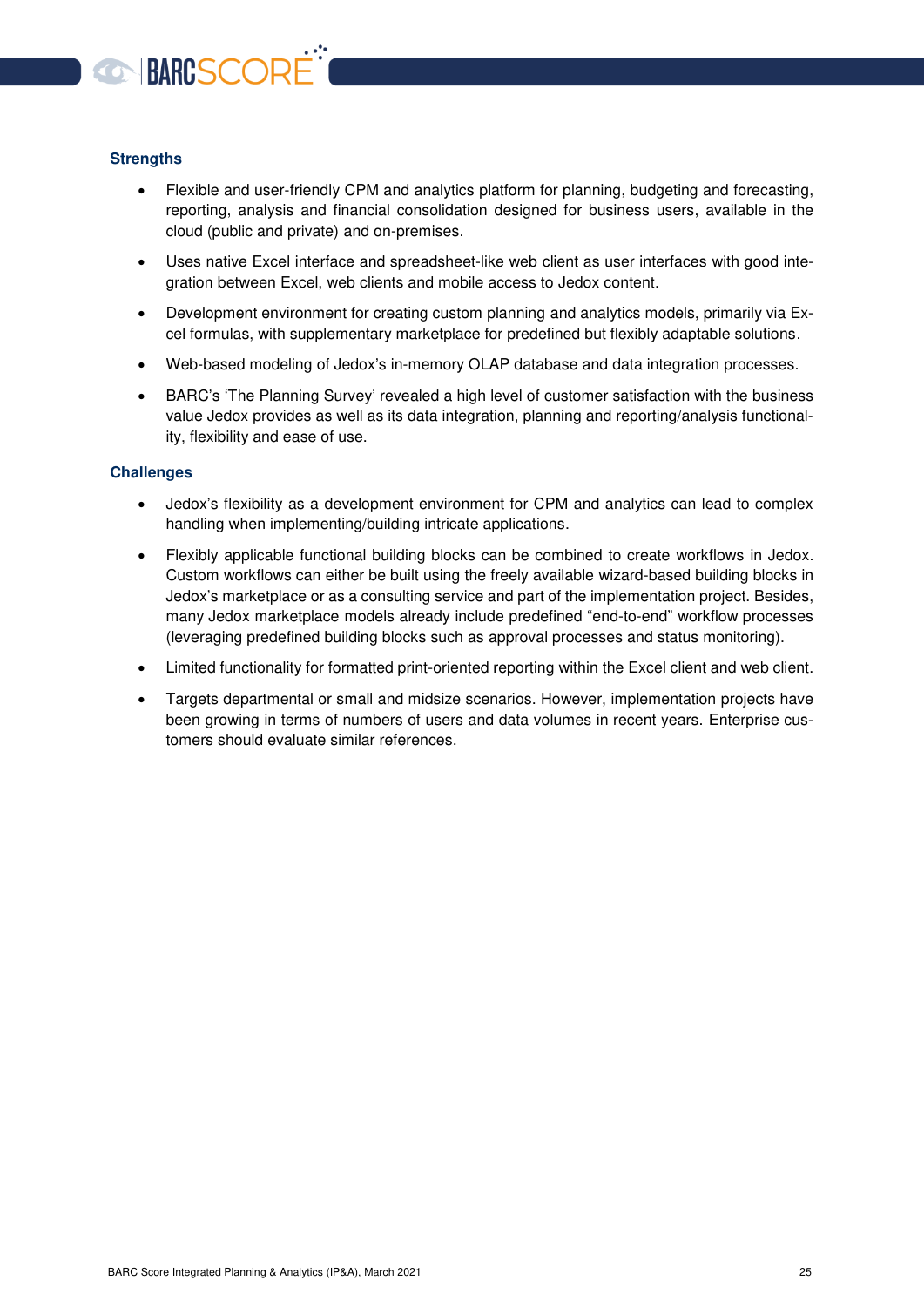

#### <span id="page-25-0"></span>**OneStream Software**

Rochester, MI, USA

www.onestreamsoftware.com

OneStream Software is an independent US-based CPM software company backed by the private equity investor KKR. The vendor was founded by the people who also created Oracle Hyperion Financial Management and UpStream Software, now known as Oracle Hyperion Financial Data Quality Management (FDM). Currently, OneStream has ten offices in the US, Europe and APAC regions with more than 700 employees globally.

OneStream was first released in 2011 with the intention of creating a single platform which allowed for a unified approach to support all the various CPM processes and information streams in organizations. The platform integrates financial consolidation and close, planning, budgeting and forecasting, reporting, analysis and financial data quality management in one single application. In addition to the platform's standard functionality, the OneStream MarketPlace provides more than 50 productivity and business solutions that allow customers to extend the platform with additional capabilities, such as predictive analytics, account reconciliations, transaction matching and specialty planning solutions. All OneStream-developed MarketPlace solutions are fully supported and available free of charge to active customers. OneStream is available for deployment in the Microsoft Azure cloud.

OneStream targets mostly finance and business users in mid-sized and large global organizations across all industries. The vendor employs a direct sales model alongside a comprehensive partner network to support customers with implementation services. According to the vendor, more than 650 customers currently use OneStream.

OneStream is a financial consolidation and planning platform with built-in financial data quality functionality that focuses on supporting the full range of financial performance management. The product provides a proprietary in-memory financial analytic engine with built-in financial intelligence (e.g., supporting complex financial consolidations) that uses ROLAP storage in Microsoft SQL Server. Company-wide consolidated financial results statements and plans at subsidiary or group level can be created using OneStream. In addition, OneStream invented Extensible Dimensionality®, which provides the ability to extend the account and other dimension structures to support both corporate and line-of-business financial and operational planning and reporting in one single solution. Moreover, OneStream provides fully supported operational planning solutions in its MarketPlace that feed into the financial model including workforce, capex, cash and sales planning. For predictive planning and forecasting, OneStream's Predictive Analytics 123 solution offers built-in predictive models and forecast methods that can be leveraged within financial and operational planning and forecasting scenarios.

In addition to its financial consolidation and planning capabilities, OneStream also integrates functionality for BI and analytics. For individual, flexible (ad hoc) reporting and analysis, the product includes a spreadsheet interface or Excel add-in. Interactive dashboards can bring key financial and operational metrics together by combining tables, charts, graphs and other visualizations. Furthermore, OneStream offers Analytic Blend, including a new relational column store engine that blends detailed operational data with financial data. Financial analytics, detailed operational analysis or a "blended" view of both can be presented within the same dashboard.

- Integrated CPM platform for financial consolidation and close, planning, budgeting and forecasting, reporting and analytics with built-in financial intelligence and financial data quality capabilities, available in the Microsoft Azure cloud.
- Integrated BI and analytics functionality for (print-oriented) production reporting, financial reporting (disclosure management) with self-service dashboards and visualizations, and ad hoc analysis via Microsoft Excel add-in.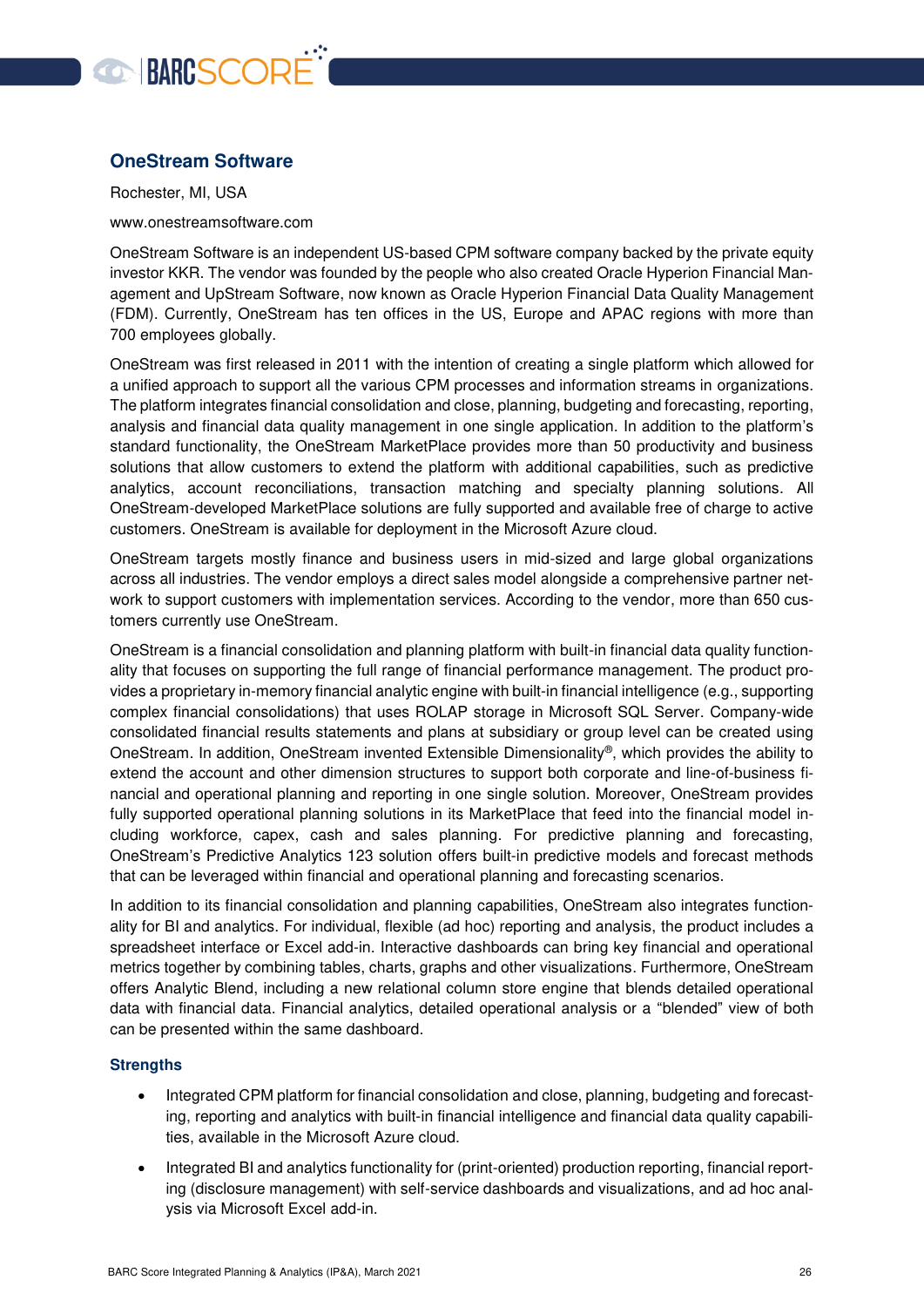- MarketPlace with more than 50 predefined business and productivity solutions. OneStream has a development team and roadmap specifically dedicated to the MarketPlace. All OneStreamdeveloped MarketPlace solutions are fully supported and available free of charge to active customers.
- Excellent customer feedback for many important KPIs in BARC's 'The Planning Survey' including project success, price-to-value, vendor support, product satisfaction, ease of use and performance satisfaction. Many companies benefit from using the product and recommend using it to other organizations.

#### **Challenges**

BARCSCORI

- OneStream's standard financial model (18 dimensions) may not address all operational planning use cases. However, flexibility for operational planning scenarios is enhanced by OneStream's Extensible Dimensionality® and predefined specialty solutions in its MarketPlace for several types of operational planning that feed into the financial model. This design enables customers with a balance of out-of-the box financial intelligence and governance required for financial planning as well as the modeling capabilities and flexibility required for granular operational planning use cases.
- OneStream is a rich internet application initially developed using Microsoft Silverlight technologies (now discontinued by Microsoft). OneStream's strategy is to leverage its own OneStream App for Windows to eliminate browser compatibility issues. The native Windows application is the recommended client solution, which provides access to all functionality.
- According to user and use case demographics in BARC's 'The Planning Survey', based on customer requirements, OneStream implementations are often large and complex, which can lead to longer implementations than average to complete. Implementation times will vary based on customer use cases and unique requirements.
- Lacks the market presence and global visibility of its main competitors Oracle, IBM and SAP today. However, OneStream is a fast growing vendor globally and is constantly improving its market visibility. When organizations do decide to evaluate OneStream, the vendor has a high competitive win rate against its rivals.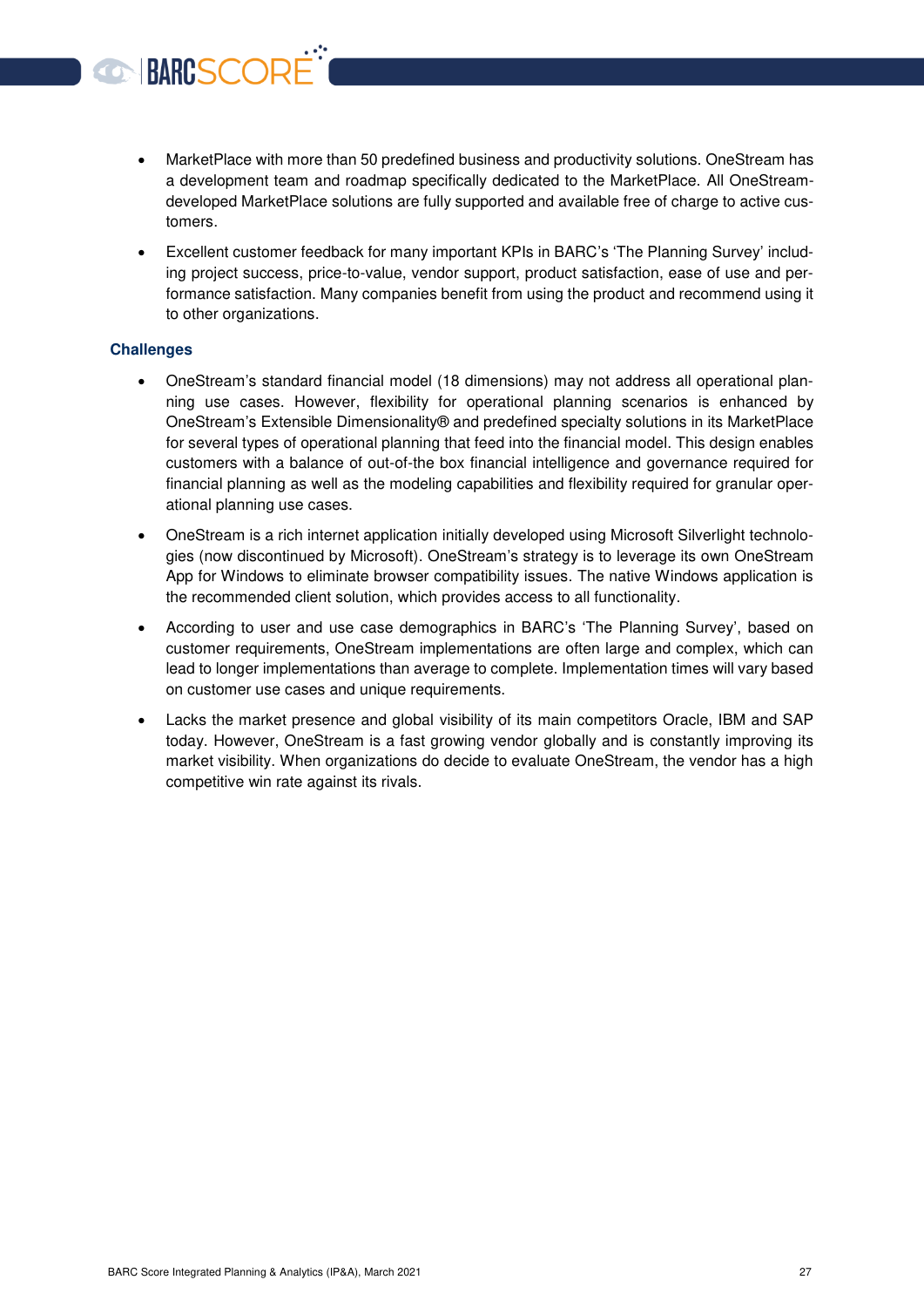

#### <span id="page-27-0"></span>**Oracle**

Redwood Shores, CA, USA

www.oracle.com

Oracle is a global provider of software and hardware with headquarters in Austin, Texas, USA. The company employs more than 135,000 people and serves 430,000 customers in 175 countries.

Oracle has been pursuing a "cloud first" strategy since 2014. Today the company has a major strategic focus on enhancing its cloud-based portfolio for enterprise cloud computing, offering software as a service, platform as a service, infrastructure as a service and data as a service capabilities.

Oracle's portfolio includes a comprehensive stack of cloud applications, platform services and engineered systems. The vendor's cloud enterprise performance management (EPM) and analytics portfolio contains various offerings, which are packaged as Oracle Cloud EPM and Oracle Analytics Cloud. However, the company's widely used on-premises solutions (e.g., the well-known Oracle Hyperion EPM portfolio) continue to be developed and fully supported. A variety of other cloud and on-premises offerings and applications complete Oracle's broad product portfolio.

Oracle's comprehensive EPM portfolio includes various products and applications covering all relevant EPM processes (planning and budgeting, profitability and cost management, financial consolidation and close, account reconciliation, tax reporting, narrative reporting and enterprise data management). The vendor's entire EPM portfolio is available in the cloud. All Oracle Cloud EPM solutions are based on a consistent technical architecture and can be deployed in a modular fashion according to customer needs and priority. For customers who prefer to manage EPM applications on-premises, Oracle's Hyperion EPM portfolio is still available (e.g., Oracle Hyperion Planning for planning and budgeting and Oracle Hyperion Financial Management for financial consolidation and close).

Oracle's flagship product for analytics, Oracle Analytics Cloud incorporates business-user-oriented capabilities for data preparation, data visualization, enterprise BI and scenario management. It offers modules for developing and deploying dashboards, formatted reporting, ad hoc reporting and self-service discovery/analysis. Oracle Analytics Server, the on-premises version of Oracle Analytics Cloud, brings all the capabilities of the cloud platform to organizations requiring on-premises deployment options.

Complementing the portfolio, machine learning (ML) algorithms are embedded out of the box with Oracle Analytics Cloud. R and Python scripts can be embedded in Oracle Analytics Cloud for custom advanced analytic capabilities. Additionally, ML algorithms embedded in the Oracle database can also be used for ML applications. In 2018, Oracle acquired the ML platform datascience.com, relaunched in CY1Q20 as OCI Data Science, which can be leveraged for ML-related use cases. On the EPM side, Oracle has been investing significantly in embedded AI/ML and automation capabilities through two initiatives: Intelligent Performance Management (IPM) and Intelligent Process Automation (IPA).

- Comprehensive portfolio for EPM and analytics, available in the cloud and on-premises.
- Oracle's Cloud EPM portfolio includes various products and configurable applications covering all relevant EPM processes. All products are based on a consistent technical architecture and can be deployed in a modular fashion.
- Oracle Cloud EPM Planning offers a good range of capabilities for enterprise-wide planning and budgeting processes, forecasting and simulation. Broad functionality is available for web-based, integrated corporate planning – including operational, financial, scenario modeling and strategic planning – in top-down and bottom-up planning scenarios. Prebuilt modules and frameworks expand the reach of Oracle's planning solution beyond finance into sales operations (Sales Planning), human resources (Strategic Workforce Planning), IT (IT Financial Management) and supply chain (Integrated Business Planning & Execution).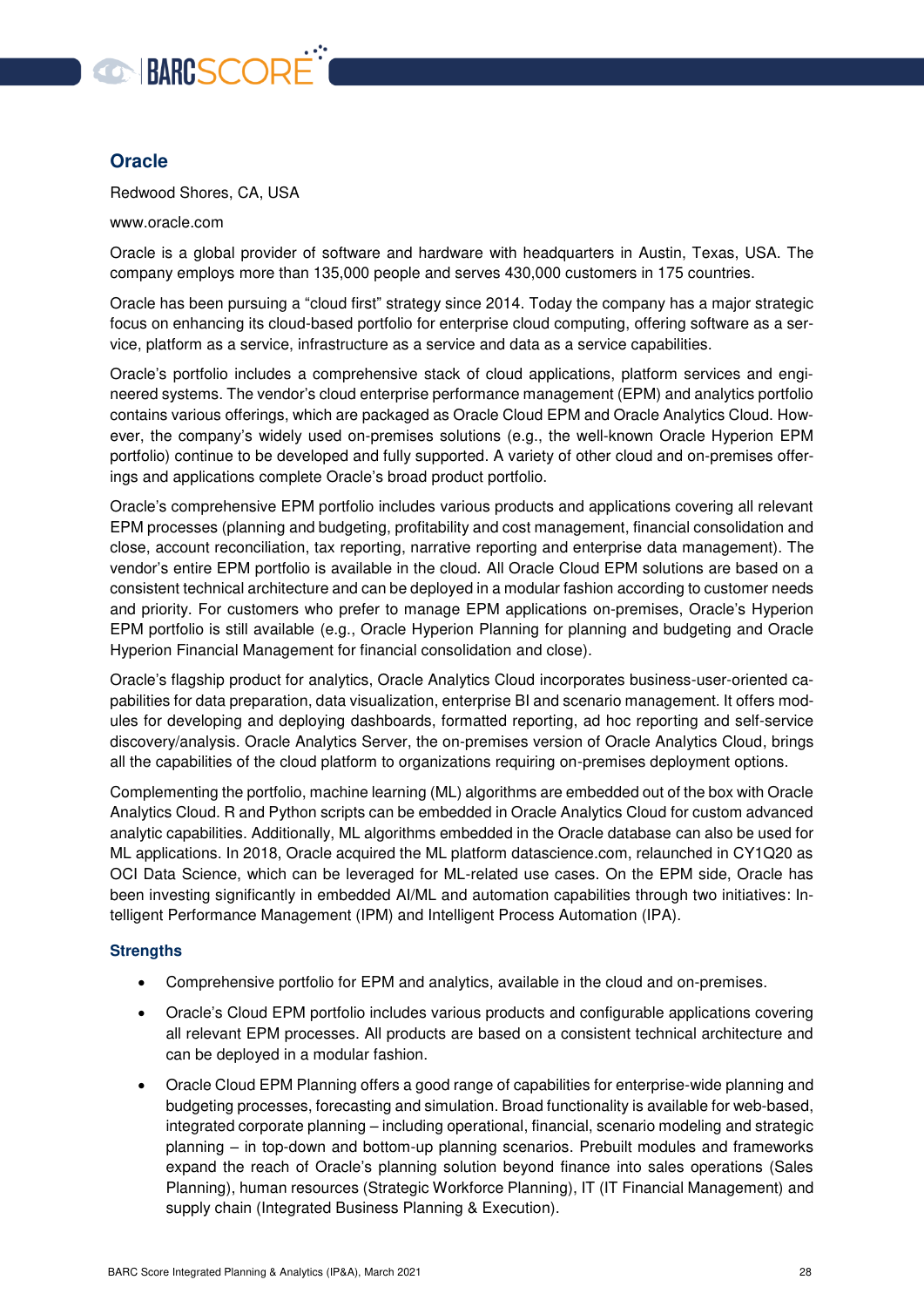Cloud and web-based product portfolio for BI and analytics including formatted and ad hoc reporting, analysis, visualization, data preparation and dashboarding in one suite.

#### **Challenges**

BARCSCORI

- The integration between product lines such as Oracle Cloud EPM and Oracle Analytics Cloud is at data level leveraging data models and structures but not at report/visualization level. In contrast to most other vendors, Oracle's strategy sees EPM and analytics as separate product lines.
- Oracle's on-premises planning product, Hyperion Planning, is not well suited to a self-service approach in business departments. Due to its comprehensive functionality and setting options, the back end requires tech-savvy power users for administration tasks and to set up individual planning applications. In contrast, back end complexity is much reduced with Oracle Cloud EPM as the vendor takes care of the technical operation of the system. Furthermore, packaged application content based on best practices and wizard-based configuration enables faster deployment in the cloud.
- Oracle's cloud-first strategy for its EPM and analytics portfolios leads to transient functional disparity between cloud and on-premises offerings.
- The pricing of Oracle's EPM and analytics products is transparent but comparatively expensive. The cloud versions offer alternatives for cost shifting to future periods and faster time to value. Also, Oracle's suite-based Cloud EPM pricing offers cost advantages for customers implementing across multiple application areas (such as planning, financial close and account reconciliations).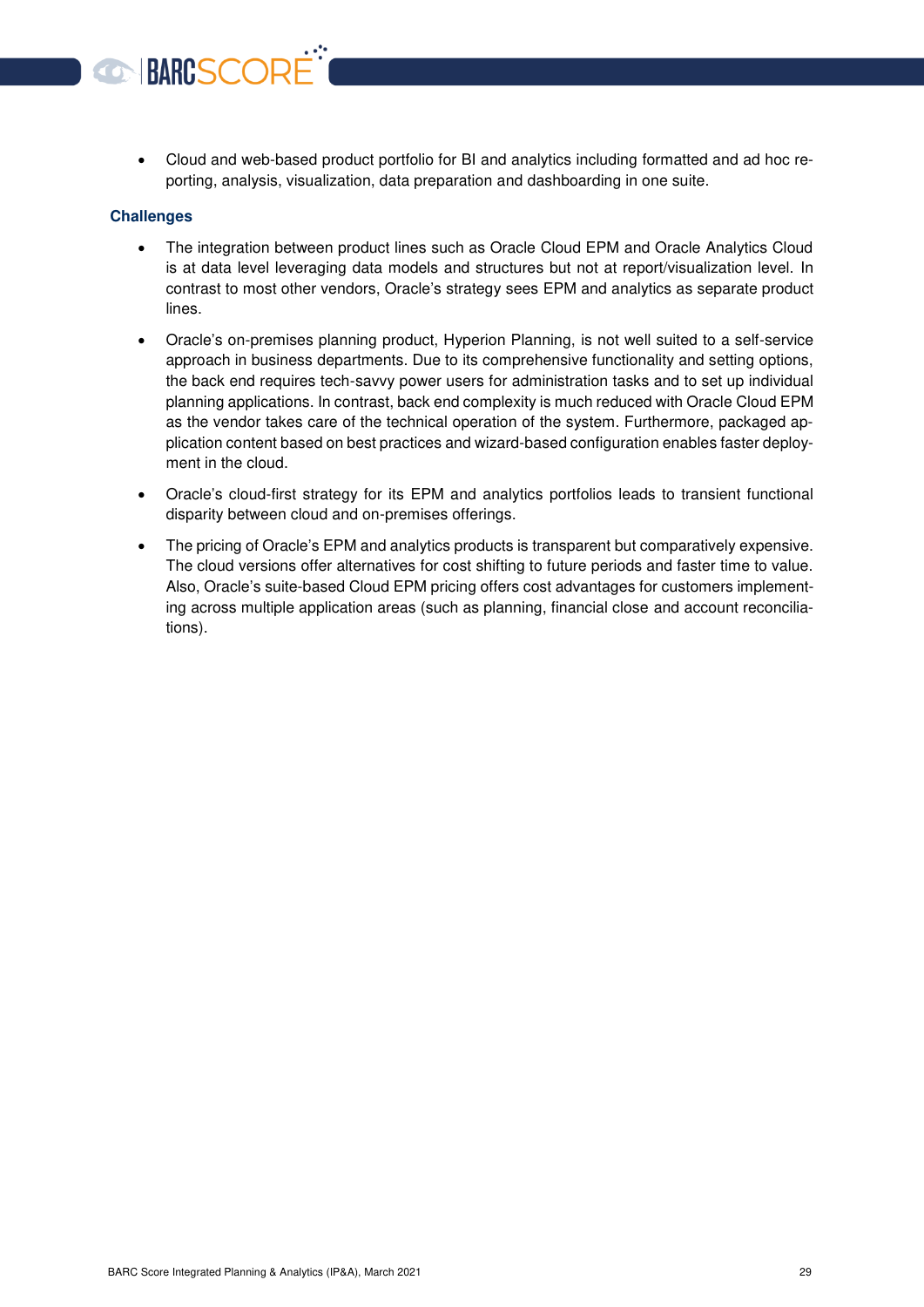

#### <span id="page-29-0"></span>**Prophix**

Mississauga, Ontario, Canada

www.prophix.com

Founded in Canada in 1987, Prophix began as a software distributor implementing financial applications. In the year 2000, Prophix released its own CPM software, also called Prophix, recognizing the market's need for innovative planning and reporting systems. Today, the vendor has more than 280 employees worldwide and over 1,600 active customers in more than 100 countries, mainly in North America, covering all company sizes and industries. In January 2021, Prophix announced a significant investment from Hg, a leading global software investor, to accelerate and scale the vendor's growth and fund further development of its product capabilities.

Prophix is a unified CPM solution that delivers insights into and automates finance, operations and business performance processes with a focus on business user experience and ease of use to streamline model and process management. The product is focused on planning, budgeting and forecasting, reporting, analysis and financial consolidation and close. Data and metadata in Prophix is stored in Microsoft SQL Server as well as in Analysis Services, the database's multidimensional component.

The vendor has a strong focus on business departments (e.g., finance) in midsize companies across all industries with typically 50-100 users per implementation. However, there are some much larger implementations as well. Prophix is available in the cloud leveraging Amazon Web Services (AWS).

The software is a flexible development environment which does not confine itself to any one single planning topic (financials, sales, HR etc.). The product can be used to create individual planning applications with capabilities for top-down and bottom-up planning including workflow functions to control planning processes. It contains little predefined business content (e.g., for specific industry verticals). However, partners do offer prebuilt content for certain topics and industries.

Besides planning, Prophix also provides capabilities for BI and analytics. Standard reporting in a formatted and (if required) print-oriented way is supported, as are ad hoc queries based on OLAP methodologies (drill functionality, slice and dice, pivoting, etc.). For visualizing data (e.g., in management cockpits or dashboards), standard business graphics as well as more advanced chart types are available.

Planning templates, like reports, are created in a user-friendly, Excel-like environment in Prophix. An HTML5 web client and Excel add-ins are available as front ends to enter plan data or to work with reports, analyses and dashboards. Reports, plans, budgets and forecasts can also be pushed to PDF through a scheduled process or on demand. Prophix offers the ability to embed the software within PowerPoint allowing analysis of live data in presentations. With recent product enhancements such as a virtual financial assistant, Prophix continues to simplify and automate the use of its solution for business users by leveraging artificial intelligence, machine learning and natural language processing techniques.

- Integrated, flexible and business-user-oriented CPM solution with a focus on mid-sized companies based on Microsoft technologies and available in the Amazon cloud (AWS).
- Comprehensive planning, budgeting and forecasting functions for top-down and bottom-up planning with strong workflow capabilities for controlling planning processes. Prophix can be used to create individual planning applications on different aggregation levels (strategic and operational planning) for an integrated enterprise planning approach (including financial planning).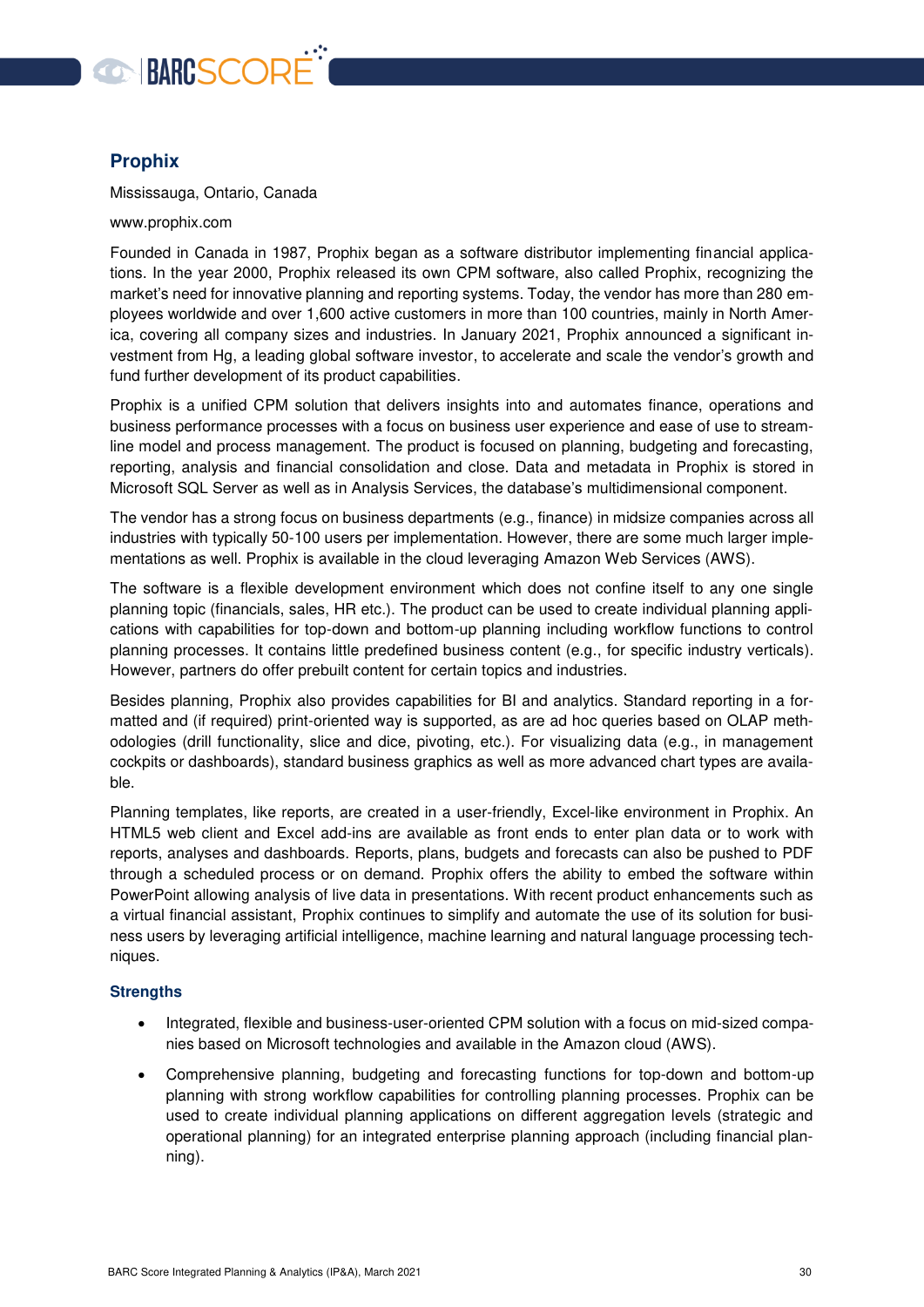- Supplementary integrated functions for standard reporting (also formatted and print-oriented, if required), ad hoc query, OLAP analyses (drill operations, slice and dice, pivoting, etc.), dashboarding and financial consolidation and close.
- BARC's 'The Planning Survey' reveals a high level of satisfaction with Prophix and its product, particularly with the business benefits it provides, its planning and reporting/analysis capabilities as well as the vendor's support services. Overall, Prophix is highly recommended by customers.

#### **Challenges**

**BARCSCOR** 

- Sales of Prophix's on-premises version stopped at the end of 2020 (support is continued until 2023). For new customers, the product is available in the cloud only.
- 74 percent of the Prophix users who responded to BARC's 'The Planning Survey 20' were planning users – well above the survey average of 65 percent – reflecting the fact that Prophix is essentially an integrated planning and CPM tool rather than a BI and analytics tool.
- Prophix is a development environment for CPM and, compared to its competition, only little predefined business content is currently available from the vendor itself. However, Prophix has developed a prebuilt model for construction WIP reporting and has plans to build more in 2021. Moreover, partners do offer prebuilt content for specific topics and industries.
- Canada-based Prophix is predominantly used in North America. Globally speaking, the product is seldom considered for purchase in software evaluations and is typically used in departmental or small and medium-scale scenarios. However, implementation projects have been growing in terms of numbers of users and data volumes in recent years. Enterprise customers and companies with a planned global roll-out should evaluate similar references.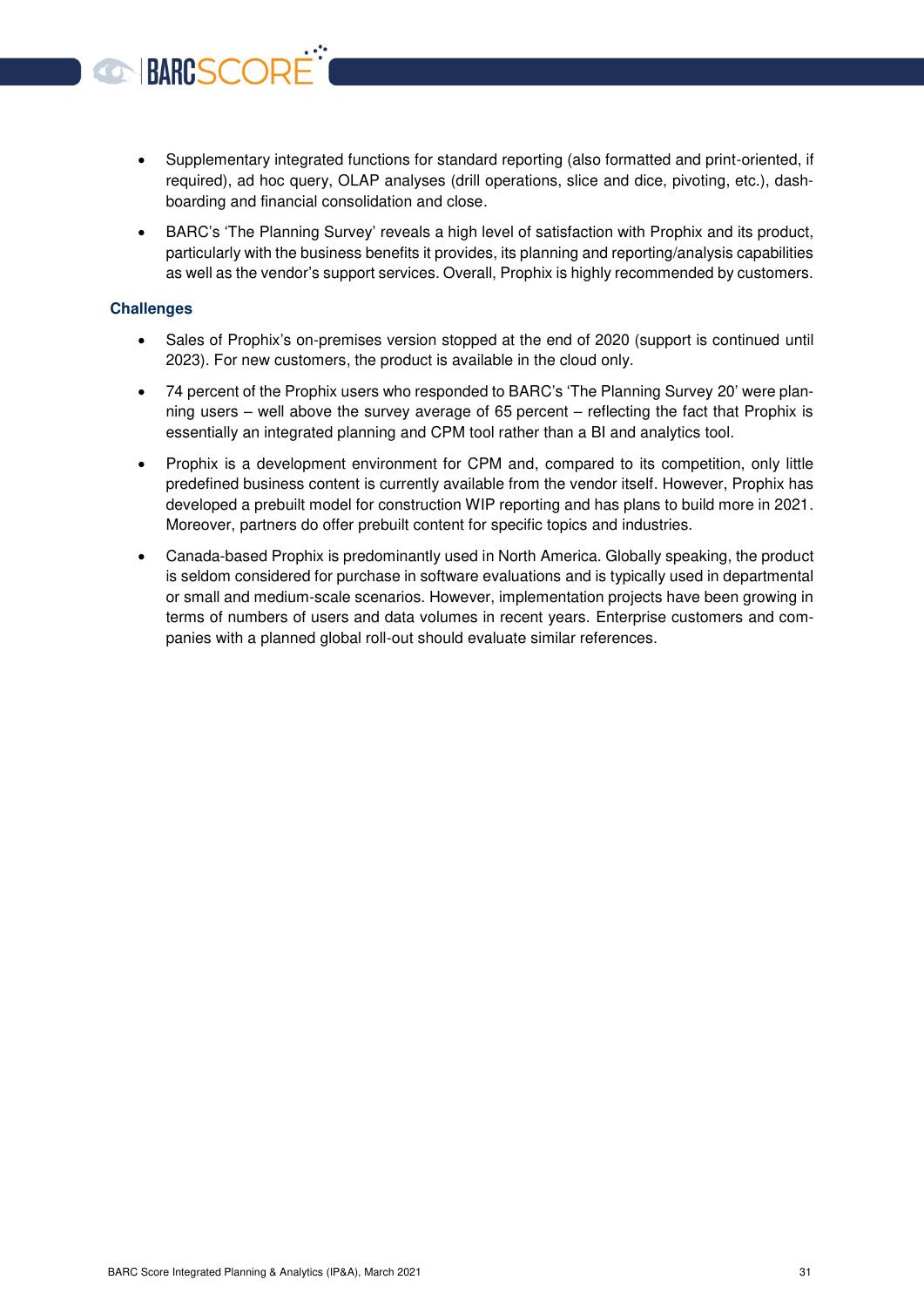

#### <span id="page-31-0"></span>**SAP**

Walldorf, Germany

www.sap.com

SAP was founded in 1972 as a business applications company. Today, the vendor has a turnover of €27.34 billion, employs 102,430 people, and is one of the largest business software vendors in the world.

SAP's analytics portfolio encompasses cloud and on-premises solutions for BI, analytics and enterprise planning. From a strategy perspective, SAP is investing heavily in innovation in the cloud while still supporting and developing its on-premises solutions. SAP's analytics and EPM solutions are spread across different product lines. For planning and budgeting, SAP Analytics Cloud (SAC) and the onpremises solution SAP Business Planning and Consolidation (BPC) are the core offerings. Both are supplemented by SAP S/4HANA Finance for Group Reporting for financial consolidation and close. Together with SAP BusinessObjects BI (on-premises), SAP Analytics Cloud also plays a central role in the company's BI and analytics portfolio. Advanced analytics functionality is also available in SAP Analytics Cloud.

SAP Analytics Cloud, SAP's strategic cloud offering and web-based analytics platform, brings together capabilities such as BI and data visualization, planning and augmented analytics for different user roles into one integrated product and user experience. With a large and growing development team, SAP Analytics Cloud is becoming richer in features such as application design, planning and predictive functionality as well as prebuilt business content (e.g., solutions for finance, sales and marketing, HR and various industries). The product offers functionality for all individual planning activities including strategic, operational, functional and financial planning and integrates with all major SAP enterprise applications (e.g., SAP S/4HANA, SAP HANA Cloud Services and SAP DataWarehouse Cloud). In addition to using it with its own data models, SAP Analytics Cloud can also be used as a front end for other SAP data sources in hybrid cloud scenarios (e.g., with SAP HANA, SAP BW/4HANA, etc.) without moving, caching or persisting the data into the cloud.

SAP BPC is SAP's recommended product for those requiring an integrated on-premises planning and financial consolidation solution. As an additional front-end option, SAP BPC customers can combine SAP Analytics Cloud with the product's planning engine. SAP Analytics Cloud can access SAP BPC's planning model (data and structures) using a 'BPC Live Connection' without replicating data, thus providing write-back options for planning data directly into SAP BPC's planning model in BW through writeback enabled queries.

Complementing the portfolio, organizations can access and manage both on-premises and cloud content from SAP and third parties with SAP Analytics Hub, which, like SAP Digital Boardroom for monitoring business performance, is an application built on SAP Analytics Cloud.

- Integrated business-user-friendly functionality for analytics and planning with embedded workflows for augmented analytics such as predictive planning and application design in SAP Analytics Cloud. Comprehensive capabilities for implementing custom planning applications with supporting workflow and collaboration functionality.
- Highly scalable on-premises planning and financial consolidation capabilities for web and workflow-based scenarios in SAP BPC based on SAP BW/4HANA.
- On-premises capabilities for formatted and ad hoc reporting, analysis, dashboarding and custom application design, suitable for medium and large deployments in SAP BusinessObjects BI.
- Exclusive connectivity (e.g., live access and direct write-back) and prebuilt content available for SAP's own data sources and applications (e.g., SAP Analytics Cloud with SAP S/4HANA, SAP BPC with SAP BW/4HANA).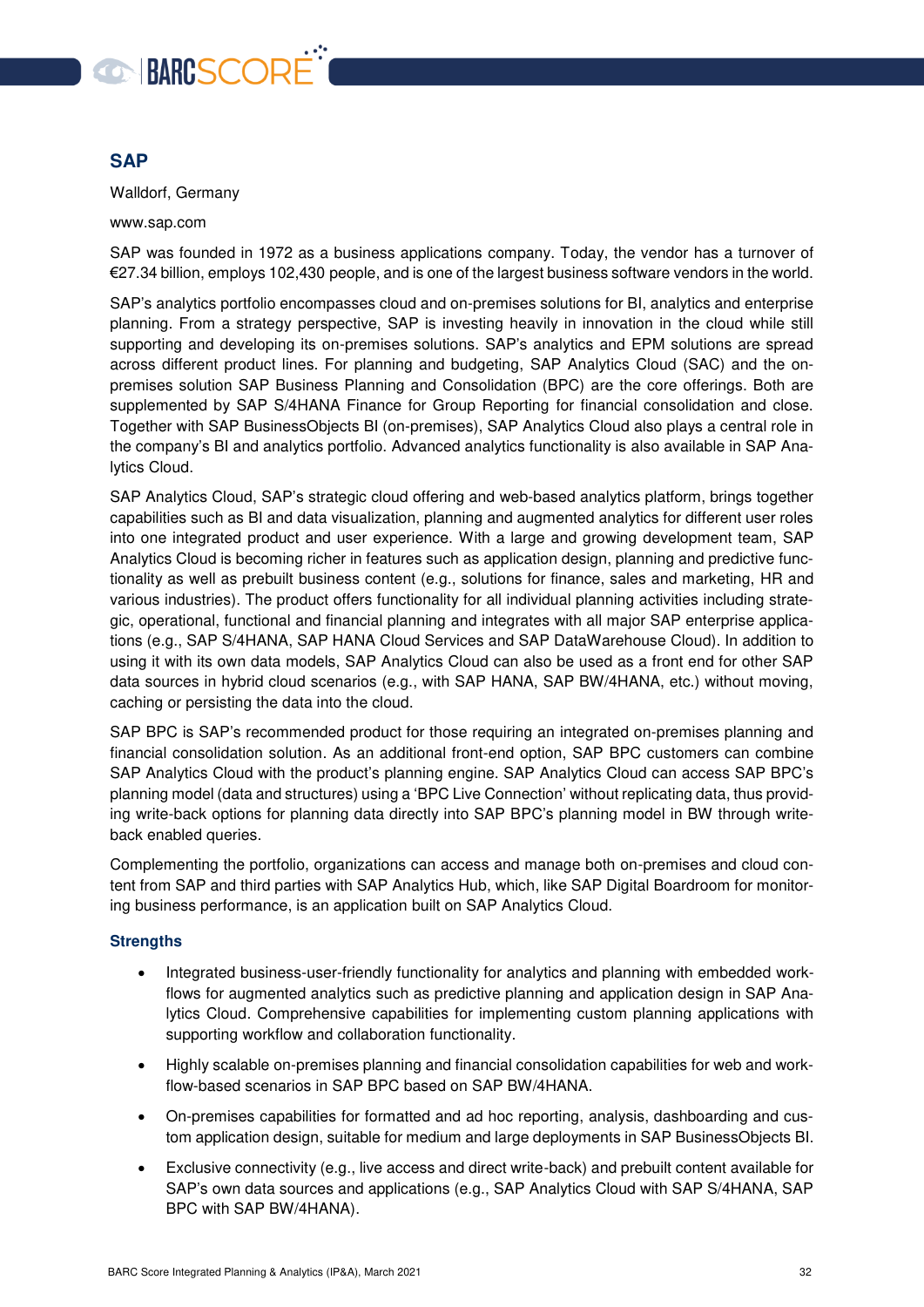Well established and expansive partner community with worldwide support and expertise.

#### **Challenges**

**BARCSCOR** 

- Strong focus on cloud products such as SAP Analytics Cloud is leading to less innovation and fewer updates for the rest of the analytics and planning product portfolio (e.g., SAP BusinessObjects BI and SAP BPC).
- Besides using SAP Analytics Cloud with its own data models in the cloud, it can also be used as a front end for other SAP data sources ('live data connection'). However, for live access only, a limited set of functionality is available (e.g., not all 'smart' functions).
- SAP Analytics Cloud is essentially a planning and analytics product with comprehensive visualizations. Today, there is limited support for enterprise reporting scenarios as, for example, extensive formatting options are missing. However, there have been a number of formatted reporting enhancements in the areas of pagination, table features and precise formatting/positioning in recent releases.
- Customer feedback in BARC's 'The Planning Survey' and 'The BI & Analytics Survey' as well as BARC's experience from customer projects confirms that SAP Analytics Cloud is still young compared to market-leading products (e.g., lacking detailed features) but it is evolving rapidly.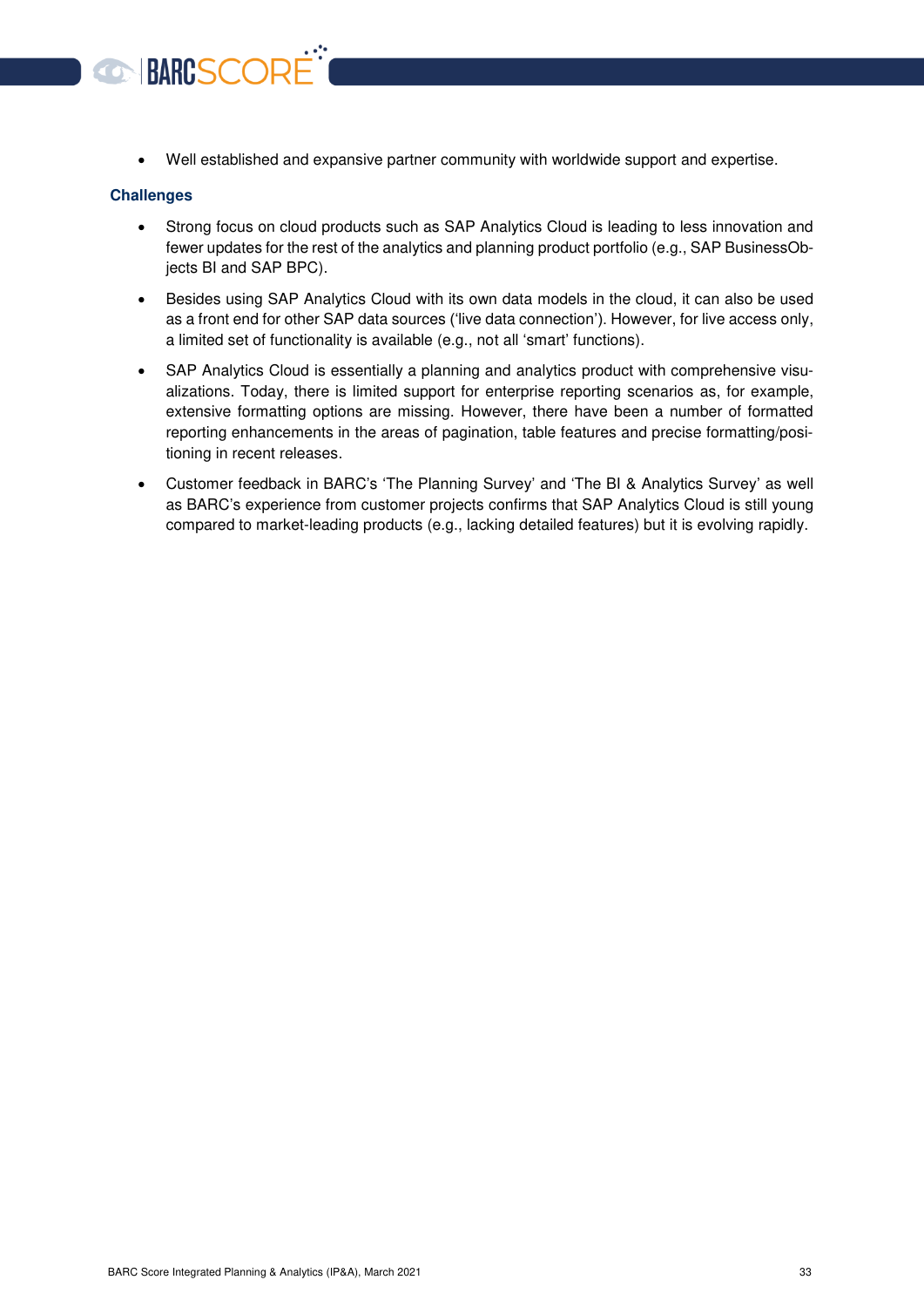

#### <span id="page-33-0"></span>**Unit4**

Utrecht, The Netherlands

www.unit4.com

Unit4 is a global provider of cloud-based enterprise software for ERP, HCM and FP&A. To strengthen its offerings for CPM and analytics, Unit4 acquired the German vendor Prevero in 2016. Prevero originally delivered CPM software to support planning, budgeting, forecasting, analytics and reporting processes and has now been fully integrated into Unit4's ERP application ecosystem to provide Financial Planning & Analysis (FP&A) solutions. While Unit4 FP&A historically attracted a strong customer base in the DACH and EMEA region, its appeal has subsequently broadened to mid-market and enterpriselevel customers worldwide, particularly in North America.

Unit4 FP&A solutions focus on people-centric industries, namely professional services, the public sector, not-for-profit organizations and higher education, but they also have a strong customer base in the utilities, manufacturing and retail industries. These sectors are supported with prebuilt business applications for financial planning, sales & operations planning, people planning & analytics, reporting & analytics, financial consolidation as well as IFRS 16. Unit4 FP&A solutions are available as both standalone applications and integrated into Unit4's People Experience Suite. They deliver CPM technology with native integration to Unit4's enterprise solutions.

Built on a highly flexible platform, Unit4 FP&A applications are adaptable to various CPM and analytics use cases. The solutions give business users the platform and tools they need to configure their planning, analytics and reporting applications to meet individual requirements, without having to have a technical background. For data storage and navigation, Unit4 FP&A uses a ROLAP approach and offers typical OLAP navigation capabilities in its clients.

For planning, budgeting and forecasting, Unit4 FP&A provides comprehensive capabilities to support top-down, bottom-up and mixed planning processes. The product's flexible development environment allows customers to address various planning topics on one common platform, with different aggregation levels (e.g., strategic as well as operational planning) for an integrated corporate planning approach (including financial planning). Planners can enter budget data in the rich client, HTML5 web client or Excel add-in. Besides its traditional planning capabilities, the platform uses artificial intelligence to help build forecasts and detect deviations and anomalies in data entries. In addition to Unit4 FP&A's planning functionality, it also offers complementary analytics functionality (e.g., reporting and report creation with a tabular grid that closely resembles Excel in the full client).

For consolidation purposes, Unit4 FP&A offers a prebuilt application that includes legal consolidation covering several consolidation standards as well as reporting capabilities and predefined disclosure statements.

- Integrated and feature-rich CPM and analytics platform for planning, reporting, analysis, dashboarding and financial consolidation available on-premises and in the Microsoft Azure cloud.
- Flexible, coding-free development environment aimed at business power users for building tailored CPM and analytics applications, created in an Excel-like tabular grid in the rich client.
- Comprehensive planning and forecasting functionality for all kinds of planning approaches (topdown, bottom-up or combinations of both), planning topics and aggregation levels (e.g., strategic as well as operational planning including financial planning).
- Predefined business applications and content with dedicated support and release management (topical and industry-focused applications) allow for quick project implementation.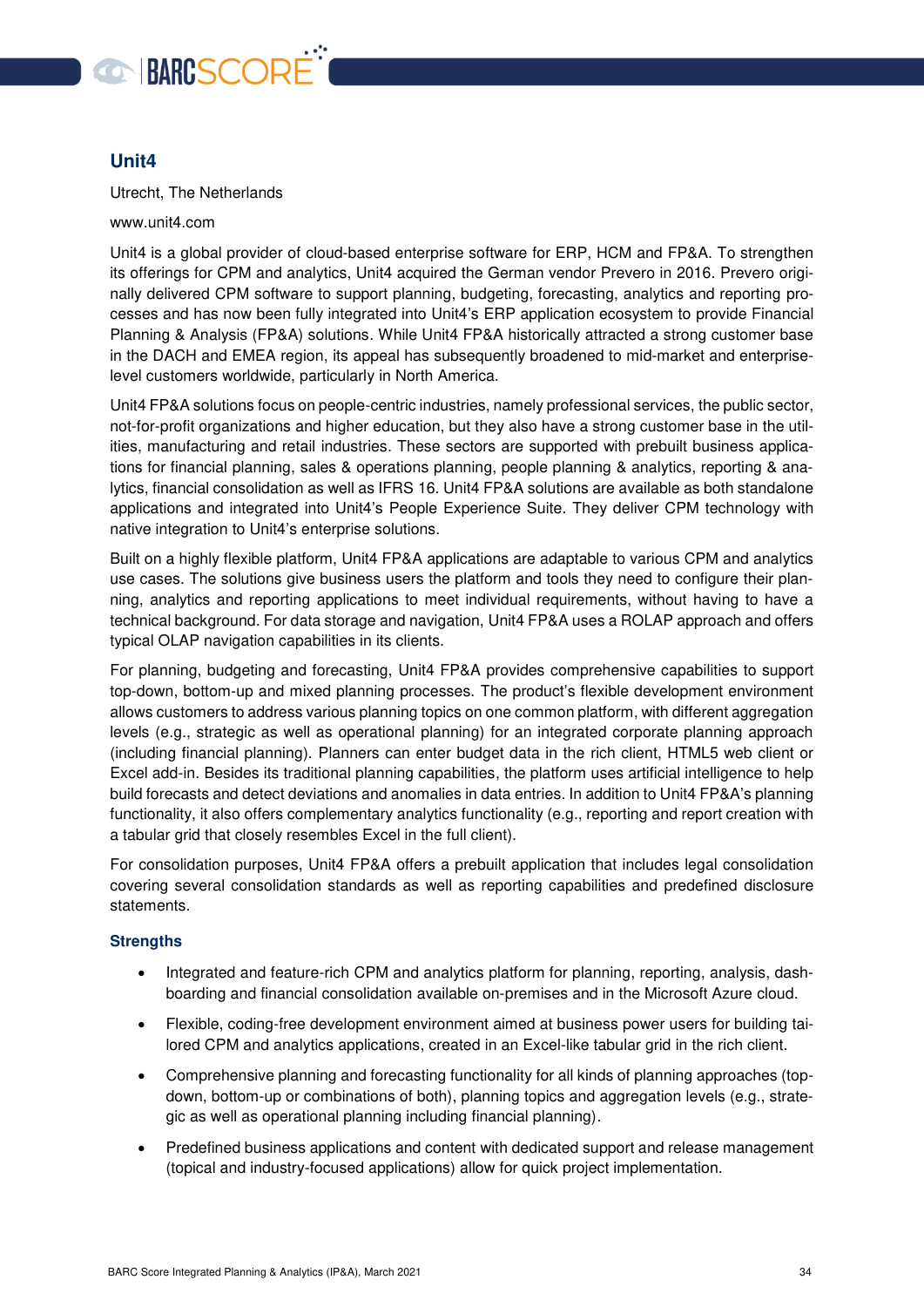

#### **Challenges**

- Predominantly a business power user-focused product, and not a typical ad hoc tool. Comparatively limited functionality for tool-based ad hoc reporting for business users. Currently only available in Unit4 FP&A rich client (with restricted capabilities in the web client).
- Currently, the functionality of the HTML5 web client is limited compared to the rich client (e.g., no administration, no modeling).
- Limited functionality for advanced analysis and predictive analytics. Besides incorporated AI functionality, there is no support for open libraries such as R or Python to leverage existing advanced analysis models created by data scientists.
- According to BARC's 'The Planning Survey', performance is an issue for some customers. In environments with large amounts of data and concurrent users, organizations should evaluate Unit4 FP&A's performance.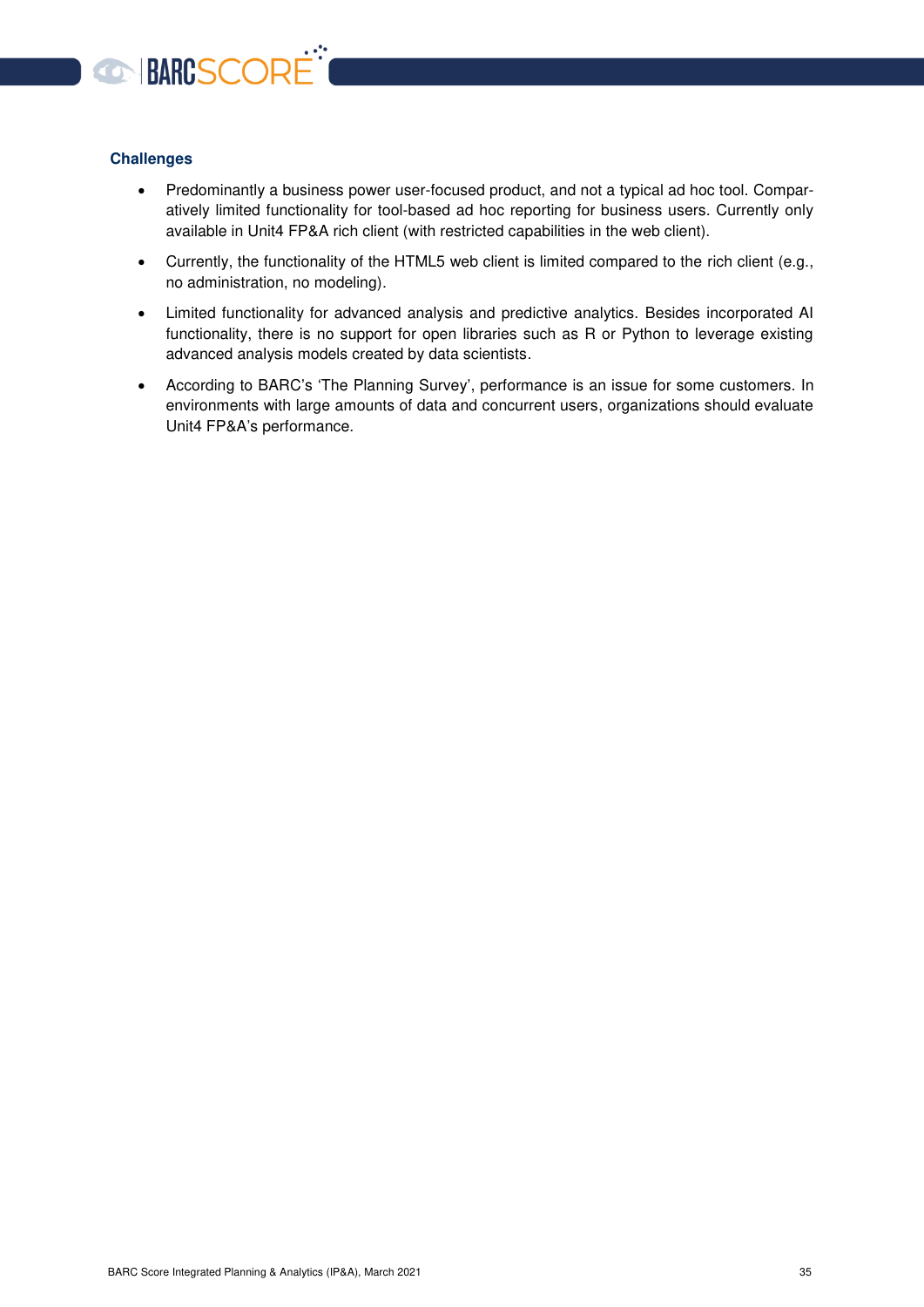

#### <span id="page-35-0"></span>**Wolters Kluwer | CCH Tagetik**

Alphen aan den Rijn, the Netherlands

#### [www.tagetik.com](http://www.tagetik.com/)

Wolters Kluwer offers enterprise-scale financial performance management (FPM) software solutions for the office of the CFO through its CCH® Tagetik solutions. Wolters Kluwer (WKL) is a global leader in professional information, software solutions and services for the following sectors: healthcare; finance, tax and accounting; governance, risk and compliance; and legal and regulatory. Wolters Kluwer helps customers make decisions by providing expert solutions that combine domain knowledge with specialized technologies and services. Wolters Kluwer reported 2019 annual revenues of €4.6 billion.

The CCH Tagetik expert solution provides a unified web-based platform for financial corporate management (financial consolidation and close; budgeting, planning and forecasting; profitability analysis; cash flow management; financial reporting and analytics), compliance regulatory reporting and disclosure management. Used by organizations of all sizes, CCH Tagetik is particularly appealing to mid-sized and large companies (or groups of affiliated companies) with many users involved in corporate planning and/or financial consolidation processes. The comprehensive platform also extends into areas such as IFRS 16/17, ASC 842, solvency II, account reconciliation and iXBRL. In addition, the CCH Tagetik application marketplace includes predefined starter kits, pre-packages and tech solutions developed by partners as well as CCH Tagetik itself. These include the out-of-box Smart NOW cloud planning apps for capital expenses planning, risk adjusted planning and workforce planning.

From a planning perspective, CCH Tagetik is focused on integrated corporate planning and budgeting, with top-down, bottom-up and mixed approaches all supported. CCH Tagetik contains a predefined model for integrated financial planning (balance sheet, P&L, cash flow) that can be used by individual subsidiaries or at group level. Consolidation of plans is possible thanks to CCH Tagetik's integrated functionality for financial consolidation and close. Comprehensive workflow and governance functionality (especially for bottom-up approaches) is available to control planning and consolidation processes involving lots of users. The CCH Tagetik Finance Transformation Platform, powered by the Analytic Information Hub, was built with an open architecture based on a relational data model that supports implementations in Microsoft SQL Server, Oracle, PostgreSQL and SAP HANA.

Additionally, the Analytic Information Hub connects granular financial and operational data with more flexible and scalable possibilities in the context of open data modeling, FPM (e.g., regulatory reporting), operational planning and analytics. Customers leverage the Analytic Information Hub today in many different ways (e.g., for driver-based planning, detailed profitability analysis and integrated business planning and reporting). From a technical perspective, the Analytic Information Hub is – like CCH Tagetik's financial core – based on a relational data model (e.g., in Microsoft SQL Server or SAP HANA), which can be administered in business departments using a single user interface and modeling tools. CCH Tagetik also offers out-of-box or customized, embedded predictive models and trainable machine learning capabilities based on Python that can be leveraged to predict future outcomes and identify key variables.

In terms of analytics and reporting, CCH Tagetik pursues a two-fold strategy. The product's integrated functionality is geared to end-user self-service with on-screen display of reports and dashboards. Furthermore, CCH Tagetik's new web-based tool SmartInsight, which is embedded in the Finance Transformation Platform, enables dynamic self-service ad hoc reporting and analytics. These capabilities can be supplemented by third-party analytics products (OEM) such as Microsoft, SAP and Qlik using CCH Tagetik as the central data source to allow customers to use their BI and analytics tool of choice.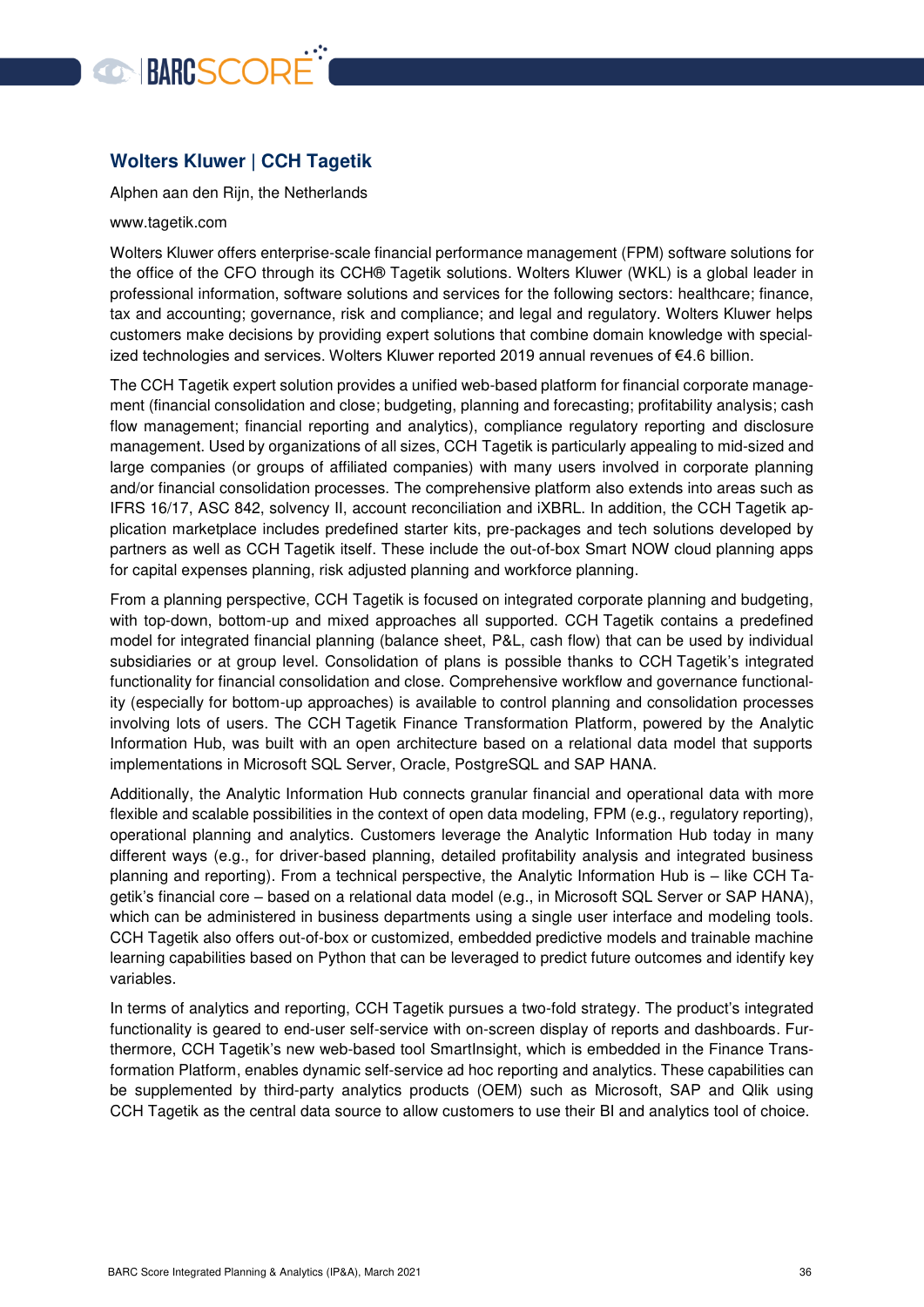

#### **Strengths**

- Integrated web-based platform for financial corporate management (financial consolidation and close; budgeting, planning and forecasting; profitability analysis; cash flow management; financial reporting and analytics), compliance regulatory reporting and disclosure management that can be used by individual subsidiaries or at group level.
- Comprehensive, workflow-based planning and forecasting capabilities supplemented by additional CPM functionality (financial consolidation, reporting and analytics) targeted at mid-sized and large companies. The offering is expanded by the Analytic Information Hub, making the processing of mass financial and operational data available at a granular level.
- Comprehensive predefined set of business rules for financial corporate management (financial planning and financial consolidation) and selected operational plans.
- Option to leverage SAP HANA as a platform and use built-in HANA connectivity for data access (e.g., via table ACDOCA).

#### **Challenges**

- The flexibility of CCH Tagetik's standard financial data model is limited with a predefined set of dimensions. However, flexibility for more granular financial and operational data is enhanced by the Analytic Information Hub, which has no limits to dimensionality.
- Data in individual operational plans in Analytic Information Hub has to be mapped and transferred into CCH Tagetik's financial model in the Finance Transformation Platform (condensation for data aggregation and detailing for drill down / drill through operations). CCH Tagetik allows integrated planning with detailed operational planning in the same solution as summary level planning.
- For BI and analytics, CCH Tagetik itself offers on-screen-based reporting and dashboarding, ad hoc reporting and analysis in SmartInsight, Microsoft Word add-in-based disclosure management and a Microsoft PowerPoint add-in. This is supplemented by third-party analytics products (OEM) such as SAP, Microsoft and Qlik using CCH Tagetik as the central data source to allow customers to use their BI tool of choice, taking advantage of their open architecture and APIs.
- CCH Tagetik's architecture has more extensive hardware requirements than other tools to ensure performance. In complex environments with large amounts of data and concurrent users, organizations should evaluate the most appropriate configuration to meet their performance needs. Amongst other choices, CCH Tagetik is certified to run natively on SAP's in-memory database HANA, providing a powerful option for complex implementations.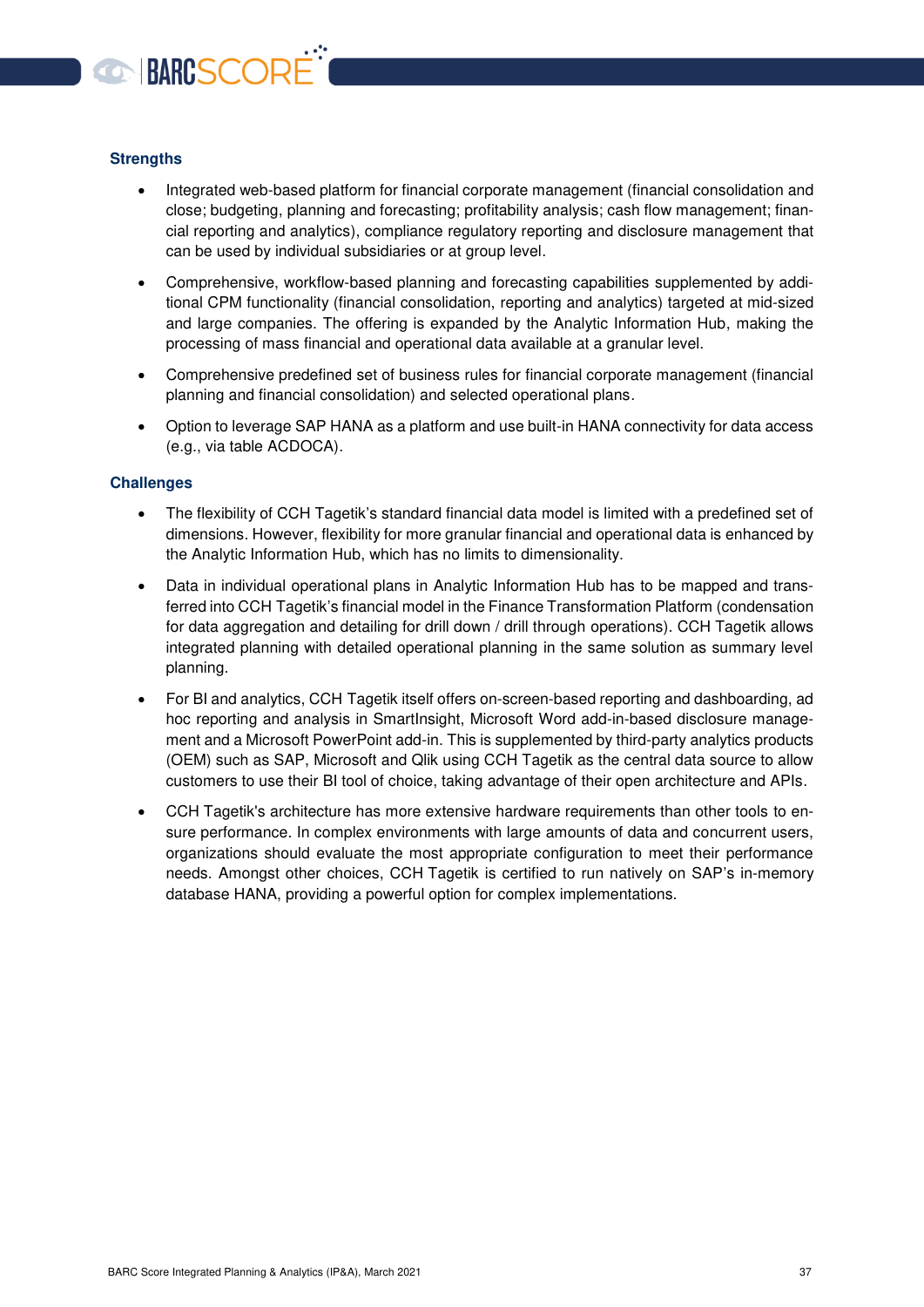

#### <span id="page-37-0"></span>**Workday**

Pleasanton, CA, USA

www.adaptiveplanning.com

Workday is a cloud-based enterprise software and ERP vendor with a particular focus on human capital management, financial management and enterprise planning. The company has a turnover of \$3.63 billion and employs 13,000 people worldwide. In 2018, Workday acquired Adaptive Insights, a planning and CPM software vendor headquartered in Palo Alto, California, to extend its performance management offerings. Workday Adaptive Planning is used by more than 5,400 customers of various sizes from a wide range of industries in over 50 countries worldwide.

Workday Adaptive Planning is a business-user-oriented CPM platform with functionality for various performance management processes. As a flexible and scalable solution, it supports planning, budgeting and forecasting processes including modeling, scenario planning, monitoring, reporting and analysis. In addition, financial consolidation and close are also supported. The creation of models is business-userfriendly and mainly done by drag-and-drop or point-and-click so does not require technical coding. The flexible and scalable planning platform enables continuous, active planning across the organization – from enterprise-wide financial planning and analysis to detailed planning for specific functions such as sales, marketing and operations. Workday Adaptive Planning offers built-in financial intelligence with a native understanding of account types such as assets, liabilities, revenues and expenses.

Workday Adaptive Planning can be used together with the Workday suite of applications or with non-Workday solutions. Workday's marketing and sales strategy focuses on positioning it as a standalone product as well as offering it as a part of the suite to Workday HCM, Workday Financial Management and Workday Prism Analytics customers. In particular, positioning the product within its existing customer base is a strategic future direction for Workday. Customers who deploy Workday Adaptive Planning with Workday HCM and/or Workday Financial Management leverage unified security and user experience, as well as native data management with the ability to drill back to data and master data in the ERP system or publish plans back to Workday core transactional systems.

Workday Adaptive Planning is a purely cloud-based CPM platform that can leverage Amazon Web Services (AWS) or Microsoft Azure as its hosting provider. The product is used via a fully web-based application (HTML5), which is compatible with popular browsers and can also be run on browsers on mobile devices. Supplementary Microsoft Office add-ins are also available. Workday Adaptive Planning is based on a patent-pending multidimensional in-memory engine (Elastic Hypercube Technology). All calculations and aggregations are performed in-memory. Workday Adaptive Planning's Elastic Hypercube Technology includes a machine learning (ML) module, which provides advanced metalearning, optimization and simulation algorithms. The ML module surfaces insights to non-technical users that are incorporated in the planning process. Generally available capabilities include anomaly detection and outlier reporting and limited availability (i.e., beta) capabilities include demand forecasting and sales territory recommendation. Data integration capabilities are available within Workday Adaptive Planning. Alternatively, third-party solutions such as Dell Boomi and Informatica can be used.

- Cloud-based, business-user-oriented CPM solution with integrated functionality for planning, reporting, dashboarding, analysis and financial consolidation.
- Flexibility for a wide variety of planning approaches (centralized top-down, decentralized bottom-up) and planning topics (including operational planning and financial planning) aimed at companies of all sizes and industries.
- Built-in financial intelligence with a native understanding of account types such as assets, liabilities, revenues and expenses. Integrated financial consolidation capabilities are also available.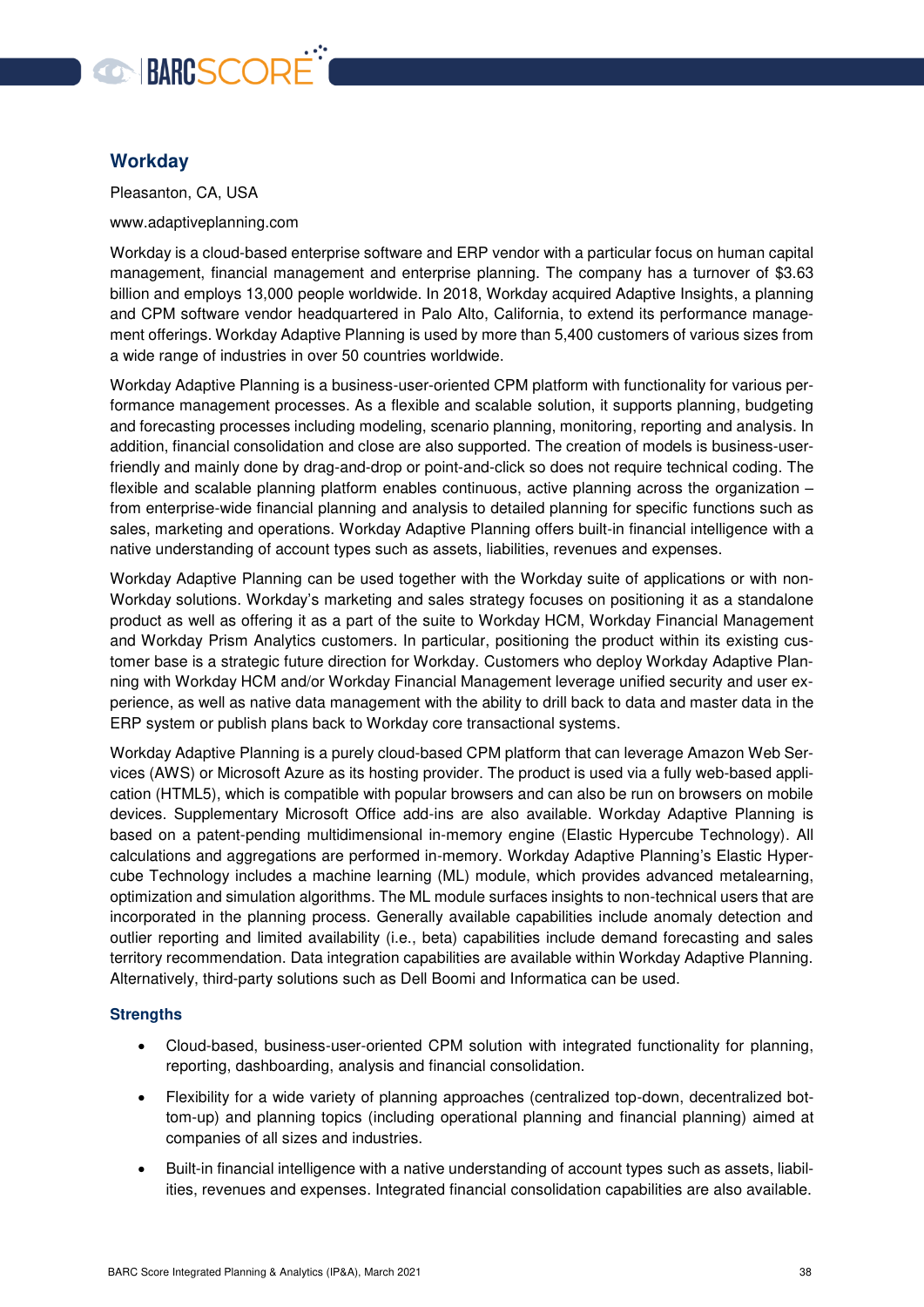- The acquisition by Workday enables access to larger organizations and greater international reach (Workday has locations in all important geographies worldwide).
- According to feedback in BARC's 'The Planning Survey', customers are very satisfied with the business value Workday Adaptive Planning creates for companies, as well as its planning and forecasting functionality. The product comes highly recommended by customers.

#### **Challenges**

BARCSCORE

- Cloud-only Workday Adaptive Planning is purely cloud-based and not available on-premises. Web access is essential to use the product (except for offline planning using Excel templates).
- Focused on on-screen reporting and dashboarding. No automated report distribution (scheduling). However, a link to any report or dashboard can be sent manually by email. Users can also schedule the sending of a link to a dashboard snapshot for recurring delivery.
- Compared to competition, Workday Adaptive Planning has limited capabilities for advanced and predictive analytics. However, with recent product releases, native functionality for ML-driven planning (e.g., anomaly detection) and time series forecasts has been enhanced with more to come in future versions.
- Most of Workday Adaptive Planning's business is in the United States. International customer count and revenues are at just 20-25 percent of the total. Prospects outside North America should evaluate the vendor's and partners' local consulting and support capabilities.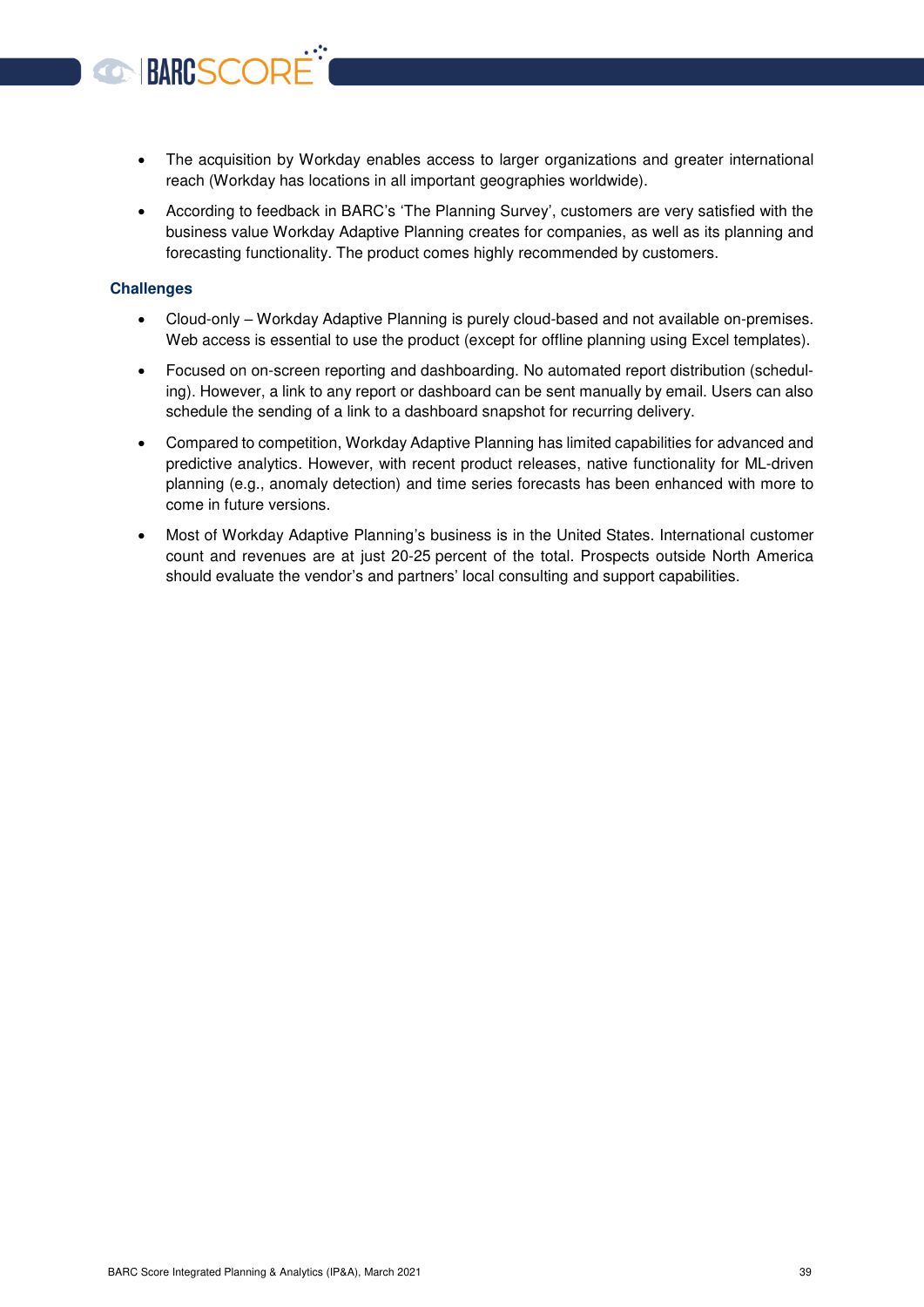# **OBARCSCORE**

# <span id="page-39-0"></span>**Other Vendors**

There are many other established software vendors that provide mature and very useful technology, which may be ideal for organizations looking for a planning and analytics solution. However, due to the inclusion criteria applied in this report, those vendors are not evaluated in detail. To complete the market overview, here is a selection of those providers (this does not claim to be a complete list).

#### **Bissantz**

Nuremberg, Germany

www.bissantz.com

Flexible, integrated BI and analytics product for dashboards, ad hoc reporting, advanced analysis (including statistical and data mining methods) and operational planning featuring patented visualization capabilities.

#### **Centage**

Natick, MA USA

www.centage.com

Cloud-native planning and analytics platform with capabilities for budgeting, forecasting, reporting and analysis focused on small and midsize businesses.

#### **CoPlanner**

Graz, Austria

www.coplanner.com

Flexible CPM development environment for creating individual planning applications based on Microsoft SQL Server with integrated functionality for reporting, analysis and financial consolidation.

#### **Corporate Planning**

Hamburg, Germany

www.corporate-planning.com

Integrated, business-user-oriented suite for operational management, integrated financial controlling, financial consolidation and risk management. Available on-premises and in the Microsoft Azure cloud.

#### **Cubeware**

München, Germany

www.cubeware.com

Integrated, business-user-oriented platform for data management, modeling, dashboards, ad hoc reporting, OLAP analysis and operational planning based on multidimensional databases.

#### **evidanza**

Salching, Germany

www.evidanza.de

Product portfolio that includes tools for BI and analytics, planning and middleware solutions. The core product – evidanza – is a flexible platform with capabilities for building individual planning and analytics applications.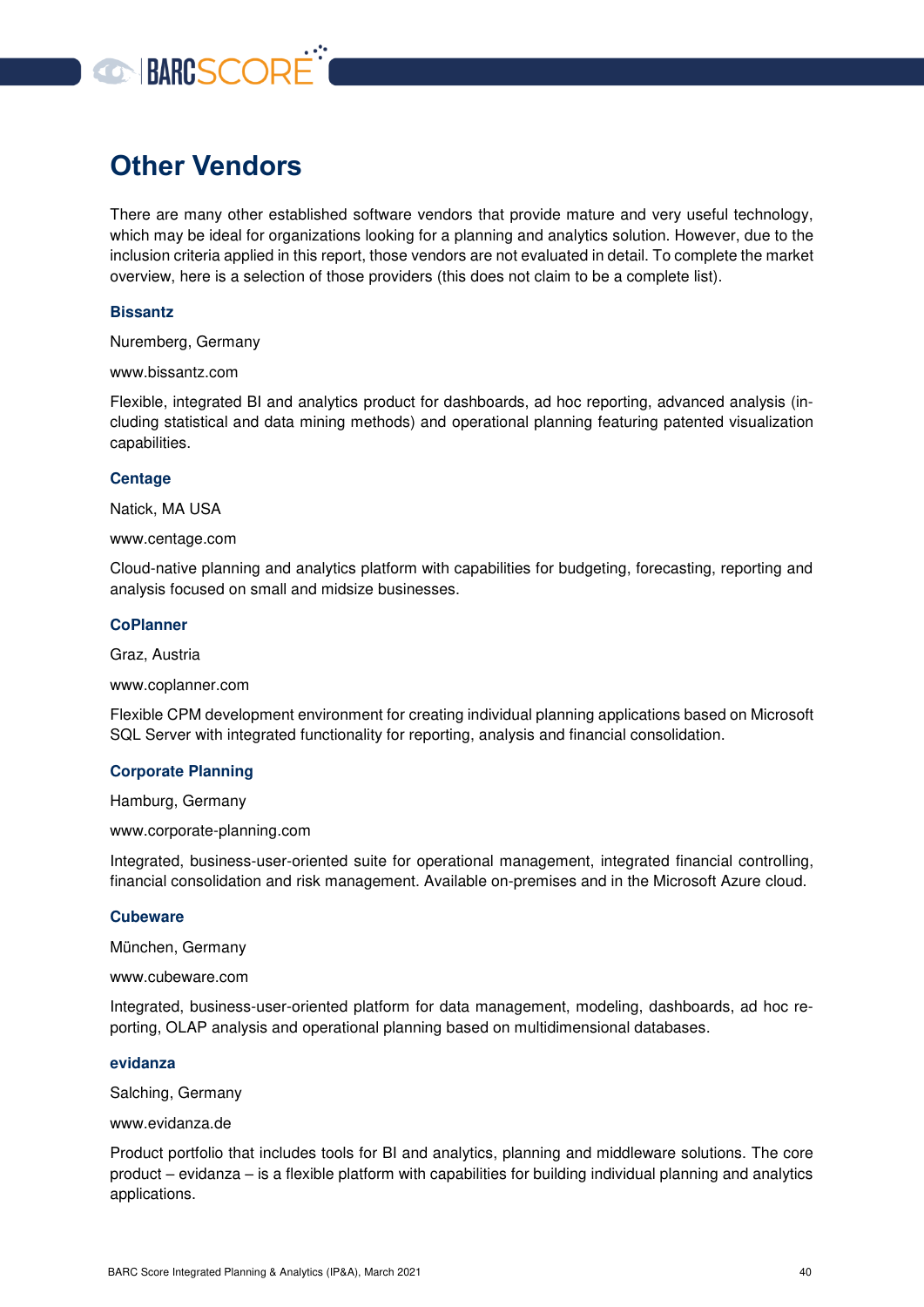

#### **IDL, an insightsoftware company**

Schmitten, Germany and Raleigh, NC, USA

#### www.idl.eu

Comprehensive, integrated FPM platform and portfolio for financial consolidation and close; planning; budgeting and forecasting; management and regulatory reporting; and analysis that can run on-premises, as cloud services (Microsoft Azure) or in hybrid scenarios.

#### **macs Software**

Zimmern, Germany

www.macscontrolling.com

Modular software product family for accounting and controlling with integrated planning functionality. Flexible combination of different software modules is possible.

#### **Kepion**

Seattle, WA, USA

www.kepion.com

Integrated planning and analytics platform based on Microsoft technologies that supports both financial and operational planning processes, providing dashboards as well as reporting and analytics.

#### **Planful**

Redwood City, CA, USA

www.planful.com

Cloud-based platform that supports planning and budgeting; dashboarding; analysis; financial reporting and collaboration; and financial close management.

#### **Serviceware**

Bad Camberg, Germany

www.serviceware-se.com

Serviceware Performance PM provides an integrated platform for CPM, analytics, project portfolio management and strategy implementation with an Excel-like user interface and web functionality. Suitable for business users.

#### **Solver**

Los Angeles, CA, USA

www.solverglobal.com

CPM suite based on the Microsoft platform that supports planning, reporting, dashboards, analysis and data warehousing. It can be deployed either in the cloud or on-premises.

#### **Syntellis (formerly Kaufman Hall Software)**

Skokie, IL, USA

www.syntellis.com

Cloud-based solution that supports budgeting and forecasting; financial and capital planning; and reporting and analytics with a dedicated focus on the healthcare, financial and higher education sectors.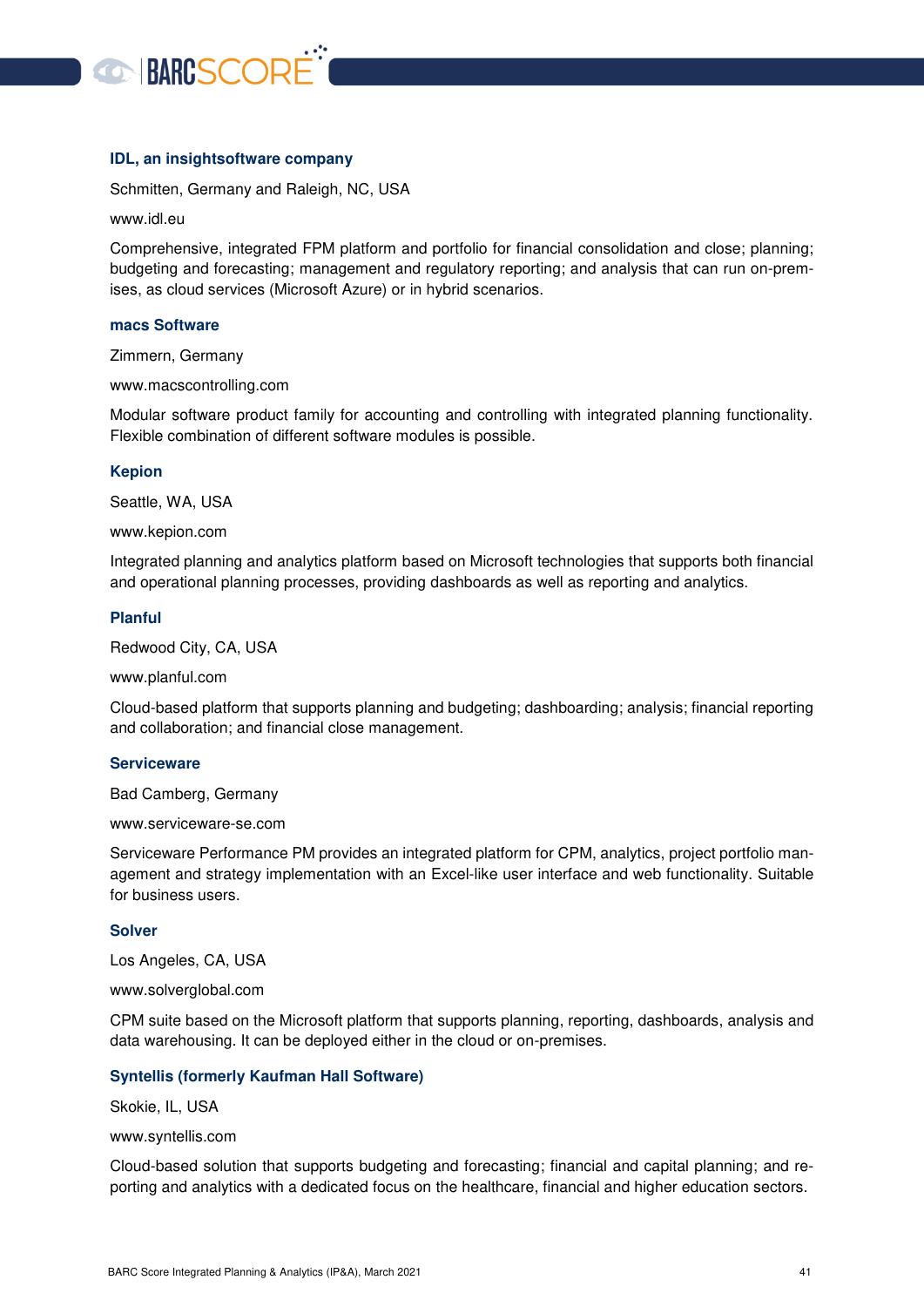

#### **Thinking Networks**

Aachen, Germany

www.thinking-networks.de

Flexible planning software for creating tailored applications focused on sophisticated planning requirements. A cloud-based product is also available for decentralized operational planning.

#### **Valsight**

Potsdam, Germany

www.valsight.com

Innovative platform for interactive, driver-based simulation and corporate management based on operational and strategic drivers. Scenario simulation of action alternatives and measures considering uncertainties and risk simulations (Monte-Carlo).

#### **Vena Solutions**

Toronto, Canada

www.venasolutions.com

Cloud-based solution that supports planning and budgeting; forecasting; reporting and analytics based on Microsoft Excel (desktop and Office 365) as its user interface.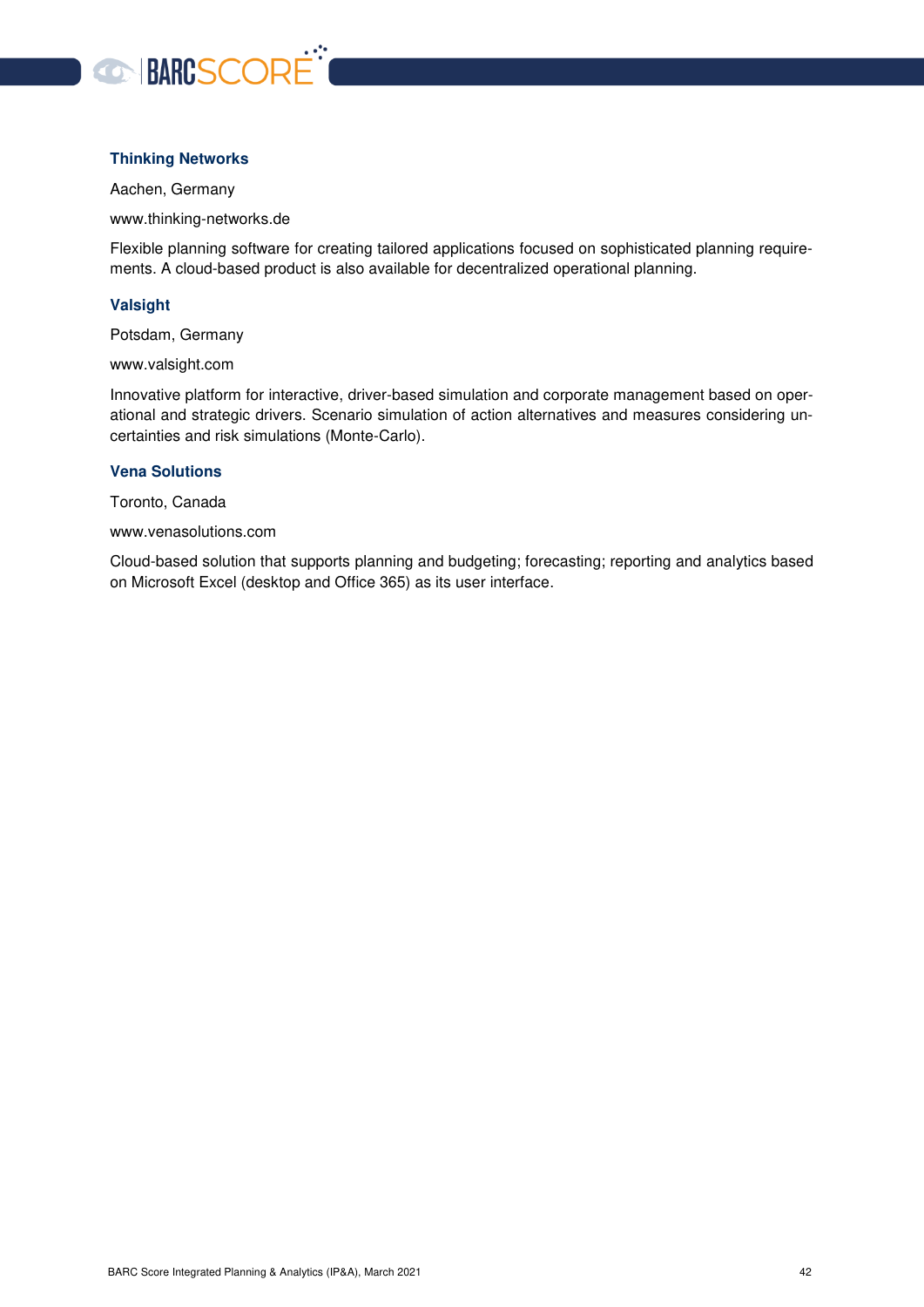

## <span id="page-42-0"></span>**Related Research Documents**

The following BARC documents complement this BARC Score report:

#### **BARC Access**

http://barc-research.com/research/business-intelligence/

Access to BARC's complete research portfolio, including product reviews with detailed insights into more than 40 BI and analytics solutions, covering all the major players in the market.

#### **BARC Scores**

http://barc-research.com/barc-score/

**BARC Score Financial Performance Management**: This BARC Score focuses on the market for financial performance management (FPM) products and portfolios.

**BARC Score Enterprise BI & Analytics Platforms**: This BARC Score provides a clear overview of the international BI and analytics products market based on a combination of detailed end-user feedback and thorough analysis of products and vendors.

**BARC Score Analytics for Business Users**: The lowdown on the global market for governed selfservice analytics platforms. We evaluate business user support for the entire analytical cycle: from data and its preparation to presentation and collaborative content editing.

#### **BARC Software Surveys**

https://bi-survey.com/

**The Planning Survey**: The Planning Survey offers an in-depth comparison of up-to-date planning solutions to decision-makers looking for new planning software. Based on feedback from more than 1,400 users, the latest edition evaluates over twenty leading planning products.

**The BI & Analytics Survey**: BARC's major annual report on the global BI and analytics software market. It is based on the world's largest survey of BI users, with a sample of 2,500 survey responses – that is why so many companies trust the results of The BI & Analytics Survey and base their software purchasing decisions upon it.

**The Data Management Survey**: The voice of the data management community: The Data Management Survey is BARC's annual report on the data management software market. This BARC survey examines data management products in terms of their functionality, application areas and usability.

#### **Other BARC Research**

Free to download at: http://barc-research.com/research/bi-trend-monitor/

**BARC Data, BI & Analytics Trend Monitor**: BARC's Data, BI & Analytics Trend Monitor study gives practitioners a platform to have their say on the trends currently shaping the BI, analytics and data management market, supplemented by additional commentary and analysis from BARC analysts.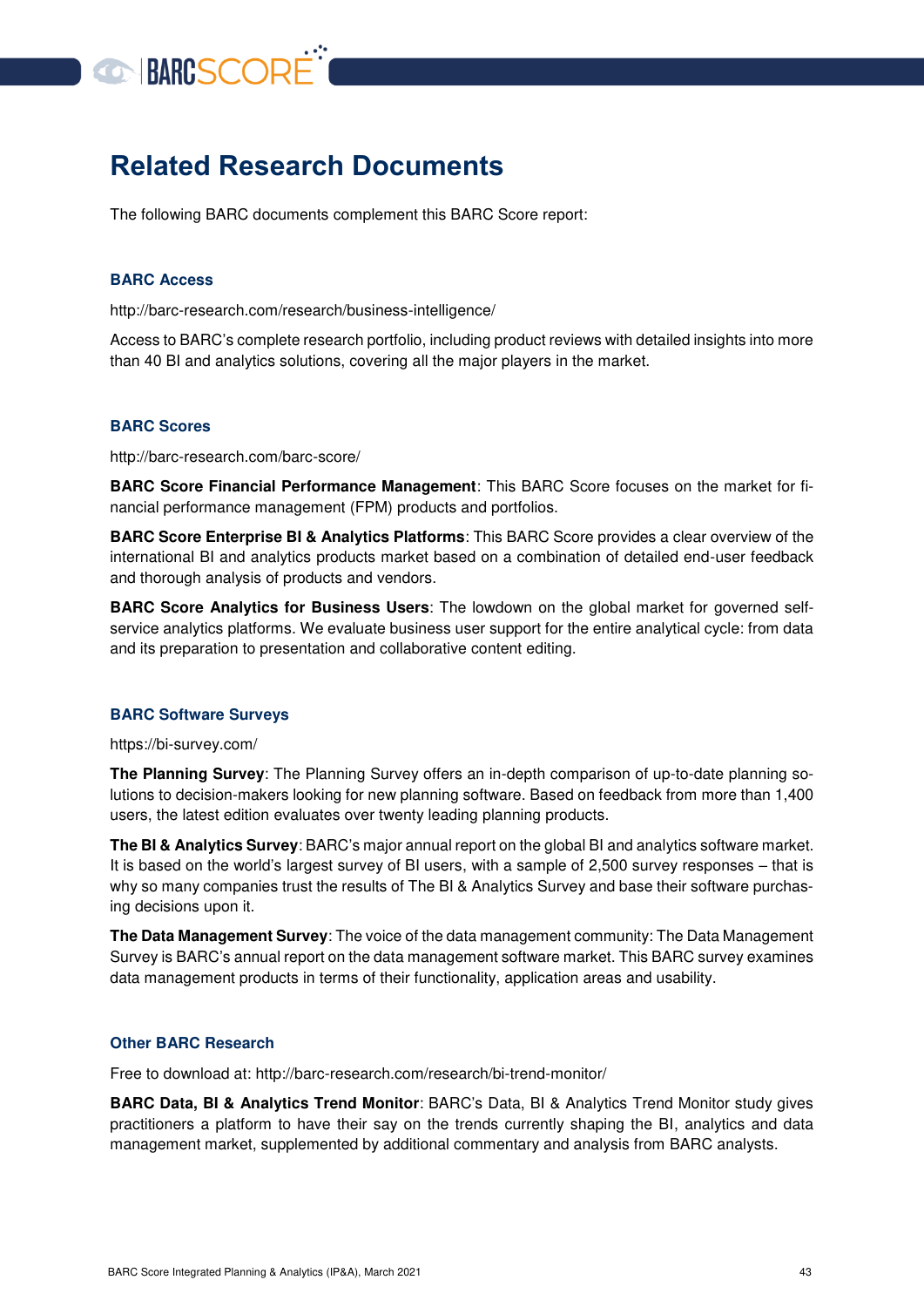# **O BARCSCORE**

# <span id="page-43-0"></span>**BARC Score Consulting Services**

BARC has many years of experience in helping organizations to choose the right BI, analytics and CPM software to meet their business requirements. Hire us to support your tool selection project and guide you through each step of the process.

| <b>What's included</b>                                                                                         | <b>BARC</b><br><b>Score</b><br><b>Inquiry</b> | <b>BARC</b><br><b>Score</b><br><b>Workshop</b> | <b>BARC</b><br><b>Score</b><br><b>Short list</b>    |
|----------------------------------------------------------------------------------------------------------------|-----------------------------------------------|------------------------------------------------|-----------------------------------------------------|
|                                                                                                                | <b>990 EUR</b>                                | 4,900 EUR                                      | 11,900 EUR                                          |
| <b>BARC Score Paper</b>                                                                                        |                                               |                                                |                                                     |
| Score methodology<br>$\circ$                                                                                   |                                               |                                                |                                                     |
| Score graphic<br>$\circ$                                                                                       |                                               |                                                |                                                     |
| Vendor and product summary with<br>$\circ$                                                                     |                                               |                                                |                                                     |
| Vendor and product descrip-<br>٠<br>tion                                                                       |                                               |                                                |                                                     |
| Strengths and challenges                                                                                       |                                               |                                                |                                                     |
| Analyst inquiry time (connect directly with<br><b>BARC</b> analysts)                                           | One hour                                      | During the<br>workshop                         | During the<br>workshop                              |
| Explanation of the BARC Score concept                                                                          |                                               |                                                |                                                     |
| Overviews of the software vendors rated in<br>$\bullet$<br>BARC Score as well as other interesting<br>players  |                                               |                                                |                                                     |
| Requirements discussion and weighting                                                                          |                                               | During the<br>workshop                         | Dedicated re-<br>quirements<br>analysis<br>workshop |
| Verbal tool recommendation                                                                                     |                                               |                                                |                                                     |
| Presentation of short list (including filters, ex-<br>clusion criteria and explanation per excluded<br>vendor) |                                               |                                                |                                                     |